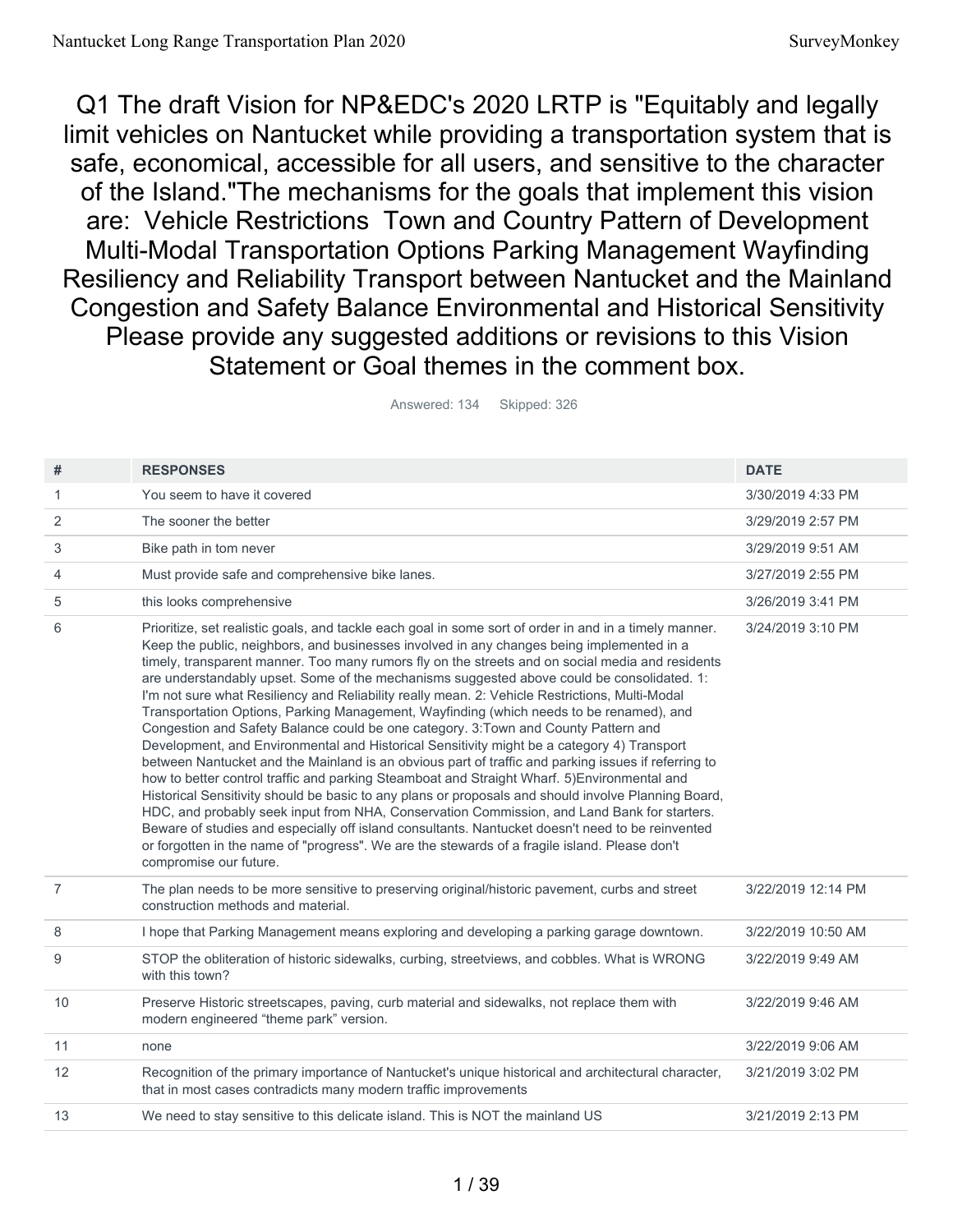| 14 | The Historic District Commission must have influence on the transportation planning on Nantucket.<br>Parking garages cannot be erected downtown.                                                                                                                                                                                                                                                                                                                                                                                                                                                                                       | 3/21/2019 12:55 PM |
|----|----------------------------------------------------------------------------------------------------------------------------------------------------------------------------------------------------------------------------------------------------------------------------------------------------------------------------------------------------------------------------------------------------------------------------------------------------------------------------------------------------------------------------------------------------------------------------------------------------------------------------------------|--------------------|
| 15 | Historical sensitivity is not strong enough - vision should include the "protection" of historical<br>streetscape as envisioned by law and as laid out in Building with Nantucket in Mind document<br>central to town planning for decades. The unique character of downtown and sense of place is why<br>people make the island their home and visit - it must not be compromises. Also accessibility should<br>be included with safety.                                                                                                                                                                                              | 3/21/2019 12:18 PM |
| 16 | What's equitable and legal?                                                                                                                                                                                                                                                                                                                                                                                                                                                                                                                                                                                                            | 3/20/2019 10:24 PM |
| 17 | I agree                                                                                                                                                                                                                                                                                                                                                                                                                                                                                                                                                                                                                                | 3/20/2019 9:15 PM  |
| 18 | Above goals are hopefully compatible with the goal of preserving (as in strong protection of)<br>historic streetscapes (includes buildings and arrangement, sidewalks, streets, landscaping,<br>lighting).                                                                                                                                                                                                                                                                                                                                                                                                                             | 3/20/2019 6:15 PM  |
| 19 | Gardner St. is too dangerous. It needs to be addressed and possibly made one way                                                                                                                                                                                                                                                                                                                                                                                                                                                                                                                                                       | 3/20/2019 5:47 PM  |
| 20 | Downtown Nantucket's historical character should be preserved in connection with these efforts,<br>especially Main St.                                                                                                                                                                                                                                                                                                                                                                                                                                                                                                                 | 3/20/2019 5:11 PM  |
| 21 | Protect historic downtown streets- preserve historical stones and sidewalks. Important to keep<br>downtown history in tact.                                                                                                                                                                                                                                                                                                                                                                                                                                                                                                            | 3/20/2019 3:02 PM  |
| 22 | stronger protection for the historic streets and buildings                                                                                                                                                                                                                                                                                                                                                                                                                                                                                                                                                                             | 3/20/2019 1:02 PM  |
| 23 | Environmental and historical sensitivity are very important. Just making things look old is not<br>enough. Whenever possible, historical methods and materials should be used.                                                                                                                                                                                                                                                                                                                                                                                                                                                         | 3/20/2019 10:10 AM |
| 24 | We need stronger protections for Nantucket's historic streets and buildings.                                                                                                                                                                                                                                                                                                                                                                                                                                                                                                                                                           | 3/20/2019 8:12 AM  |
| 25 | I don't like vehicle restrictions                                                                                                                                                                                                                                                                                                                                                                                                                                                                                                                                                                                                      | 3/20/2019 6:55 AM  |
| 26 | Protect our historic districts including road surface, pavements and buildings.                                                                                                                                                                                                                                                                                                                                                                                                                                                                                                                                                        | 3/20/2019 4:25 AM  |
| 27 | I'm concerned that without prioritizing, these 9 bullet points simply become a laundry list, and will<br>not help guide us in making the hard choices down the road. I believe Environmental and<br>Historical Sensitivity should be preeminent, as they become the guiding principles for all other<br>decisions (vehicle restrictions, development, congestion, and so on).                                                                                                                                                                                                                                                          | 3/19/2019 8:17 PM  |
| 28 | As to your first paragraph: the commit IS the stakeholder                                                                                                                                                                                                                                                                                                                                                                                                                                                                                                                                                                              | 3/19/2019 7:32 PM  |
| 29 | Health & Wellness of the local community should be a major goal                                                                                                                                                                                                                                                                                                                                                                                                                                                                                                                                                                        | 3/19/2019 6:20 PM  |
| 30 | It may be implied above, but I was looking for some wording to signal the variability of the<br>challenge over the course of the year. The mechanisms that may be most useful in July and<br>August may be less appropriate in April, for example. So something that acknowledges the hyper<br>concentration of our challenges certain times of the year.                                                                                                                                                                                                                                                                              | 3/19/2019 5:41 PM  |
| 31 | I wouldn't limit vehicles of visitors to the island. You're killing tourism.                                                                                                                                                                                                                                                                                                                                                                                                                                                                                                                                                           | 3/19/2019 5:27 PM  |
| 32 | What is wayfinding? I'm opposed to the urbanization of the island. Too many street signs and<br>painted warnings and "guidance" on the roadways is unnecessary and adds to the visual pollution<br>of the island and takes from the relaxed nature of the island. Travelers are used to seeing<br>international signage such as what is used for bathrooms and roadways and hospitals. They do<br>not have to be in English and Spanish ie; the dump/landfill and school system What about the<br>many other languages our visitors speak or understand? French, Russian, Portuguese?<br>Remember-a picture is worth a thousand words. | 3/19/2019 3:59 PM  |
| 33 | Support any/all projects that reduce or eliminate vehicle and building growth.                                                                                                                                                                                                                                                                                                                                                                                                                                                                                                                                                         | 3/19/2019 1:15 PM  |
| 34 | Vehicle restrictions for non residents                                                                                                                                                                                                                                                                                                                                                                                                                                                                                                                                                                                                 | 3/19/2019 12:24 PM |
| 35 | More shuttle routes                                                                                                                                                                                                                                                                                                                                                                                                                                                                                                                                                                                                                    | 3/19/2019 12:23 PM |
| 36 | GOLF CARTS ONLY- CARS ARE ALLOWED FOR ISLAND RESIDENCES AND<br>CONTRACTORS WITH PERMITS ONLY. RENTAL CARS PLACES CAN NOW RENT GOLF<br><b>CARTS</b>                                                                                                                                                                                                                                                                                                                                                                                                                                                                                     | 3/19/2019 12:20 PM |
| 37 | "Wayfinding"?                                                                                                                                                                                                                                                                                                                                                                                                                                                                                                                                                                                                                          | 3/19/2019 12:01 PM |
| 38 | Town and country patterns of economic and social development Wayfinding - needs to be clarified                                                                                                                                                                                                                                                                                                                                                                                                                                                                                                                                        | 3/18/2019 2:14 PM  |
|    |                                                                                                                                                                                                                                                                                                                                                                                                                                                                                                                                                                                                                                        |                    |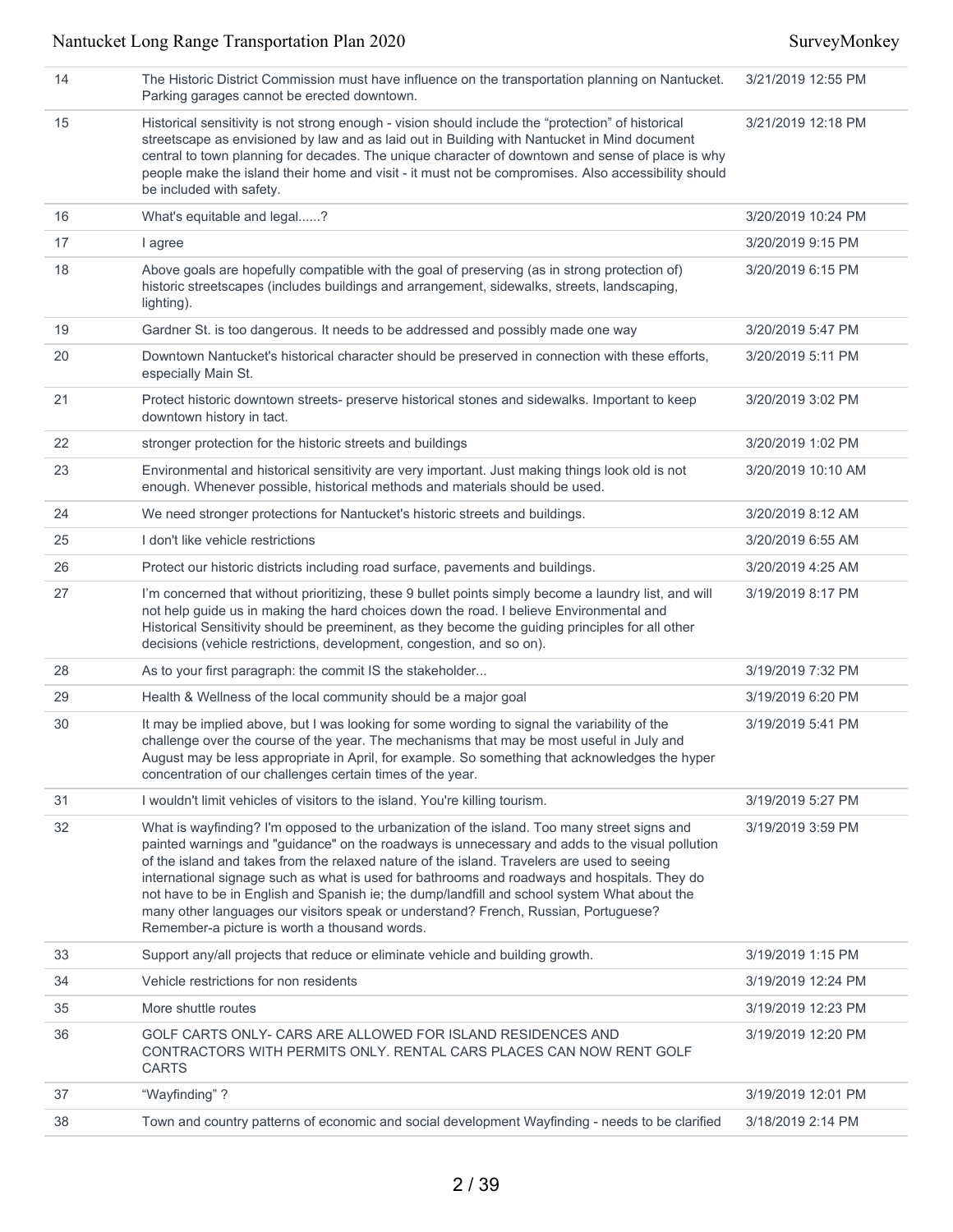| 39 | narrow streets like Gardner should be one way to reduce the necessity of people driving on the<br>sidewalks when cars come in both directions                                                                                                                                                                                                                                                                                                                                                                                                                                                                                                                                                                                                                                                                                                                                                                                                                                                                                                             | 3/15/2019 7:46 PM  |
|----|-----------------------------------------------------------------------------------------------------------------------------------------------------------------------------------------------------------------------------------------------------------------------------------------------------------------------------------------------------------------------------------------------------------------------------------------------------------------------------------------------------------------------------------------------------------------------------------------------------------------------------------------------------------------------------------------------------------------------------------------------------------------------------------------------------------------------------------------------------------------------------------------------------------------------------------------------------------------------------------------------------------------------------------------------------------|--------------------|
| 40 | Nantucket should consider a free shuttle bus system like that in Mt. Desert, Maine which has<br>reduced short-trip traffic by taking visitors to and from trailheads and Park sights without requiring<br>that they drive their own cars.                                                                                                                                                                                                                                                                                                                                                                                                                                                                                                                                                                                                                                                                                                                                                                                                                 | 3/15/2019 6:00 PM  |
| 41 | Please change "sensitive" to stronger language for the protection of Nantucket's historic<br>streetscape: "preserves the historic setting, materials, and character of the island".                                                                                                                                                                                                                                                                                                                                                                                                                                                                                                                                                                                                                                                                                                                                                                                                                                                                       | 3/14/2019 1:08 PM  |
| 42 | Signage assessment and full review of one-way traffic roads                                                                                                                                                                                                                                                                                                                                                                                                                                                                                                                                                                                                                                                                                                                                                                                                                                                                                                                                                                                               | 3/13/2019 9:58 PM  |
| 43 | Wondering how business pickup trucks might be handled?                                                                                                                                                                                                                                                                                                                                                                                                                                                                                                                                                                                                                                                                                                                                                                                                                                                                                                                                                                                                    | 3/13/2019 7:28 PM  |
| 44 | In other resort towns I've been to, the bus system is free to encourage residents and visitors alike<br>to use public transportation. The bus schedules on Nantucket are also too infrequent to encourage<br>ridership at busy times in town (dinner time and after). I and my family would happily ride the bus<br>into town, but our route doesn't start in our area until late June, which is why we typically drive into<br>town.                                                                                                                                                                                                                                                                                                                                                                                                                                                                                                                                                                                                                     | 3/13/2019 1:14 PM  |
| 45 | It's time for vehicle restrictions in Nantucket and I hope you will seriously consider ways to reduce<br>the number of cars allowed on the island. There's no alternative to taking some steps in this<br>direction. We should couple this with investment in public transportation infrastructure to allow for<br>more easily moving around the island. Three specific ideas on this front are: 1) longer bus hours<br>(the latest buses from town on many lines are too early to be practical ways to access town) 2)<br>make the buses free (with our tax base I am surprised that we charge - it discourages people to<br>use public transportation and is an unneeded tax on many of our less well to do citizens) 3) Figure<br>out a bike path for the two round abouts and from the round about past Marine Home into town (as<br>you know these are dangerous intersections and a hard stretch of road for bikes and I know from<br>experience that many people refuse to ride into town because the bike paths don't connect in<br>these areas). | 3/13/2019 1:00 PM  |
| 46 | I do hope that these are not in order of priority. Environmental and historical sensitivity along with<br>pedestrian and bike safety should be main concerns.                                                                                                                                                                                                                                                                                                                                                                                                                                                                                                                                                                                                                                                                                                                                                                                                                                                                                             | 3/13/2019 12:22 PM |
| 47 | What is Wayfinding?                                                                                                                                                                                                                                                                                                                                                                                                                                                                                                                                                                                                                                                                                                                                                                                                                                                                                                                                                                                                                                       | 3/13/2019 11:58 AM |
| 48 | Proper consideration of non-resident taxpayers                                                                                                                                                                                                                                                                                                                                                                                                                                                                                                                                                                                                                                                                                                                                                                                                                                                                                                                                                                                                            | 3/13/2019 11:49 AM |
| 49 | Public vs private roadways and moving more private roads to be public                                                                                                                                                                                                                                                                                                                                                                                                                                                                                                                                                                                                                                                                                                                                                                                                                                                                                                                                                                                     | 3/13/2019 10:54 AM |
| 50 | The only thing I would add is public outreach and education, to garner more support for this effort,<br>rather than the instant, negative response to anything that involves change.                                                                                                                                                                                                                                                                                                                                                                                                                                                                                                                                                                                                                                                                                                                                                                                                                                                                      | 3/13/2019 10:35 AM |
| 51 | by "the Mainland" we presume you mean America                                                                                                                                                                                                                                                                                                                                                                                                                                                                                                                                                                                                                                                                                                                                                                                                                                                                                                                                                                                                             | 3/13/2019 10:19 AM |
| 52 | I would add "year round" before "transportation." "While providing a year round transportation<br>system that is safe, economical, accessible"                                                                                                                                                                                                                                                                                                                                                                                                                                                                                                                                                                                                                                                                                                                                                                                                                                                                                                            | 3/13/2019 10:18 AM |
| 53 | Vehicles should be limited to 2 per house. Size of vehicles should be limited                                                                                                                                                                                                                                                                                                                                                                                                                                                                                                                                                                                                                                                                                                                                                                                                                                                                                                                                                                             | 3/13/2019 10:01 AM |
| 54 | Lesscars                                                                                                                                                                                                                                                                                                                                                                                                                                                                                                                                                                                                                                                                                                                                                                                                                                                                                                                                                                                                                                                  | 3/13/2019 8:41 AM  |
| 55 | More electric charging stations for electric cars to encourage their use. Continue to have electric<br>public busses.                                                                                                                                                                                                                                                                                                                                                                                                                                                                                                                                                                                                                                                                                                                                                                                                                                                                                                                                     | 3/12/2019 7:06 PM  |
| 56 | vehicles restrictions will negatively impact tourism                                                                                                                                                                                                                                                                                                                                                                                                                                                                                                                                                                                                                                                                                                                                                                                                                                                                                                                                                                                                      | 3/12/2019 6:46 PM  |
| 57 | None                                                                                                                                                                                                                                                                                                                                                                                                                                                                                                                                                                                                                                                                                                                                                                                                                                                                                                                                                                                                                                                      | 3/12/2019 5:53 PM  |
| 58 | The root cause here is the over development of a unique geographic location that is not equipped<br>to support such high density development, unless the vision is to be Revere Beach                                                                                                                                                                                                                                                                                                                                                                                                                                                                                                                                                                                                                                                                                                                                                                                                                                                                     | 3/12/2019 5:36 PM  |
| 59 | Parking areas on the outskirts of town are needed to keep traffic out of town.                                                                                                                                                                                                                                                                                                                                                                                                                                                                                                                                                                                                                                                                                                                                                                                                                                                                                                                                                                            | 3/12/2019 5:24 PM  |
| 60 | The Uber and Lyft drivers have added to the traffic problem.                                                                                                                                                                                                                                                                                                                                                                                                                                                                                                                                                                                                                                                                                                                                                                                                                                                                                                                                                                                              | 3/12/2019 5:14 PM  |
| 61 | <b>Ban vehicles</b>                                                                                                                                                                                                                                                                                                                                                                                                                                                                                                                                                                                                                                                                                                                                                                                                                                                                                                                                                                                                                                       | 3/12/2019 5:12 PM  |
| 62 | Expanded bus routes during summer Downtown parking overflow plan                                                                                                                                                                                                                                                                                                                                                                                                                                                                                                                                                                                                                                                                                                                                                                                                                                                                                                                                                                                          | 3/12/2019 5:03 PM  |
| 63 | excellent vision statement                                                                                                                                                                                                                                                                                                                                                                                                                                                                                                                                                                                                                                                                                                                                                                                                                                                                                                                                                                                                                                | 3/12/2019 4:46 PM  |
| 64 | I have an issue with limiting vehicles as the major focus.                                                                                                                                                                                                                                                                                                                                                                                                                                                                                                                                                                                                                                                                                                                                                                                                                                                                                                                                                                                                | 3/12/2019 4:44 PM  |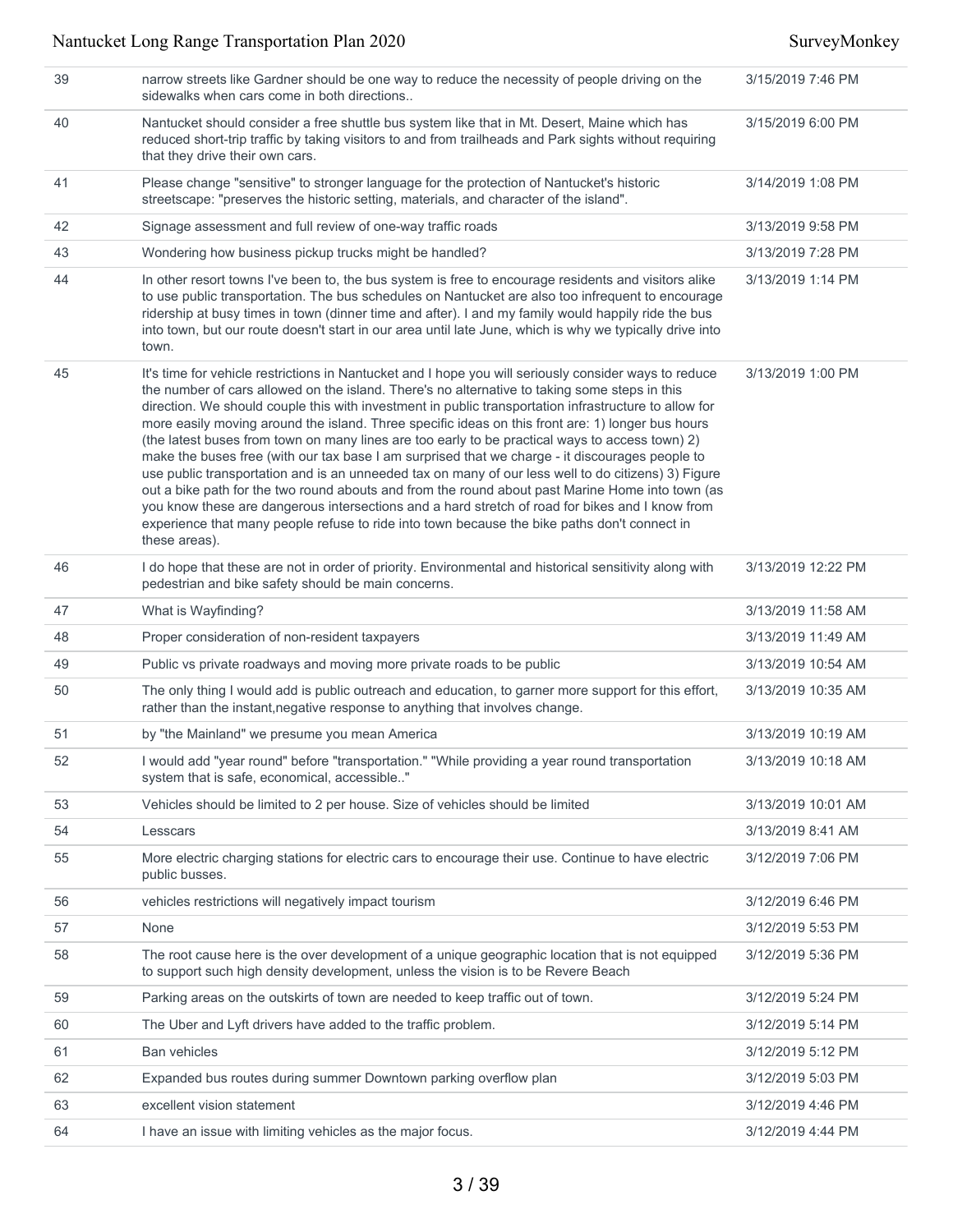| 65 | Congestion and safety                                                                                                                                                                                                                                                                                                                                                                                                                                                                                                                                                                                                                                          | 3/12/2019 4:43 PM  |
|----|----------------------------------------------------------------------------------------------------------------------------------------------------------------------------------------------------------------------------------------------------------------------------------------------------------------------------------------------------------------------------------------------------------------------------------------------------------------------------------------------------------------------------------------------------------------------------------------------------------------------------------------------------------------|--------------------|
| 66 | limit vehicles how communist!                                                                                                                                                                                                                                                                                                                                                                                                                                                                                                                                                                                                                                  | 3/12/2019 4:40 PM  |
| 67 | Restrictions on vehicles brought on Island for vacationers staying less than 30 days would help<br>alleviate some of the other issues. The buses need to operate on every main road to all points<br>during summer season (June, July, August, and through Labor day. . Only two vehicles for<br>residents, plus business vehicle (year round and snow birds                                                                                                                                                                                                                                                                                                   | 3/12/2019 2:46 PM  |
| 68 | Under Environmental: Water quality in our harbors and fresh water ponds are under assault from<br>road runoff after rain and snow. The number of vehicles on the roads are major contributors.                                                                                                                                                                                                                                                                                                                                                                                                                                                                 | 3/12/2019 2:01 PM  |
| 69 | On demand public transportation (WAVE)                                                                                                                                                                                                                                                                                                                                                                                                                                                                                                                                                                                                                         | 3/12/2019 1:00 PM  |
| 70 | agreed                                                                                                                                                                                                                                                                                                                                                                                                                                                                                                                                                                                                                                                         | 3/12/2019 11:41 AM |
| 71 | Definitely limit the number of vehicles on island. Homeowners for sure,                                                                                                                                                                                                                                                                                                                                                                                                                                                                                                                                                                                        | 3/12/2019 10:39 AM |
| 72 | Vehicle restrictions. Very key                                                                                                                                                                                                                                                                                                                                                                                                                                                                                                                                                                                                                                 | 3/12/2019 9:01 AM  |
| 73 | Shuttle buses give uncomfortable, jarring ride. More stabilized vehicles would attract greater<br>ridership.                                                                                                                                                                                                                                                                                                                                                                                                                                                                                                                                                   | 3/12/2019 8:13 AM  |
| 74 | Vehicle restriction is an absurd conceptit is easy to create several workarounds. Traffic is really<br>only a problem for a short summer period.                                                                                                                                                                                                                                                                                                                                                                                                                                                                                                               | 3/12/2019 8:11 AM  |
| 75 | No suggestions                                                                                                                                                                                                                                                                                                                                                                                                                                                                                                                                                                                                                                                 | 3/12/2019 7:13 AM  |
| 76 | Agree                                                                                                                                                                                                                                                                                                                                                                                                                                                                                                                                                                                                                                                          | 3/12/2019 12:30 AM |
| 77 | Cars must be limited                                                                                                                                                                                                                                                                                                                                                                                                                                                                                                                                                                                                                                           | 3/12/2019 12:10 AM |
| 78 | Ease of riding Bicycles into town. Include late night transportation options                                                                                                                                                                                                                                                                                                                                                                                                                                                                                                                                                                                   | 3/11/2019 6:42 PM  |
| 79 | I am not in favor of vehicle restrictions                                                                                                                                                                                                                                                                                                                                                                                                                                                                                                                                                                                                                      | 3/11/2019 5:45 PM  |
| 80 | I'm unsure if I would support legally limiting the number of vehicles.                                                                                                                                                                                                                                                                                                                                                                                                                                                                                                                                                                                         | 3/11/2019 5:15 PM  |
| 81 | Remove Uber, Lyft, etc. as they are part of the congestion problem as they bring vehicles to the<br>island when there is already taxi service and the WAVE                                                                                                                                                                                                                                                                                                                                                                                                                                                                                                     | 3/11/2019 4:21 PM  |
| 82 | What is wayfinding"? How will "vehicle restrictions" work?                                                                                                                                                                                                                                                                                                                                                                                                                                                                                                                                                                                                     | 3/11/2019 3:50 PM  |
| 83 | Nantucket "Carrying Capacity"how much development can Nantucket sustain.?sole source<br>acquifier etcneeds a study and a moratorium on developments until we know. should be item<br>number 1                                                                                                                                                                                                                                                                                                                                                                                                                                                                  | 3/11/2019 3:26 PM  |
| 84 | Size/ and or weight restrictions of commercial vehicles Off loading system for these vehicles                                                                                                                                                                                                                                                                                                                                                                                                                                                                                                                                                                  | 3/11/2019 3:10 PM  |
| 85 | Limit the number of vehicles allowed on Island. Including car rental agencies, taxis, Uber and lyft.                                                                                                                                                                                                                                                                                                                                                                                                                                                                                                                                                           | 3/11/2019 1:28 PM  |
| 86 | It's my understanding you can't limit vehicles coming to the island because the ferries traverse<br>state, then federal and then state waters.                                                                                                                                                                                                                                                                                                                                                                                                                                                                                                                 | 3/11/2019 1:03 PM  |
| 87 | i am concerned about vehicle restrictions. priority to improving parking in the downtown core is<br>critical.                                                                                                                                                                                                                                                                                                                                                                                                                                                                                                                                                  | 3/11/2019 11:53 AM |
| 88 | Vehicle restrictions how                                                                                                                                                                                                                                                                                                                                                                                                                                                                                                                                                                                                                                       | 3/11/2019 11:40 AM |
| 89 | Is wayfinding a means of suggesting alternate routes? If so, add "alternate routes" to that point.<br>What can be done about Uber and Lyft vehicles? They prey on island taxi services and add<br>vehicle congestion, without contributing very much to the island economy.                                                                                                                                                                                                                                                                                                                                                                                    | 3/11/2019 11:25 AM |
| 90 | Preserve historic ambiance and avoid any typical solutions such as parking garages, traffic lights,<br>and parking meters.                                                                                                                                                                                                                                                                                                                                                                                                                                                                                                                                     | 3/11/2019 9:49 AM  |
| 91 | While this is technically the vision for the NP&EDC's long range transportation plan, it is not the<br>whole story nor is it finalized. Below the vision there are comments in more detail that Comment:<br>aligns with Strategic Goal #3 - reduce single occupancy vehicle usage via the following approach:<br>I) live, work, play within proximity, 2) financial disincentive to using the automobile, 3) providing<br>infrastructure for active transportation modes. This is disappointing to see the Civic League<br>mislead their constituents. Yes, you inserted the word draft, but the way it is worded looks like<br>"limited cars" is the end all. | 3/11/2019 9:07 AM  |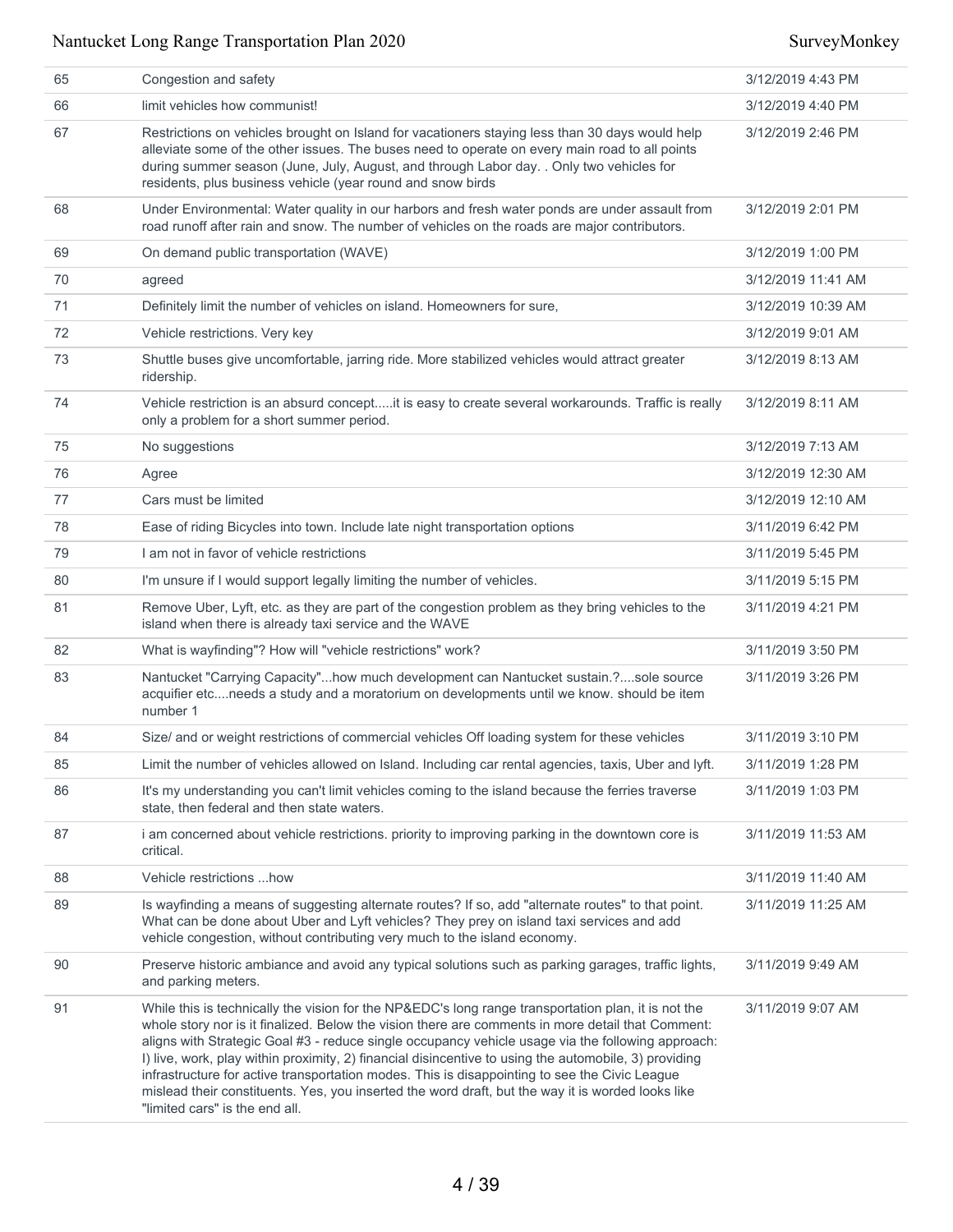| 92  | You can't limit vehicle options unless you do planning that provides alternative and CHEAP modes<br>of transportation that actually go WHERE people need to go, WHEN the need to go. Additionally,<br>you need to provide living areas and new development built around a non-car model - like in the<br>mid island area - providing parking lots for business is not the best option - we need to<br>progressively rethink what development looks like on the island. This could all be in the vision<br>statement and goal themes but not enough information is provided. | 3/11/2019 8:31 AM  |
|-----|-----------------------------------------------------------------------------------------------------------------------------------------------------------------------------------------------------------------------------------------------------------------------------------------------------------------------------------------------------------------------------------------------------------------------------------------------------------------------------------------------------------------------------------------------------------------------------|--------------------|
| 93  | Sounds good--but is it pie in the sky! Very wordy and idealistic. See no real solutions here.                                                                                                                                                                                                                                                                                                                                                                                                                                                                               | 3/11/2019 7:53 AM  |
| 94  | Vision looks fine.                                                                                                                                                                                                                                                                                                                                                                                                                                                                                                                                                          | 3/11/2019 6:55 AM  |
| 95  | Critical to reduce traffic in peak season.                                                                                                                                                                                                                                                                                                                                                                                                                                                                                                                                  | 3/11/2019 5:17 AM  |
| 96  | Transformation to greater use of electric vehicles                                                                                                                                                                                                                                                                                                                                                                                                                                                                                                                          | 3/11/2019 4:54 AM  |
| 97  | More roundabouts                                                                                                                                                                                                                                                                                                                                                                                                                                                                                                                                                            | 3/10/2019 11:15 PM |
| 98  | Should read: "Equitably and legally SUBSTANTIALLY REDUCE SUMMERTIME vehicles on<br>Nantucket "                                                                                                                                                                                                                                                                                                                                                                                                                                                                              | 3/10/2019 11:10 PM |
| 99  | None                                                                                                                                                                                                                                                                                                                                                                                                                                                                                                                                                                        | 3/10/2019 11:09 PM |
| 100 | Encourage biking into town safely Bike racks in town                                                                                                                                                                                                                                                                                                                                                                                                                                                                                                                        | 3/10/2019 10:39 PM |
| 101 | Intermodal public transportation system                                                                                                                                                                                                                                                                                                                                                                                                                                                                                                                                     | 3/10/2019 10:25 PM |
| 102 | Four way intersection improvements and boulevard lovers lane area roads will help spread traffic<br>out and alleviate four way stop anticipation stopping and starting                                                                                                                                                                                                                                                                                                                                                                                                      | 3/10/2019 10:13 PM |
| 103 | None                                                                                                                                                                                                                                                                                                                                                                                                                                                                                                                                                                        | 3/10/2019 10:11 PM |
| 104 | Valet parking is an affront to all but the .01%; should be limited to - and offered to - those with<br>mobility issues. A parking garage is overkill: the able-bodied can park at the periphery of town and<br>WALK.                                                                                                                                                                                                                                                                                                                                                        | 3/10/2019 9:41 PM  |
| 105 | The restrictions of vehicles should be based on residence as in restricting the vehicles coming to<br>the island. There are very few traffic issues in the winter, mostly only in the summer                                                                                                                                                                                                                                                                                                                                                                                | 3/10/2019 9:37 PM  |
| 106 | Close more streets to vehicle traffic for more hours                                                                                                                                                                                                                                                                                                                                                                                                                                                                                                                        | 3/10/2019 9:37 PM  |
| 107 | Vehicle Restrictions should include WEIGHT restrictions. Our roads were not built for the heavy<br>trucks arriving now.                                                                                                                                                                                                                                                                                                                                                                                                                                                     | 3/10/2019 9:09 PM  |
| 108 | Restrictions should include island usage tax for non residents bribging cars here (assume in the<br>abive mix).                                                                                                                                                                                                                                                                                                                                                                                                                                                             | 3/10/2019 9:07 PM  |
| 109 | Yes to limit vehicles 2 per household with a madalion system Go ahead & own multiple cars only 2<br>on the road at the same time Per household Yes to limit rental vehicles Yes to improved<br>transportation system                                                                                                                                                                                                                                                                                                                                                        | 3/10/2019 8:11 PM  |
| 110 | Vehicle restrictions should be removed.                                                                                                                                                                                                                                                                                                                                                                                                                                                                                                                                     | 3/10/2019 6:30 PM  |
| 111 | Limiting cars is a way for a select group to drive with no impediments. There is no mention of<br>infrastructure improvements which are well know to improve traffic flow. Why is that not an option?                                                                                                                                                                                                                                                                                                                                                                       | 3/10/2019 11:45 AM |
| 112 | None                                                                                                                                                                                                                                                                                                                                                                                                                                                                                                                                                                        | 3/8/2019 9:04 AM   |
| 113 | it is extremely disingenous to cavalierly offer 4/5 word solutions to this problem and I strongly<br>oppose an automatic assumption that vehicle limits are the solution                                                                                                                                                                                                                                                                                                                                                                                                    | 3/6/2019 9:48 PM   |
| 114 | Affordable overnight parking options for year round residents to access transportation off island.                                                                                                                                                                                                                                                                                                                                                                                                                                                                          | 3/6/2019 3:43 PM   |
| 115 | The problem isn't vehicles on island, it's vehicles downtown. Not allowing vehicles on island hurts<br>the island economy and therefore life for islanders                                                                                                                                                                                                                                                                                                                                                                                                                  | 3/6/2019 10:41 AM  |
| 116 | <b>I AGREE WITH THE STATEMENT</b>                                                                                                                                                                                                                                                                                                                                                                                                                                                                                                                                           | 3/6/2019 9:30 AM   |
| 117 | We are a family of four who each need our vehicles for work. Please be aware of our service<br>providers when contemplating limiting vehicles so that it does not impact families and workers.                                                                                                                                                                                                                                                                                                                                                                              | 3/6/2019 8:41 AM   |
| 118 | Peak and off season traffic regulations                                                                                                                                                                                                                                                                                                                                                                                                                                                                                                                                     | 3/6/2019 1:11 AM   |
| 119 | I don't agree with limiting vehicles. This will drastically dampen our seasonal market.                                                                                                                                                                                                                                                                                                                                                                                                                                                                                     | 3/5/2019 10:49 PM  |
| 120 | I support all of the items on the list. Priorities are multi-modal transportation options, parking<br>management, congestion and safety balance and vehicle restrictions.                                                                                                                                                                                                                                                                                                                                                                                                   | 3/5/2019 4:42 PM   |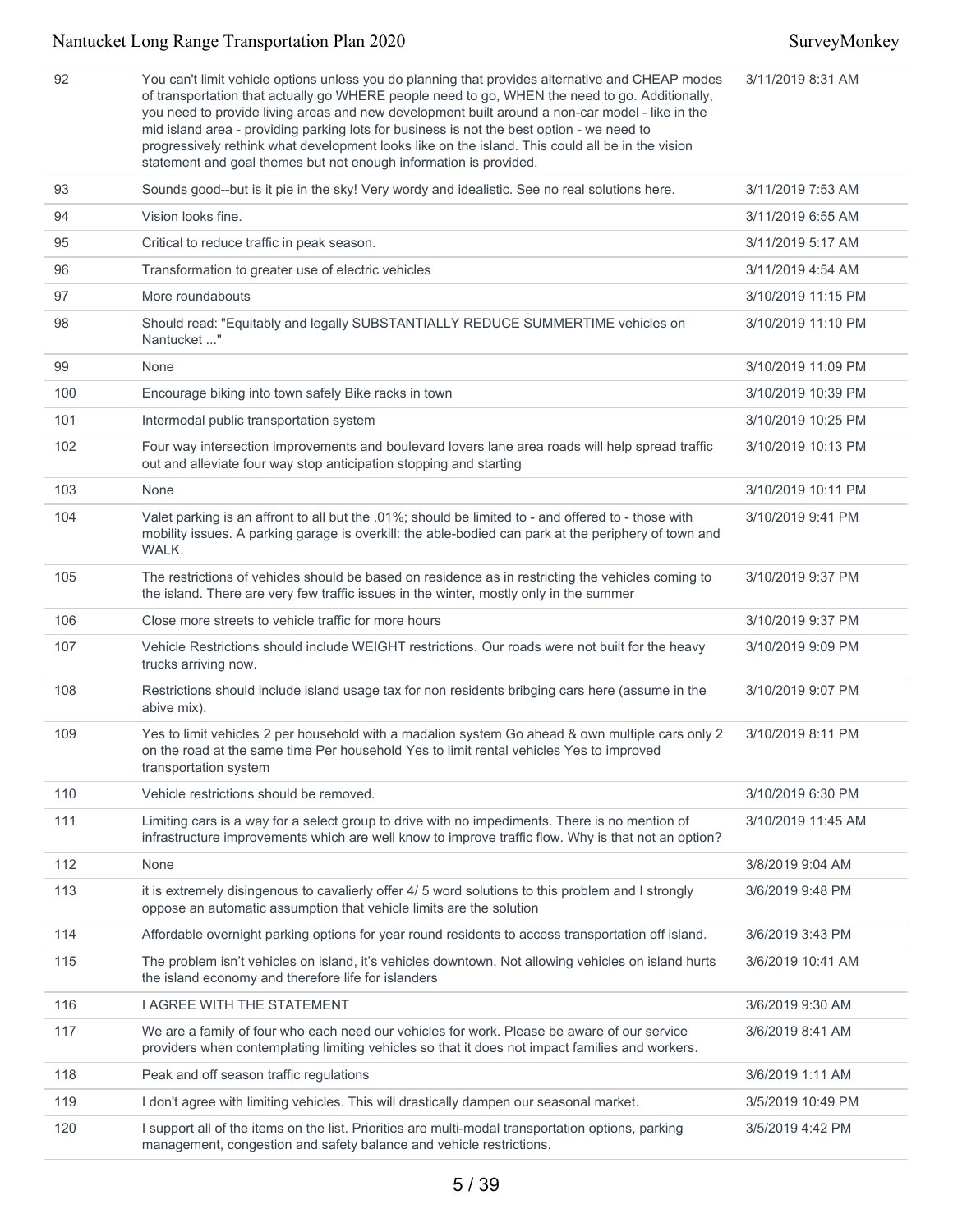| 121 | public outreach and education                                                                                                                                                                                                                                                                                                                                                                                                                                                                                                                                                                                                                                                                                                                                                                                                                        | 3/5/2019 3:45 PM  |
|-----|------------------------------------------------------------------------------------------------------------------------------------------------------------------------------------------------------------------------------------------------------------------------------------------------------------------------------------------------------------------------------------------------------------------------------------------------------------------------------------------------------------------------------------------------------------------------------------------------------------------------------------------------------------------------------------------------------------------------------------------------------------------------------------------------------------------------------------------------------|-------------------|
| 122 | Create pedestrian only side streets downtown! This is such a great way to promote business, get<br>people out enjoying each other, and stay safe! Love seeing them in my travels at other places. Put<br>in benches and promote people being out. Like the farmers market.                                                                                                                                                                                                                                                                                                                                                                                                                                                                                                                                                                           | 3/5/2019 2:03 PM  |
| 123 | When u provide a transportation system that meets the needs of the riders, there should NOT be a<br>need to restrict vehicles.                                                                                                                                                                                                                                                                                                                                                                                                                                                                                                                                                                                                                                                                                                                       | 3/5/2019 1:56 PM  |
| 124 | Delete "Vehicle Restrictions". The other "goals" and the term "Equitably" are undefined and<br>therefore ineligible for any comment; they must defined for inclusion in any "survey"                                                                                                                                                                                                                                                                                                                                                                                                                                                                                                                                                                                                                                                                 | 3/5/2019 12:56 PM |
| 125 | Public Transportation Subsidies, Clean Energy Municipal Vehicles, Pedestrian Only<br>Streets/Districts                                                                                                                                                                                                                                                                                                                                                                                                                                                                                                                                                                                                                                                                                                                                               | 3/5/2019 12:29 PM |
| 126 |                                                                                                                                                                                                                                                                                                                                                                                                                                                                                                                                                                                                                                                                                                                                                                                                                                                      | 3/5/2019 12:21 PM |
| 127 | The transportation needs to be timely & conveniet                                                                                                                                                                                                                                                                                                                                                                                                                                                                                                                                                                                                                                                                                                                                                                                                    | 3/5/2019 12:19 PM |
| 128 | Emphasis on alternative to cars such as bicycles                                                                                                                                                                                                                                                                                                                                                                                                                                                                                                                                                                                                                                                                                                                                                                                                     | 3/5/2019 12:08 PM |
| 129 | looks good so far.                                                                                                                                                                                                                                                                                                                                                                                                                                                                                                                                                                                                                                                                                                                                                                                                                                   | 3/5/2019 11:55 AM |
| 130 | In order for people to safely walk the sidewalks MUST be clear and safe. Overgrown hedges &<br>shrubs, lawns that have encroached and greatly narrowed sidewalks or in some places made them<br>impassable must be addressed!! Additionally - if you want people to walk and Bike Street Lights<br>(both Town of Nantucket AND National Grid) MUST be kept in good working order. I challenge<br>you to take a ride with a friend and have one of you make note of every street light that is not<br>working - the number is ridiculously high! Additionally why is Polpis road, one of the longest roads<br>on Nantucket only serviced by the NRTA for the sole purpose of transporting people to the Egan<br>Maritime Museum? Polpis Road is a long road with many roads that off shoot from it - none of<br>these homes are serviced by the NRTA. | 3/5/2019 10:35 AM |
| 131 | You should worry more about overdeveloping than vicheles. You are ruining the island with all the<br>low income housing.                                                                                                                                                                                                                                                                                                                                                                                                                                                                                                                                                                                                                                                                                                                             | 3/5/2019 10:09 AM |
| 132 | none                                                                                                                                                                                                                                                                                                                                                                                                                                                                                                                                                                                                                                                                                                                                                                                                                                                 | 3/5/2019 9:48 AM  |
| 133 | Reject efforts to develop a parking garage, which would destroy Nantucket's unique character and<br>sit half empty most of the summer.                                                                                                                                                                                                                                                                                                                                                                                                                                                                                                                                                                                                                                                                                                               | 3/5/2019 9:18 AM  |
| 134 | Fitness promotion through transportation means                                                                                                                                                                                                                                                                                                                                                                                                                                                                                                                                                                                                                                                                                                                                                                                                       | 3/4/2019 6:26 PM  |
|     |                                                                                                                                                                                                                                                                                                                                                                                                                                                                                                                                                                                                                                                                                                                                                                                                                                                      |                   |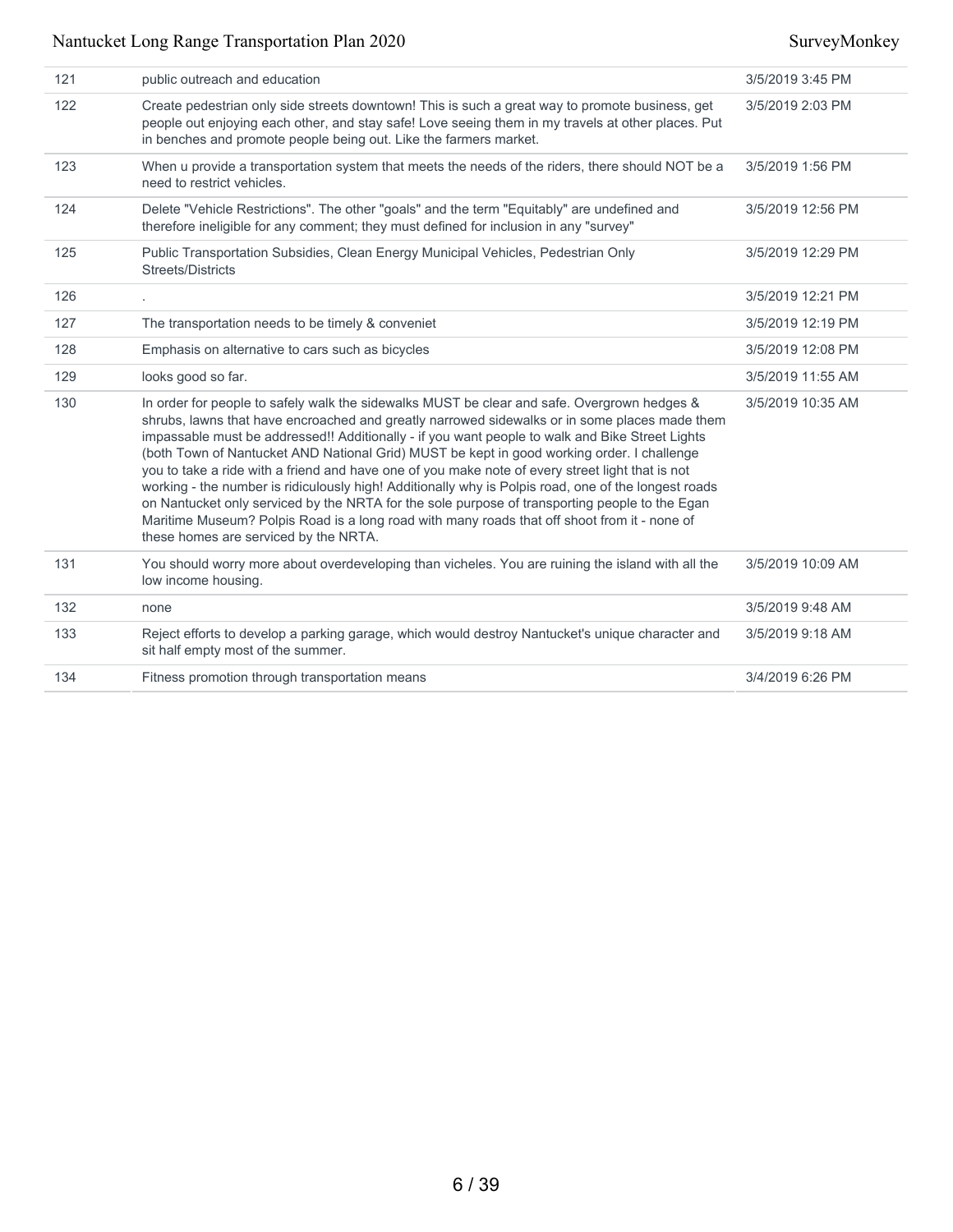# Q2 Where do you live?

Answered: 460 Skipped: 0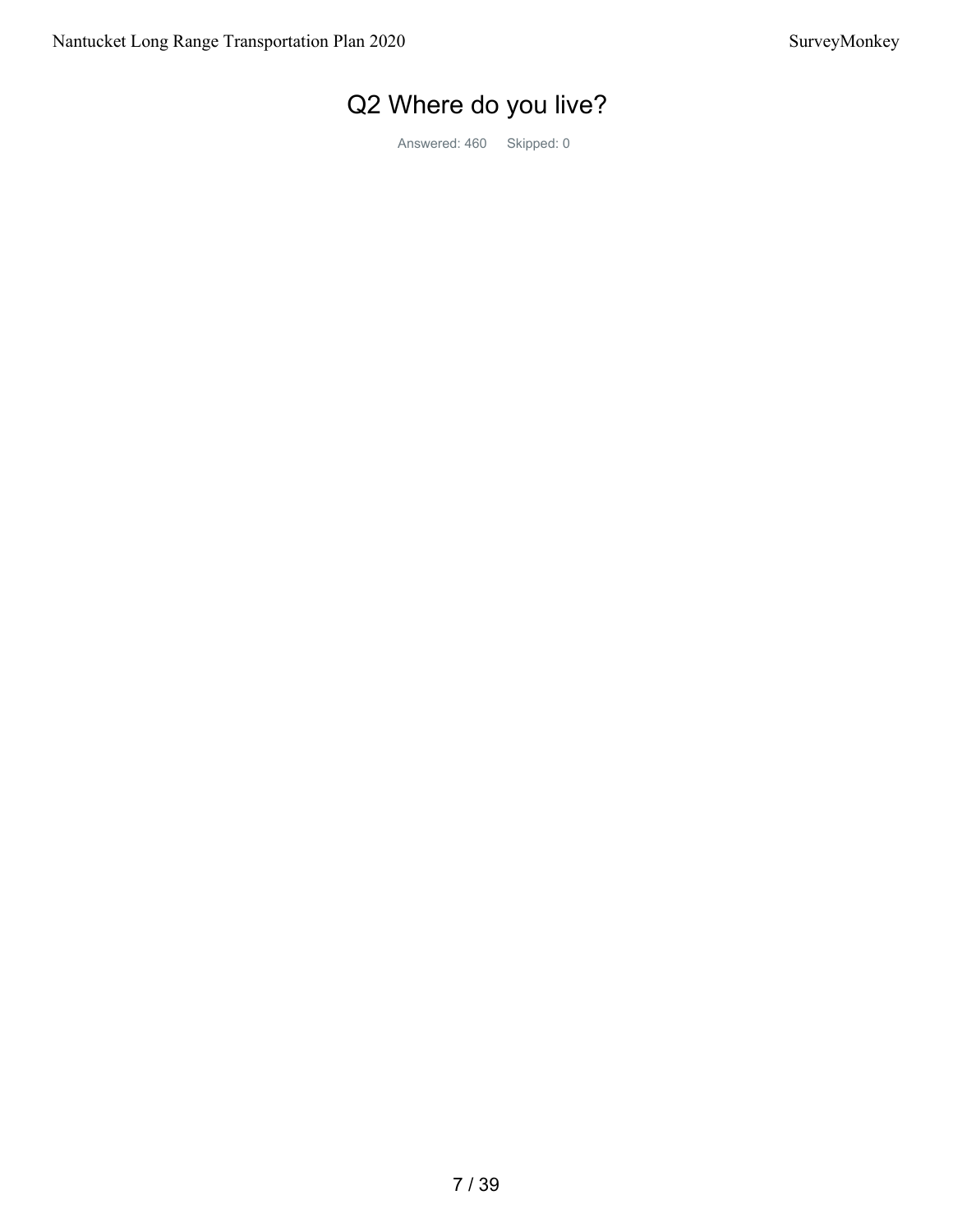### Tom Nevers Mid-Island (Schools/Air... Surfside Town (Old Historic... Cisco I live off island... Other (please specify) Miacomet Madaket Sconset Monomoy Cliff Polpis Brant Point Quidnet Dionis Madequecham Pocomo Wauwinet 19.35% 19.35% 16.52% 16.52% 16.52%<br>13.26%  $12.83\%$ <br>9.13%  $9.13%$ 9.13%<br>4.78% 4.78%<br>4.78% 4.57% 4.57% 4.57%4.57%4.57%4.13% 4.13% 4.13% 4.13% 3.26% 3.26%<br>1.74% 1.52% 1.52% 1.52%<br>1.52% 0.87% 0.87% 0.87%<br>0.87% 0.22% 0.22% 0.22%<br>0.22% 0.22% 0.22% 0.22%<br>0.22% 0.22%

10%

0% 10% 20% 30% 40% 50% 60% 70% 80% 90% 100%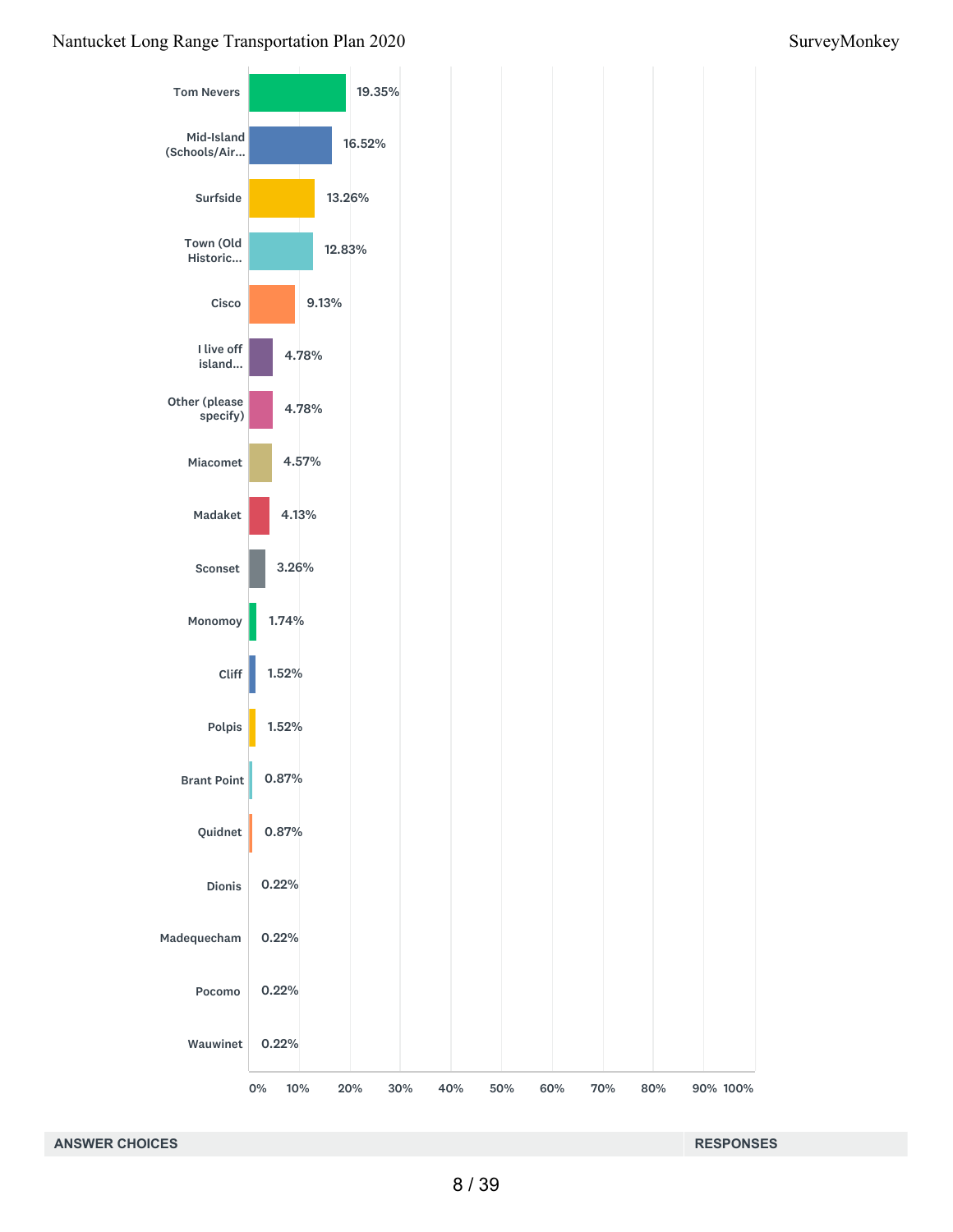| Tom Nevers (15)                                       | 19.35% | 89             |
|-------------------------------------------------------|--------|----------------|
| Mid-Island (Schools/Airport Area) (8)                 | 16.52% | 76             |
| Surfside (14)                                         | 13.26% | 61             |
| Town (Old Historic District) (16)                     | 12.83% | 59             |
| Cisco(2)                                              | 9.13%  | 42             |
| I live off island (seasonal resident or visitor) (18) | 4.78%  | 22             |
| Other (please specify) (19)                           | 4.78%  | 22             |
| Miacomet (7)                                          | 4.57%  | 21             |
| Madaket (5)                                           | 4.13%  | 19             |
| Sconset (13)                                          | 3.26%  | 15             |
| Monomoy (9)                                           | 1.74%  | 8              |
| Cliff(3)                                              | 1.52%  | $\overline{7}$ |
| Polpis (11)                                           | 1.52%  | $\overline{7}$ |
| Brant Point (1)                                       | 0.87%  | 4              |
| Quidnet (12)                                          | 0.87%  | $\overline{4}$ |
| Dionis (4)                                            | 0.22%  | $\mathbf{1}$   |
| Madequecham (6)                                       | 0.22%  | $\mathbf{1}$   |
| Pocomo (10)                                           | 0.22%  | $\mathbf{1}$   |
| Wauwinet (17)                                         | 0.22%  | $\mathbf{1}$   |
| <b>TOTAL</b>                                          |        | 460            |

### BASIC STATISTICS

| Minimum | Maxımum | Median | Mean  | <b>Standard Deviation</b> |
|---------|---------|--------|-------|---------------------------|
| 1.00    | 19.00   | 14.00  | 11.60 | 5.09                      |

| #              | <b>OTHER (PLEASE SPECIFY)</b>          | <b>DATE</b>        |
|----------------|----------------------------------------|--------------------|
|                | Edge of historic town                  | 3/21/2019 2:13 PM  |
| 2              | shimmo                                 | 3/14/2019 9:02 AM  |
| 3              | Shimmo                                 | 3/13/2019 1:14 PM  |
| 4              | Shimmo                                 | 3/13/2019 1:00 PM  |
| 5              | Shimmo                                 | 3/13/2019 12:04 AM |
| 6              | Upper Vestal St.                       | 3/12/2019 5:14 PM  |
| $\overline{7}$ | On Hummock Pond                        | 3/12/2019 2:01 PM  |
| 8              | Shimmo                                 | 3/12/2019 12:30 AM |
| 9              | Shimmo                                 | 3/11/2019 6:42 PM  |
| 10             | Shimmo                                 | 3/11/2019 6:36 PM  |
| 11             | edge of town, just outside ROH         | 3/11/2019 3:20 PM  |
| 12             | Edge of town within 1 mile from center | 3/11/2019 3:10 PM  |
| 13             | Shimmo                                 | 3/11/2019 1:49 PM  |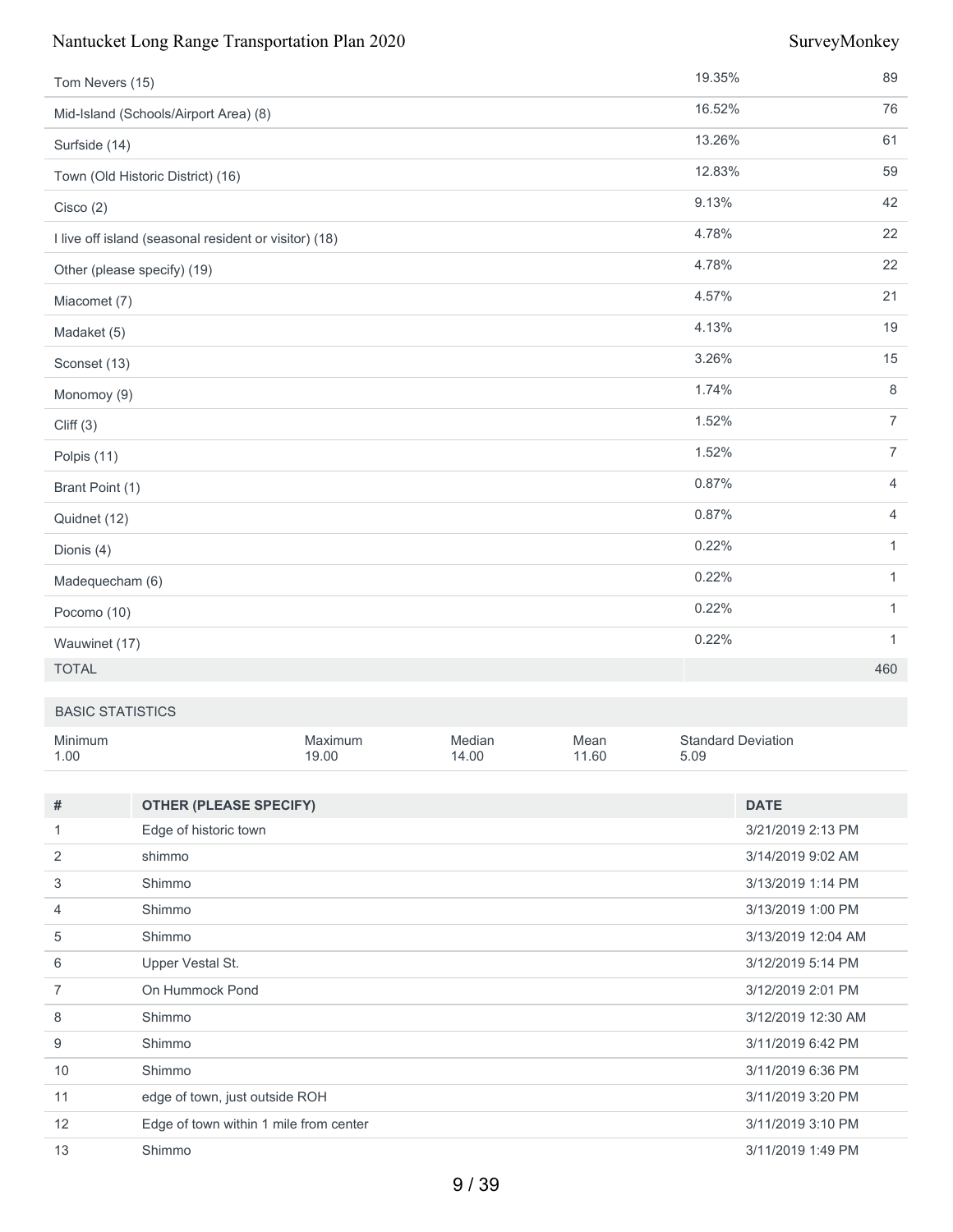| 14 | Shimmo                             | 3/11/2019 1:09 PM  |
|----|------------------------------------|--------------------|
| 15 | Milestone Road                     | 3/11/2019 1:03 PM  |
| 16 | Cisco 6 months and Boston 6 months | 3/11/2019 10:34 AM |
| 17 | <b>Fishers Landing</b>             | 3/10/2019 11:17 PM |
| 18 | Tetawkimmo at Middle Moors         | 3/10/2019 11:10 PM |
| 19 | Shimmo                             | 3/10/2019 7:45 PM  |
| 20 | off Milestone Rd. tetawkimmo       | 3/5/2019 11:13 PM  |
| 21 | Edge of Town                       | 3/5/2019 12:19 PM  |
| 22 | West of Town                       | 3/5/2019 11:55 AM  |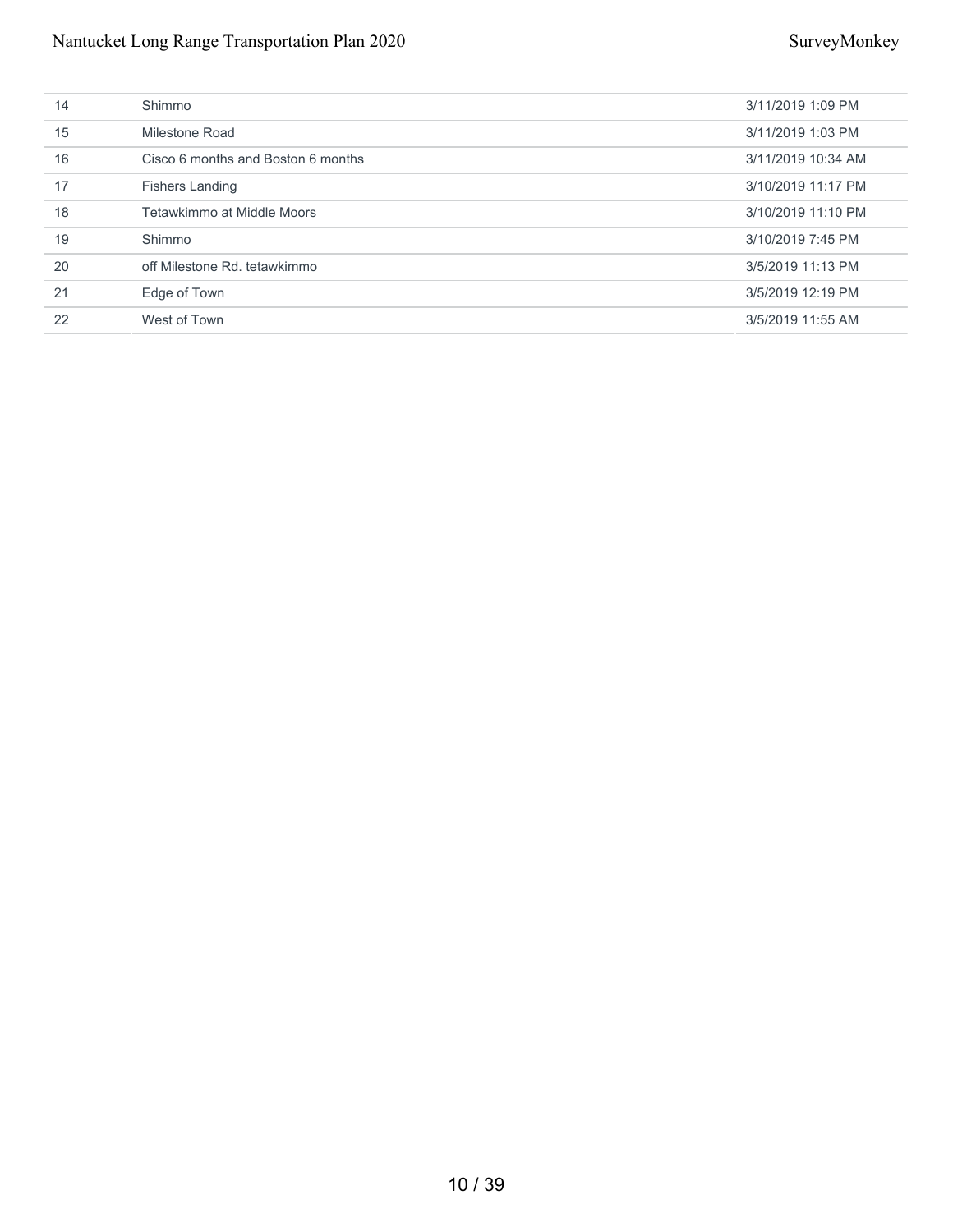# Q3 Where do you typically work or spend most of your time on island away from home?

Answered: 455 Skipped: 5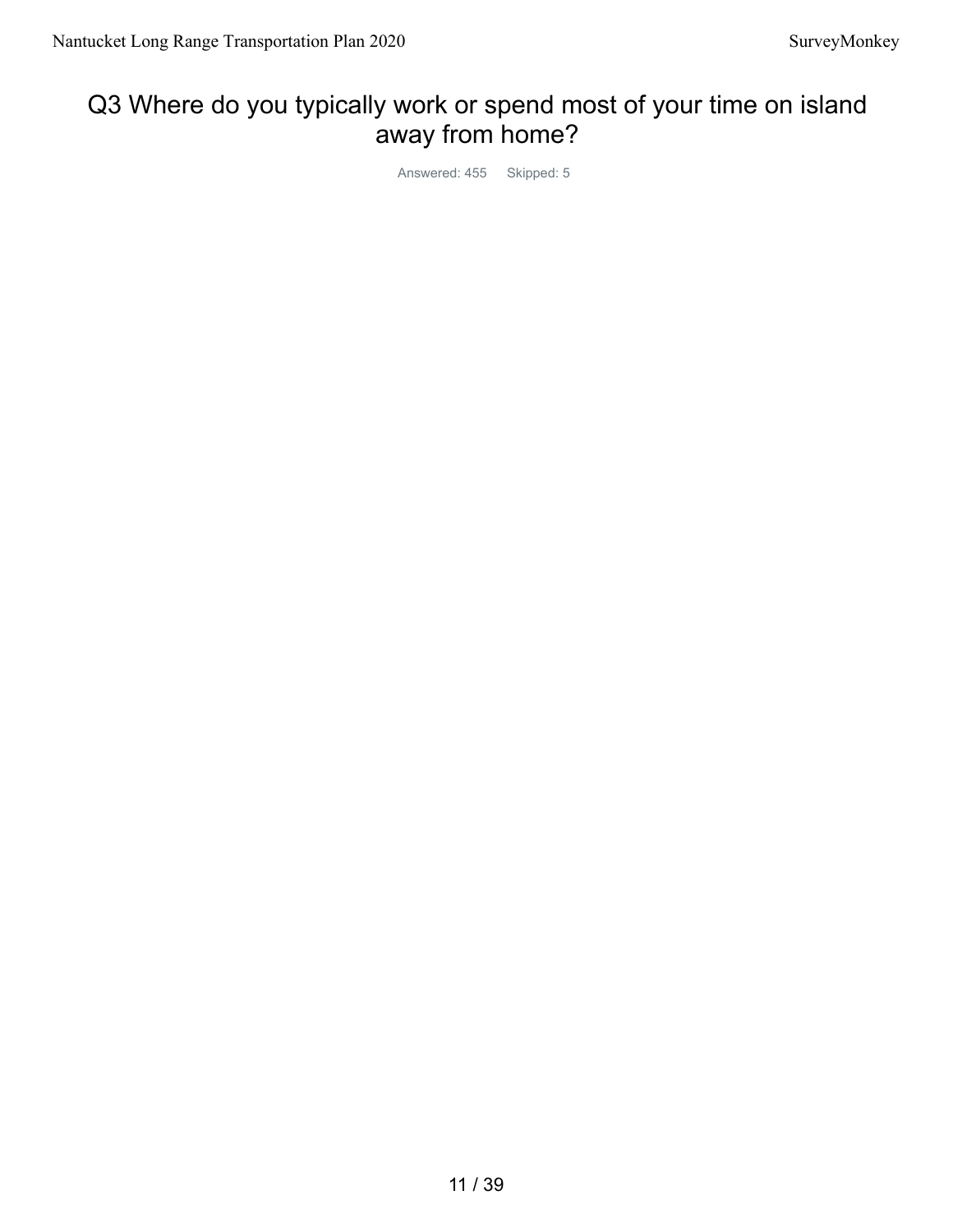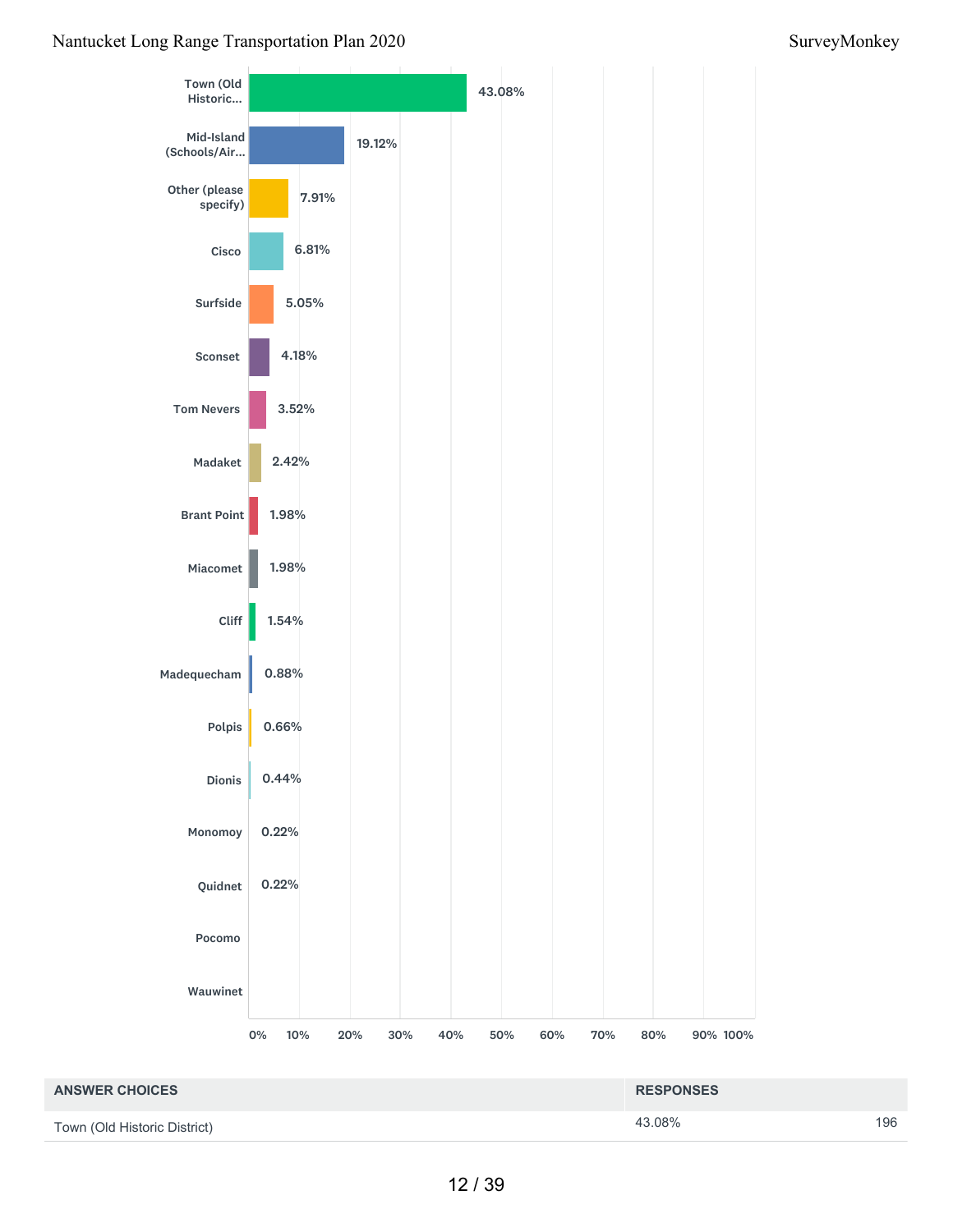| Mid-Island (Schools/Airport Area) | 19.12%   | 87                  |
|-----------------------------------|----------|---------------------|
| Other (please specify)            | 7.91%    | 36                  |
| Cisco                             | 6.81%    | 31                  |
| Surfside                          | 5.05%    | 23                  |
| Sconset                           | 4.18%    | 19                  |
| <b>Tom Nevers</b>                 | 3.52%    | 16                  |
| Madaket                           | 2.42%    | 11                  |
| <b>Brant Point</b>                | 1.98%    | $9$                 |
| Miacomet                          | 1.98%    | $9$                 |
| Cliff                             | 1.54%    | $\overline{7}$      |
| Madequecham                       | 0.88%    | $\overline{4}$      |
| Polpis                            | 0.66%    | $\mathfrak{Z}$      |
| Dionis                            | 0.44%    | $\overline{2}$      |
| Monomoy                           | 0.22%    | $\mathbf{1}$        |
| Quidnet                           | 0.22%    | $\mathbf{1}$        |
| Pocomo                            | $0.00\%$ | $\mathsf{O}\xspace$ |
| Wauwinet                          | $0.00\%$ | $\overline{0}$      |
| <b>TOTAL</b>                      |          | 455                 |

| #  | <b>OTHER (PLEASE SPECIFY)</b>                                                                          | <b>DATE</b>        |
|----|--------------------------------------------------------------------------------------------------------|--------------------|
| 1  | <b>Beaches</b>                                                                                         | 3/21/2019 2:13 PM  |
| 2  | moors                                                                                                  | 3/20/2019 12:58 PM |
| 3  | Different areas on different days                                                                      | 3/19/2019 6:18 PM  |
| 4  | Sankaty and town                                                                                       | 3/19/2019 4:03 PM  |
| 5  | Errands (Stop & Shop, dump, Marine Home, gas, plant nurseries, etc.). Friends' homes, island-<br>wide. | 3/19/2019 1:15 PM  |
| 6  | Beaches and town st night                                                                              | 3/19/2019 12:24 PM |
| 7  | Town, Surfside, Polpis, Sconset, Cliff, Madaket                                                        | 3/19/2019 12:05 PM |
| 8  | boat/harbor                                                                                            | 3/19/2019 11:53 AM |
| 9  | All over island, on beaches on water.                                                                  | 3/18/2019 2:14 PM  |
| 10 | shimmo                                                                                                 | 3/14/2019 9:02 AM  |
| 11 | west creek road                                                                                        | 3/13/2019 2:12 PM  |
| 12 | Rhode Island                                                                                           | 3/13/2019 1:25 PM  |
| 13 | Retired                                                                                                | 3/13/2019 11:58 AM |
| 14 | Sail and power, Nantucket Harbor, Nantucket Sound                                                      | 3/13/2019 10:49 AM |
| 15 | As a retired couple we enjoy the harbor, beaches, town and necessary shopping                          | 3/12/2019 5:36 PM  |
| 16 | Hummock Pond                                                                                           | 3/12/2019 2:01 PM  |
| 17 | Retired: work out of my home                                                                           | 3/12/2019 1:00 PM  |
| 18 | Shimmo                                                                                                 | 3/12/2019 12:30 AM |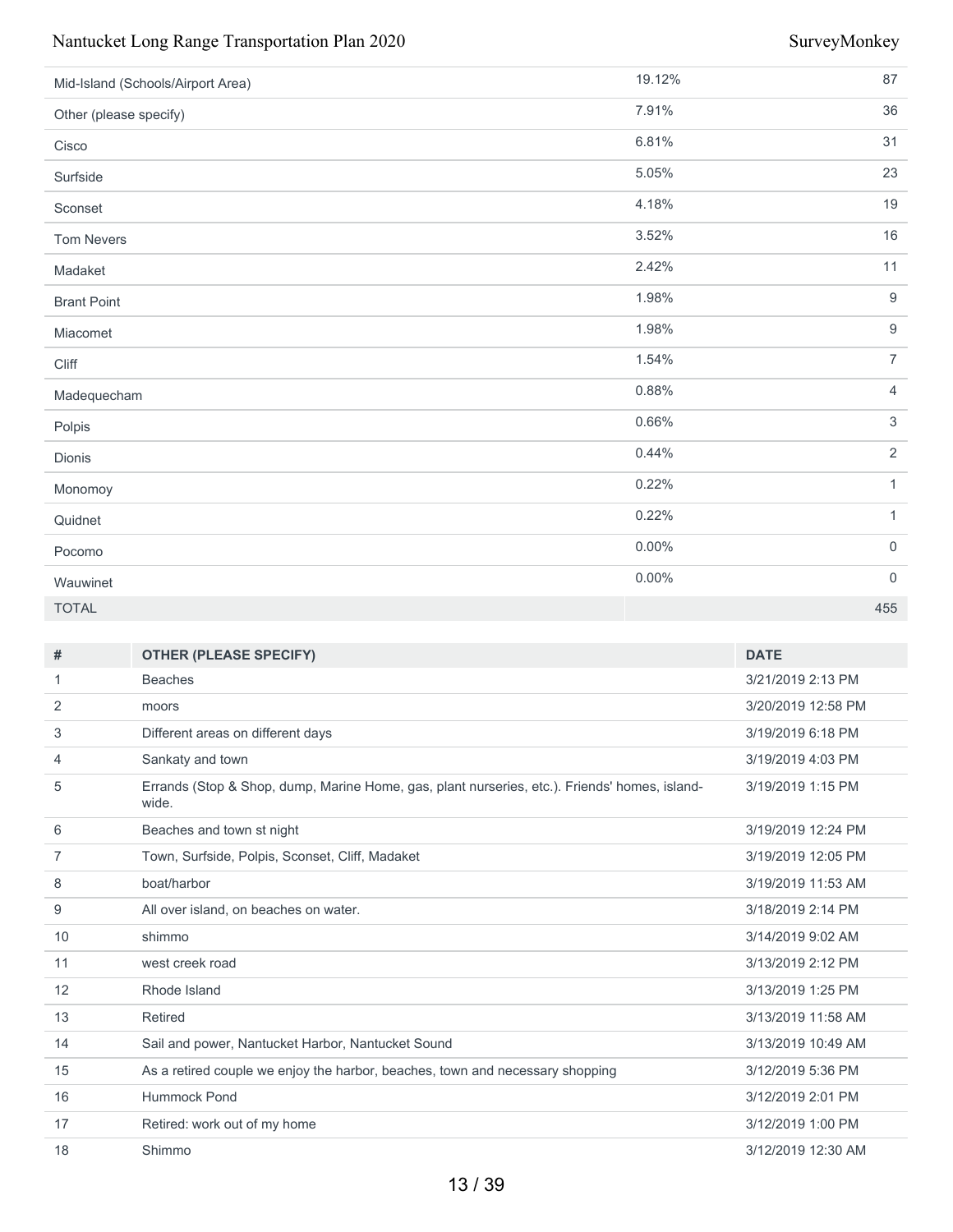| 19 | Sailing in Harbor                                                                                                   | 3/11/2019 10:23 PM |
|----|---------------------------------------------------------------------------------------------------------------------|--------------------|
| 20 | Shimmo                                                                                                              | 3/11/2019 9:51 PM  |
| 21 | Various beach areas                                                                                                 | 3/11/2019 3:10 PM  |
| 22 | Shimmo                                                                                                              | 3/11/2019 1:49 PM  |
| 23 | Work at home and out on conservation properties, volunteer downtown.                                                | 3/11/2019 1:03 PM  |
| 24 | Sherburne Commons                                                                                                   | 3/11/2019 8:13 AM  |
| 25 | Retired don't work.                                                                                                 | 3/11/2019 5:17 AM  |
| 26 | Hospital                                                                                                            | 3/10/2019 10:39 PM |
| 27 | All over island                                                                                                     | 3/10/2019 10:13 PM |
| 28 | Airport                                                                                                             | 3/8/2019 9:04 AM   |
| 29 | town, madaket, mid island, cliff                                                                                    | 3/6/2019 9:48 PM   |
| 30 | Downtown                                                                                                            | 3/6/2019 9:18 AM   |
| 31 | Landscape several properties per day                                                                                | 3/5/2019 5:08 PM   |
| 32 | post office on pleasant st, stop and shop by the fire house, pluscaretaking takes me to various<br>locals on island | 3/5/2019 1:17 PM   |
| 33 | walking, events, community group tasks                                                                              | 3/5/2019 12:27 PM  |
| 34 | Steps Beach                                                                                                         | 3/5/2019 11:31 AM  |
| 35 | no specific area/ all areas equally (unemployed)                                                                    | 3/5/2019 10:55 AM  |
| 36 | All over the island, trade work                                                                                     | 3/5/2019 10:22 AM  |
|    |                                                                                                                     |                    |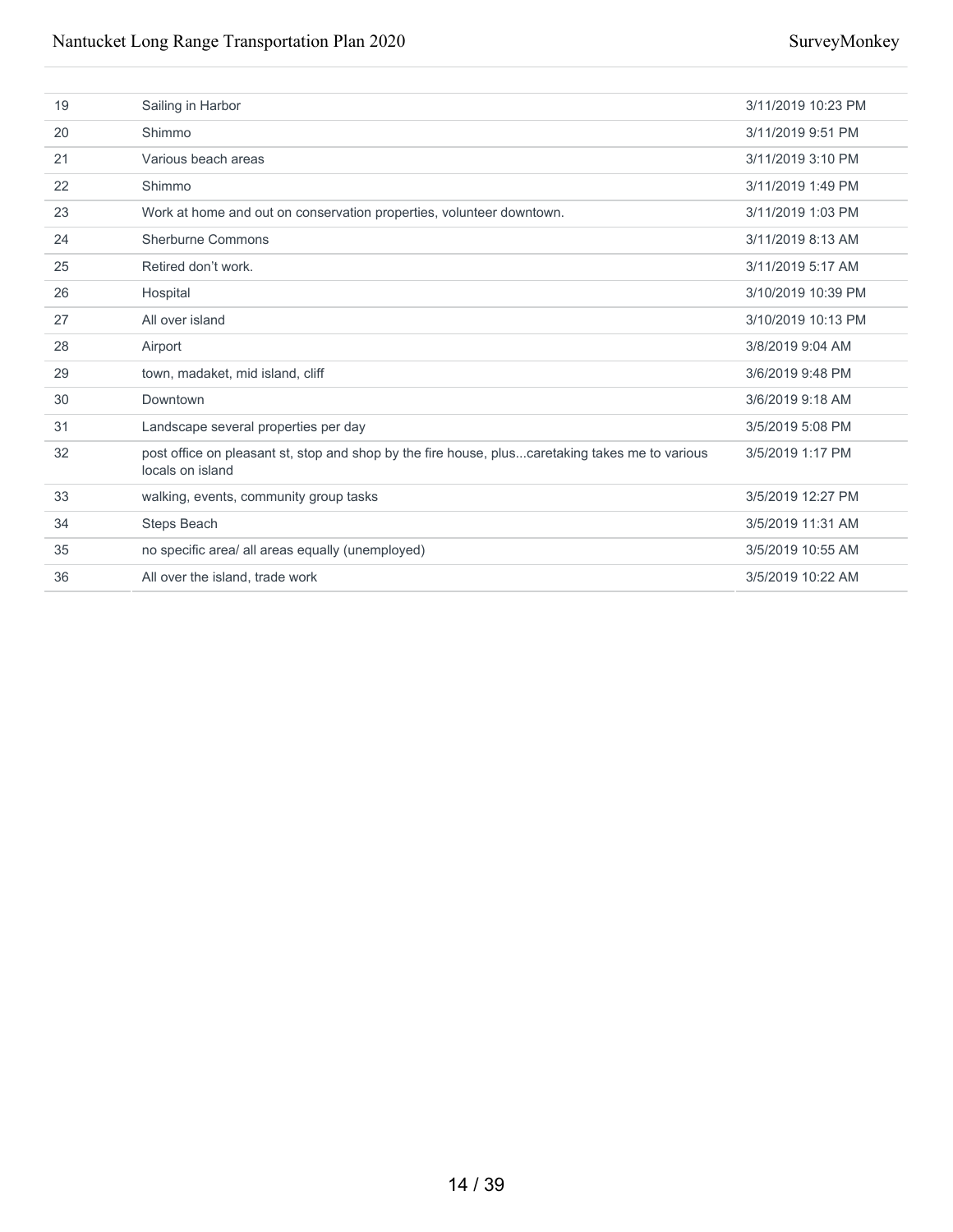# Q4 How frequently do you travel by each of the following modes of transportation?



1-9 trips per year Never

10+ trips per week 1-9 trips per week 1-9 trips per month

|                       | 10+ TRIPS PER<br><b>WEEK</b> | <b>1-9 TRIPS PER</b><br><b>WEEK</b> | <b>1-9 TRIPS PER MONTH</b> | <b>1-9 TRIPS PER</b><br><b>YEAR</b> | <b>NEVER</b>  | <b>TOTAL</b> |
|-----------------------|------------------------------|-------------------------------------|----------------------------|-------------------------------------|---------------|--------------|
| <b>Drive</b><br>alone | 56.76%<br>252                | 28.83%<br>128                       | 8.78%<br>39                | 3.38%<br>15                         | 2.25%<br>10   | 444          |
| Carpool               | 6.69%<br>23                  | 20.35%<br>70                        | 13.95%<br>48               | 12.21%<br>42                        | 46.80%<br>161 | 344          |
| Walk                  | 20.90%<br>79                 | 24.34%<br>92                        | 17.99%<br>68               | 15.61%<br>59                        | 21.16%<br>80  | 378          |
| <b>Bike</b>           | 9.68%<br>36                  | 17.20%<br>64                        | 20.97%<br>78               | 23.12%<br>86                        | 29.03%<br>108 | 372          |
| <b>Bus</b>            | 1.41%<br>5                   | 4.23%<br>15                         | 11.83%<br>42               | 27.89%<br>99                        | 54.65%<br>194 | 355          |
| <b>Ride Share</b>     | 1.49%<br>5                   | 6.27%<br>21                         | 10.75%<br>36               | 11.94%<br>40                        | 69.55%<br>233 | 335          |
| Other                 | 4.35%<br>8                   | 6.52%<br>12                         | 7.07%<br>13                | 9.24%<br>17                         | 72.83%<br>134 | 184          |

| # | <b>OTHER (PLEASE SPECIFY)</b>                                   | <b>DATE</b>        |
|---|-----------------------------------------------------------------|--------------------|
|   | Drive/ride with my husband or or a friend                       | 3/24/2019 3:10 PM  |
|   | drive in off-season, bike/walk in summer due to lack of parking | 3/23/2019 10:02 PM |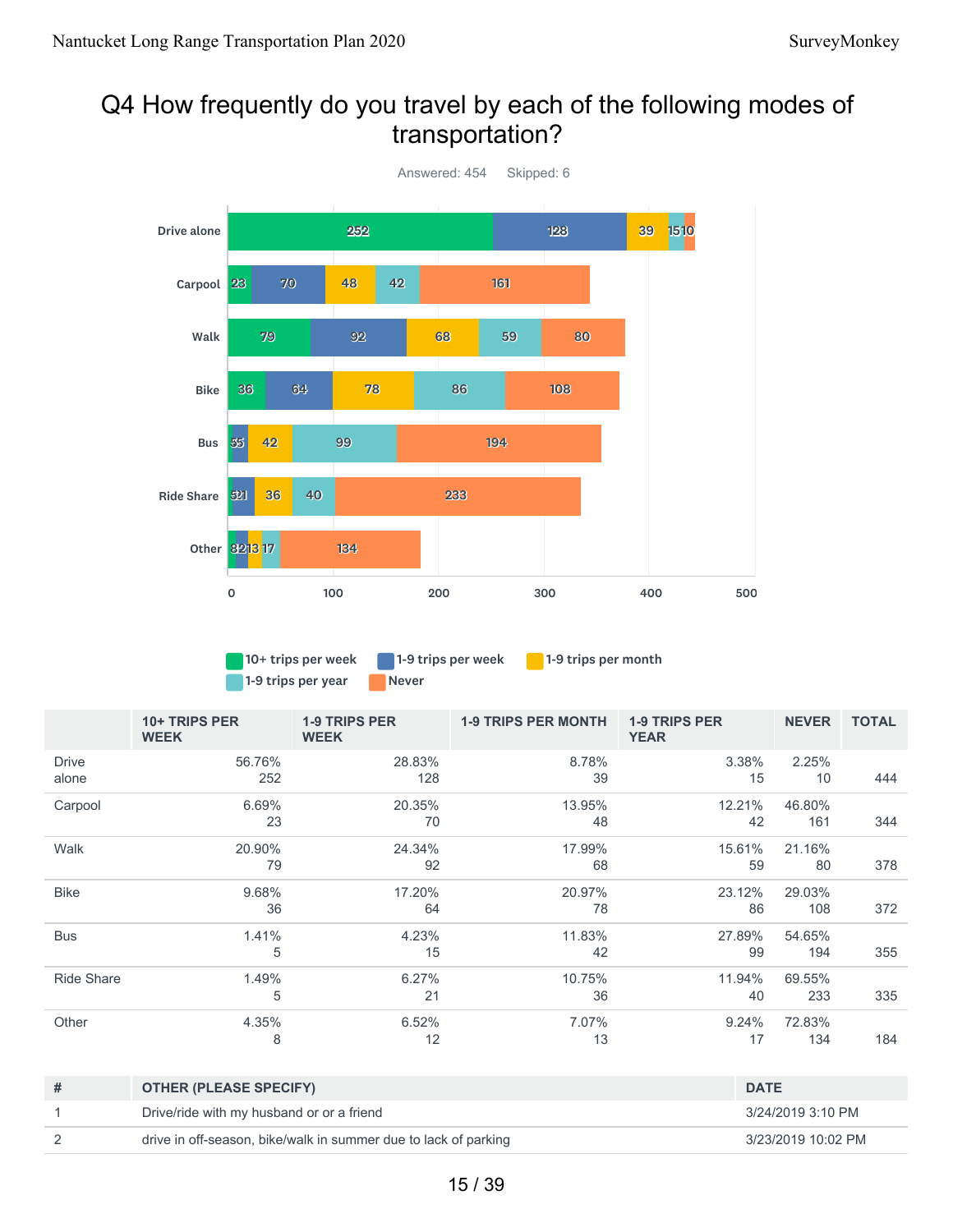| 3                 | Uber/taxi                                                                                     | 3/22/2019 10:50 AM |
|-------------------|-----------------------------------------------------------------------------------------------|--------------------|
| 4                 | TAxi                                                                                          | 3/22/2019 9:06 AM  |
| 5                 | Taxi                                                                                          | 3/20/2019 8:00 PM  |
| 6                 | Uber                                                                                          | 3/20/2019 9:30 AM  |
| 7                 | Ride w family                                                                                 | 3/20/2019 7:48 AM  |
| 8                 | Uber/taxi/lyft                                                                                | 3/19/2019 11:58 PM |
| 9                 | travel with family                                                                            | 3/19/2019 7:37 PM  |
| 10                | We usually travel about the Island together. We're a one car family.                          | 3/19/2019 7:32 PM  |
| 11                | Cab service                                                                                   | 3/19/2019 7:27 PM  |
| $12 \overline{ }$ | Off-season: drive my car, once a week. Season: NRTA                                           | 3/19/2019 1:15 PM  |
| 13                | This is while we are on island in the summer                                                  | 3/19/2019 12:34 PM |
| 14                | <b>CABS</b>                                                                                   | 3/19/2019 12:20 PM |
| 15                | taxi                                                                                          | 3/19/2019 12:10 PM |
| 16                | Our work necessitates driving with 1-2 passengers/employees to 3-4 clients per day.           | 3/19/2019 12:05 PM |
| 17                | Walked g throughout island from one parking area or another                                   | 3/18/2019 2:14 PM  |
| 18                | drive with my husband                                                                         | 3/15/2019 7:46 PM  |
| 19                | no Cisco bus service nor parking provided at closest stop being at Hummock Pond and Miacomet. | 3/14/2019 12:02 PM |
| 20                | Taxi                                                                                          | 3/13/2019 9:58 PM  |
| 21                | cab                                                                                           | 3/13/2019 5:27 PM  |
| 22                | Biking is restricted to warm weather                                                          | 3/13/2019 3:05 PM  |
| 23                | über or taxi                                                                                  | 3/13/2019 1:14 PM  |
| 24                | Lyft/Uber                                                                                     | 3/13/2019 1:00 PM  |
| 25                | Uber/Cab                                                                                      | 3/13/2019 10:54 AM |
| 26                | Boat, sail and power                                                                          | 3/13/2019 10:49 AM |
| 27                | Taxi                                                                                          | 3/13/2019 10:42 AM |
| 28                | Only summer use                                                                               | 3/13/2019 6:20 AM  |
| 29                | Driven by an agreable descendant or relative                                                  | 3/12/2019 9:54 PM  |
| 30                | taxi                                                                                          | 3/12/2019 8:09 PM  |
| 31                | Taxi                                                                                          | 3/12/2019 5:30 PM  |
| 32                | Taxi                                                                                          | 3/12/2019 5:26 PM  |
| 33                | uber                                                                                          | 3/12/2019 11:46 AM |
| 34                | Moped in warm weather                                                                         | 3/12/2019 9:10 AM  |
| 35                | Kayak                                                                                         | 3/12/2019 12:10 AM |
| 36                | Uber or taxi                                                                                  | 3/11/2019 6:42 PM  |
| 37                | Taxi                                                                                          | 3/11/2019 6:36 PM  |
| 38                | Taxi                                                                                          | 3/11/2019 3:50 PM  |
| 39                | Taxi                                                                                          | 3/11/2019 3:10 PM  |
| 40                | scotter                                                                                       | 3/11/2019 1:49 PM  |
| 41                | drive with my spouse                                                                          | 3/11/2019 12:03 PM |
| 42                | Taxi                                                                                          | 3/11/2019 11:25 AM |
| 43                | travel as a group, family and friends                                                         | 3/11/2019 9:49 AM  |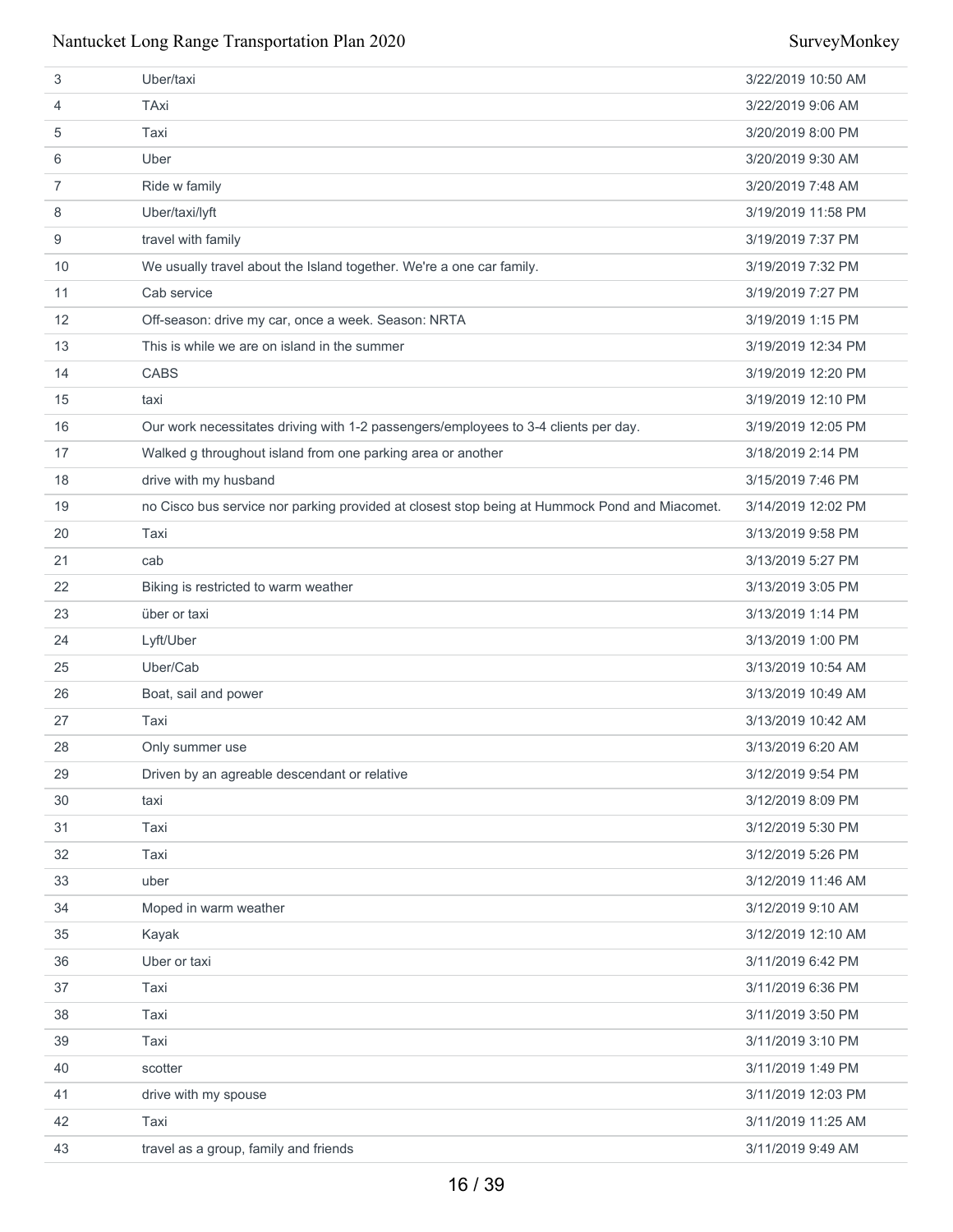| 44 | bus                                                                                                            | 3/11/2019 8:52 AM  |
|----|----------------------------------------------------------------------------------------------------------------|--------------------|
| 45 | Husband drives me where I need to go                                                                           | 3/11/2019 8:13 AM  |
| 46 | Cab                                                                                                            | 3/10/2019 11:17 PM |
| 47 | taxi                                                                                                           | 3/10/2019 10:30 PM |
| 48 | Friends or taxi or Uber give ride to the ferry or to the airport.                                              | 3/10/2019 10:25 PM |
| 49 | Taxi                                                                                                           | 3/10/2019 10:07 PM |
| 50 | Mostly with 2-3 adults and two children                                                                        | 3/10/2019 9:41 PM  |
| 51 | Uber or taxi                                                                                                   | 3/10/2019 7:30 PM  |
| 52 | taxi                                                                                                           | 3/10/2019 7:29 PM  |
| 53 | I work in real estate, public transportation doesn't                                                           | 3/6/2019 9:48 PM   |
| 54 | <b>Curtesy Car</b>                                                                                             | 3/6/2019 1:02 PM   |
| 55 | uber lyft                                                                                                      | 3/6/2019 12:04 PM  |
| 56 | DRIVE ALONE INCLUDES WITH SPOUSE                                                                               | 3/6/2019 9:30 AM   |
| 57 | very seasonal for me                                                                                           | 3/5/2019 7:18 PM   |
| 58 | I primarily use my scooter in the spring/summer                                                                | 3/5/2019 5:26 PM   |
| 59 | Drive others for money                                                                                         | 3/5/2019 1:56 PM   |
| 60 | My husband and I ride on his motorcycle as much as possible to make parking free for others.                   | 3/5/2019 11:10 AM  |
| 61 | take son to New School                                                                                         | 3/5/2019 10:30 AM  |
| 62 | I use nrta and bike in season                                                                                  | 3/5/2019 8:44 AM   |
| 63 | No bus service near me during the winter; 1.5 miles away during the summer and infrequent and<br>limited hours | 3/4/2019 6:36 PM   |
| 64 | Drive my children to/from various places                                                                       | 3/4/2019 6:26 PM   |
|    |                                                                                                                |                    |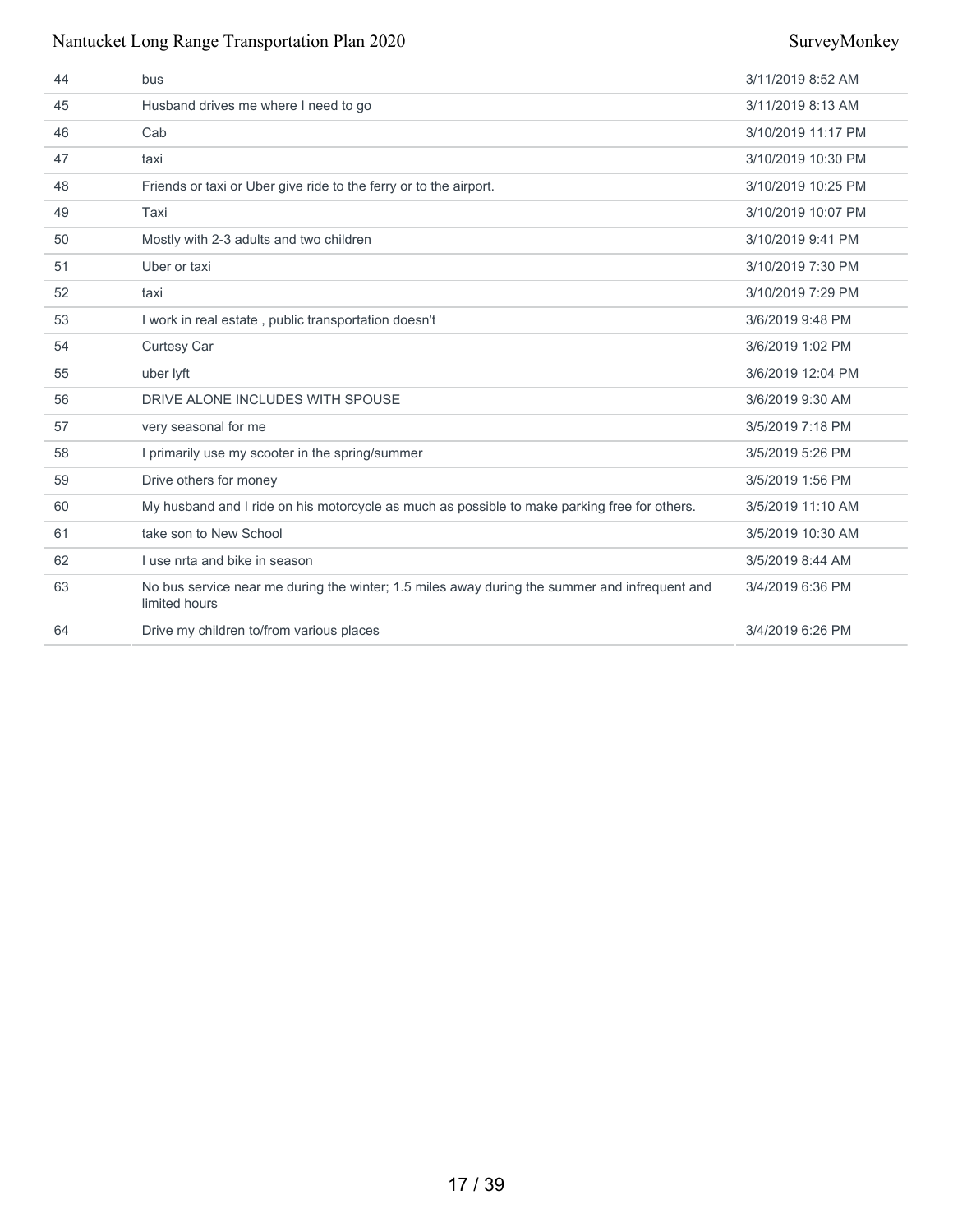Q5 The following Roadway / Complete Streets projects were recommended in previous planning efforts. A Complete Streets project accommodates all users and abilities while reducing GHG (greenhouse gas) emissions and accommodating healthy transportation options.Please rate your level of support for each project listed below:



39.23% 173 22.68% 100 15.19% 67 12.24% 54 10.66% 47 441 3.68 22.92% 99 33.80% 146 35.19% 152 4.63% 20 3.47% 15 432 3.68 27.88% 121 30.65% 133 28.34% 123 6.68% 29 6.45% 28 434 3.67 **STRONGLY SUPPORT SUPPORT NEUTRAL OPPOSE STRONGLY OPPOSE TOTAL WEIGHTED AVERAGE** Four Corners Roundabout (Hospital/High School Intersection) Amelia Dr Circulation and Parking Improvements Milestone Rotary Reconstruction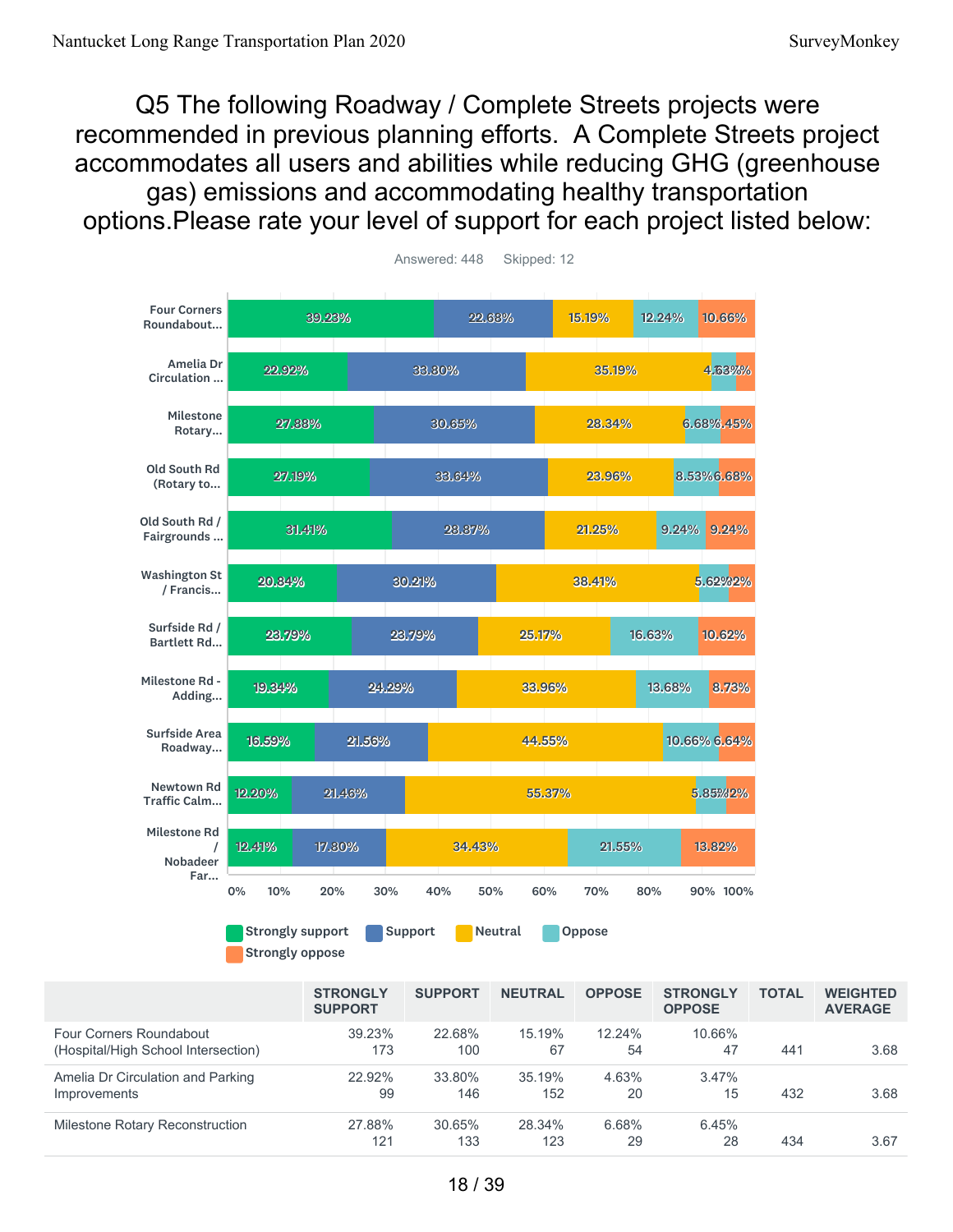| Old South Rd (Rotary to Airport Rd) -                      | 27.19% | 33.64% | 23.96% | 8.53%  | 6.68%  |             |      |
|------------------------------------------------------------|--------|--------|--------|--------|--------|-------------|------|
| bike, pedestrian, transit, traffic calming<br>improvements | 118    | 146    | 104    | 37     | 29     | 434         | 3.66 |
| Old South Rd / Fairgrounds Rd                              | 31.41% | 28.87% | 21.25% | 9.24%  | 9.24%  |             |      |
| Roundabout                                                 | 136    | 125    | 92     | 40     | 40     | 433         | 3.64 |
| Washington St / Francis Street                             | 20.84% | 30.21% | 38.41% | 5.62%  | 4.92%  |             |      |
| Intersection Improvement                                   | 89     | 129    | 164    | 24     | 21     | 427         | 3.56 |
| Surfside Rd / Bartlett Rd Roundabout                       | 23.79% | 23.79% | 25.17% | 16.63% | 10.62% |             |      |
|                                                            | 103    | 103    | 109    | 72     | 46     | 433         | 3.33 |
| Milestone Rd - Adding Shoulders to                         | 19.34% | 24.29% | 33.96% | 13.68% | 8.73%  |             |      |
| Edge of Pavement                                           | 82     | 103    | 144    | 58     | 37     | 424         | 3.32 |
| Surfside Area Roadway Improvements                         | 16.59% | 21.56% | 44.55% | 10.66% | 6.64%  |             |      |
| (Lovers Ln, Okorwaw Ave, Monohansett<br>Rd)                | 70     | 91     | 188    | 45     | 28     | 422         | 3.31 |
| Newtown Rd Traffic Calming and                             | 12.20% | 21.46% | 55.37% | 5.85%  | 5.12%  |             |      |
| Sidewalk                                                   | 50     | 88     | 227    | 24     | 21     | 410         | 3.30 |
| Milestone Rd / Nobadeer Farm Rd                            | 12.41% | 17.80% | 34.43% | 21.55% | 13.82% |             |      |
| Roundabout                                                 | 53     | 76     | 147    | 92     | 59     | 427         | 2.93 |
| #<br><b>OTHER (PI FASE SPECIEY)</b>                        |        |        |        |        |        | <b>DATF</b> |      |

| #              | <b>OTHER (PLEASE SPECIFY)</b>                                                                                                                                                                                                                                                                                                                               | <b>DATE</b>        |
|----------------|-------------------------------------------------------------------------------------------------------------------------------------------------------------------------------------------------------------------------------------------------------------------------------------------------------------------------------------------------------------|--------------------|
| 1              | Amelia Drive: Do not make one way but prohibit parking on street                                                                                                                                                                                                                                                                                            | 4/8/2019 11:44 AM  |
| 2              | Make Silver St lot available for night parking. There are homes on York, Dover, and Pleasant that<br>could use permits due to no off street parking. Most Silver St residences have off street parking for<br>at least one car and many have space to park two cars off of the street.                                                                      | 3/24/2019 3:10 PM  |
| 3              | Tom Nevers Rd - pedestrian & bike lane - safety lane would also increase access to the Milestone<br>Road bus service                                                                                                                                                                                                                                        | 3/21/2019 12:33 PM |
| 4              | Support the work outside the historic district but very concerned about recent work by the Pacific<br>club undertaken without proper consultation and expertise and lack of planning and not sensitive<br>(not protecting) historical materials. A real mistake and error of judgement.                                                                     | 3/21/2019 12:18 PM |
| 5              | Tom Nevers Road bike path                                                                                                                                                                                                                                                                                                                                   | 3/20/2019 8:23 PM  |
| 6              | Four Corners rotary would be dangerous for pedestrians - school children!                                                                                                                                                                                                                                                                                   | 3/20/2019 6:15 PM  |
| $\overline{7}$ | Each of these proposals warrants careful study. I am not knowledgable enough to have an<br>informed opinion on any individual project, but on principle, am supportive of any changes that are<br>truly "traffic calming" and "safety enhancing", and opposed to any projects that needlessly erode<br>Nantucket's cultural history or natural environment. | 3/19/2019 8:17 PM  |
| 8              | I strongly fly oppose ANYTHING that caters to cars.                                                                                                                                                                                                                                                                                                         | 3/19/2019 7:32 PM  |
| 9              | Sidewalk on Tom Nevers Road                                                                                                                                                                                                                                                                                                                                 | 3/19/2019 7:27 PM  |
| 10             | Don't support any road work that eases, supports, or encourages more vehicles. Instead, support<br>reduction of vehicles.                                                                                                                                                                                                                                   | 3/19/2019 1:15 PM  |
| 11             | Tom Nevers road bike path                                                                                                                                                                                                                                                                                                                                   | 3/19/2019 12:26 PM |
| 12             | All the buisness between lower Orange Street and Sparks Ave. should be connected for<br>pedestrians with attractive walkways and plantings.                                                                                                                                                                                                                 | 3/19/2019 12:05 PM |
| 13             | Unclear question.                                                                                                                                                                                                                                                                                                                                           | 3/19/2019 12:01 PM |
| 14             | Roundabouts work ONLY if folks see and adhere to the inner & outer lanes of traffic. Otherwise<br>they could make things worse!                                                                                                                                                                                                                             | 3/13/2019 9:58 PM  |
| 15             | Quaker Graveyard stop sign                                                                                                                                                                                                                                                                                                                                  | 3/13/2019 7:28 PM  |
| 16             | Lover's Lane in an iconic island dirt road. To pave it to improve traffic is tantamount to paving Main<br>St. to improve traffic. Sure, it would improve traffic flow but there are some roads that should<br>remain as they are due to their historic importance. The island is an historic district after all.                                            | 3/12/2019 5:36 PM  |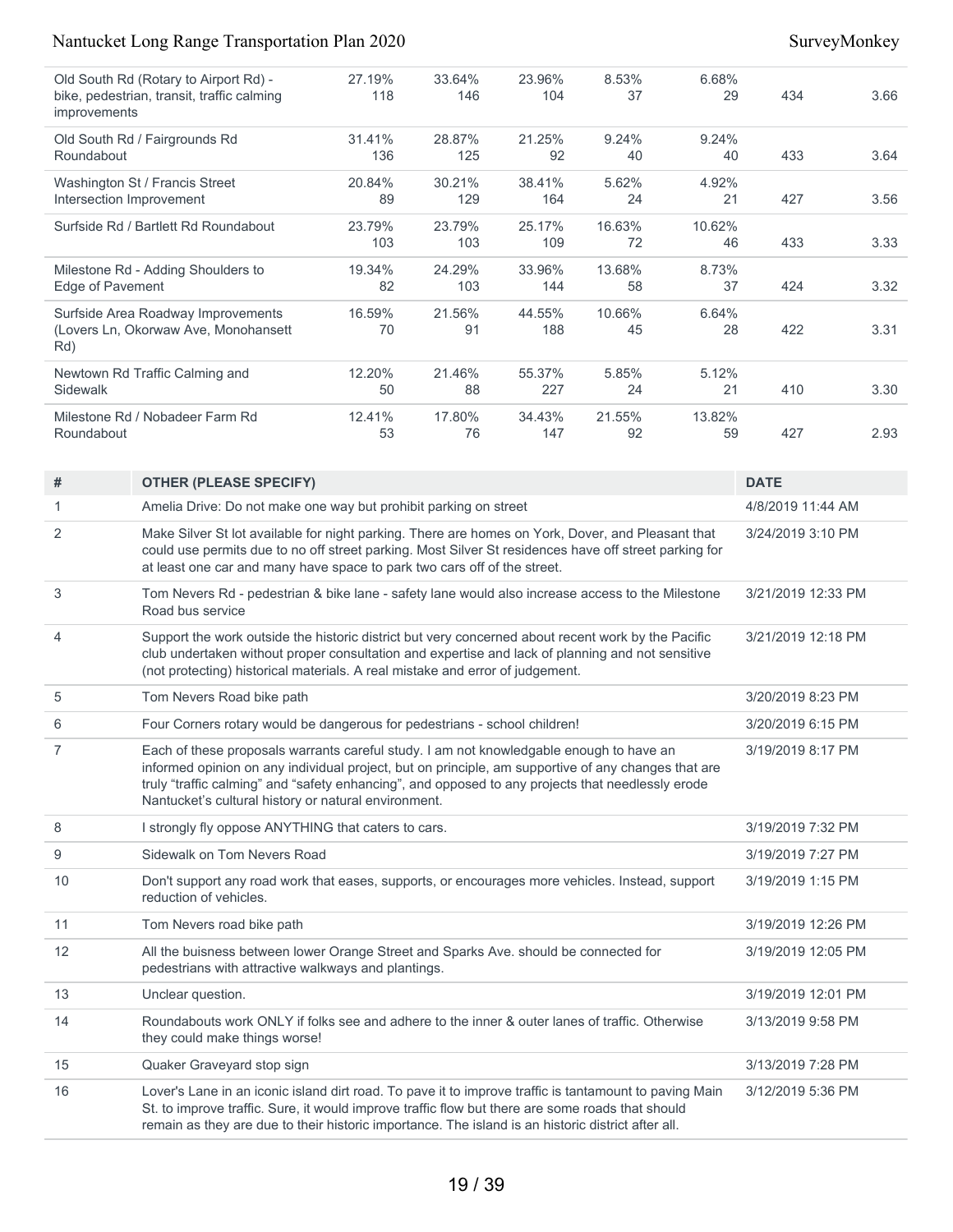| 17 | These are all great ideas, but who is going to pay for them???                                                                                                                                                                                                                                                                                                                                                                                                                                                     | 3/12/2019 3:28 PM  |
|----|--------------------------------------------------------------------------------------------------------------------------------------------------------------------------------------------------------------------------------------------------------------------------------------------------------------------------------------------------------------------------------------------------------------------------------------------------------------------------------------------------------------------|--------------------|
| 18 | Pleasant street sidewalk completion between 5 Corners and Sanford Rd                                                                                                                                                                                                                                                                                                                                                                                                                                               | 3/12/2019 11:10 AM |
| 19 | limit times of trade trucks during high peaks of traffic                                                                                                                                                                                                                                                                                                                                                                                                                                                           | 3/12/2019 8:13 AM  |
| 20 | For items marked Neutral, I don't lnow enough about the proposals to have an opinion                                                                                                                                                                                                                                                                                                                                                                                                                               | 3/11/2019 5:45 PM  |
| 21 | Please stop working to accommodate more. The more we do the more we'll get                                                                                                                                                                                                                                                                                                                                                                                                                                         | 3/11/2019 3:10 PM  |
| 22 | Quaker Rd calming                                                                                                                                                                                                                                                                                                                                                                                                                                                                                                  | 3/11/2019 11:25 AM |
| 23 | Possible traffic assistance during ferry offloads, Easy Street, Main Street, Broad St. etc.                                                                                                                                                                                                                                                                                                                                                                                                                        | 3/11/2019 9:49 AM  |
| 24 | Opposition is where I believe a 4-way stop works well                                                                                                                                                                                                                                                                                                                                                                                                                                                              | 3/10/2019 10:07 PM |
| 25 | 4-way stop at Surfside and Miacomet Road. We've been begging for years. One death should<br>have sufficed.                                                                                                                                                                                                                                                                                                                                                                                                         | 3/10/2019 9:41 PM  |
| 26 | Stop sign at Miacomet/Surfside Drive/Surfside Rd. 4 way stop                                                                                                                                                                                                                                                                                                                                                                                                                                                       | 3/10/2019 8:41 PM  |
| 27 | Redue the town parking lot over so it can hold more vehicles                                                                                                                                                                                                                                                                                                                                                                                                                                                       | 3/7/2019 3:40 PM   |
| 28 | Leave things be, less vehicles will come as people grow tired of the crowds on the Island                                                                                                                                                                                                                                                                                                                                                                                                                          | 3/6/2019 8:41 AM   |
| 29 | 4 corners is so wonderfully confusing it works! except for emergency vehicles                                                                                                                                                                                                                                                                                                                                                                                                                                      | 3/5/2019 7:18 PM   |
| 30 | More and better roads means more cars and more traffic, not less.                                                                                                                                                                                                                                                                                                                                                                                                                                                  | 3/5/2019 5:08 PM   |
| 31 | "Strongly support" historic maintenance of Main St. cobblestones.                                                                                                                                                                                                                                                                                                                                                                                                                                                  | 3/5/2019 12:56 PM  |
| 32 | The Lovers Ln Paving MUST be done in a way that doe snot turn it into a drag race to the beach.<br>Traffic during the summer speeds on a regular basis but you never see polic presence on Lovers<br>Lane. I spend 2-3 months a year on Lovers Lane and fear paving it without a great deal of<br>planning to SLOW DOWN traffic will result in accidents, and posible injuries. It will increase the<br>dangers to Boy Scouts that use Camp Richard, pedestrians, children and bicyclists as well as<br>residents. | 3/5/2019 10:35 AM  |
| 33 | Tom Nevers bike path                                                                                                                                                                                                                                                                                                                                                                                                                                                                                               | 3/5/2019 8:57 AM   |
| 34 | Many taking this survey won't understand the choices or the specifics of the choices offered                                                                                                                                                                                                                                                                                                                                                                                                                       | 3/4/2019 6:36 PM   |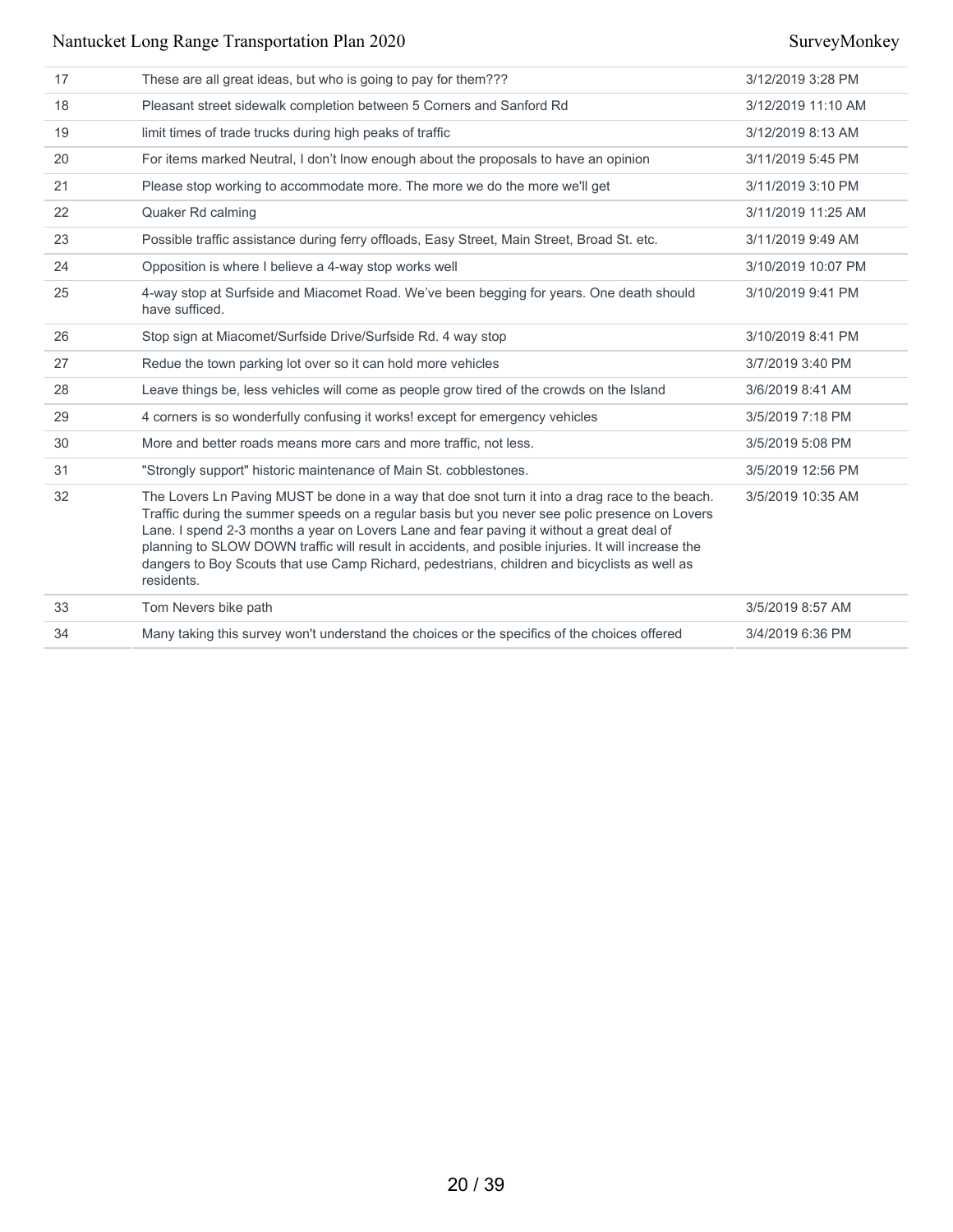Rotary)

District)

Q6 The following Multi-Use Path / Complete Streets projects were recommended in previous planning efforts. A Complete Streets project accommodates all users and abilities while reducing GHG (greenhouse gas) emissions and accommodating healthy transportation options.Please rate your level of support for each project listed below:



21 / 39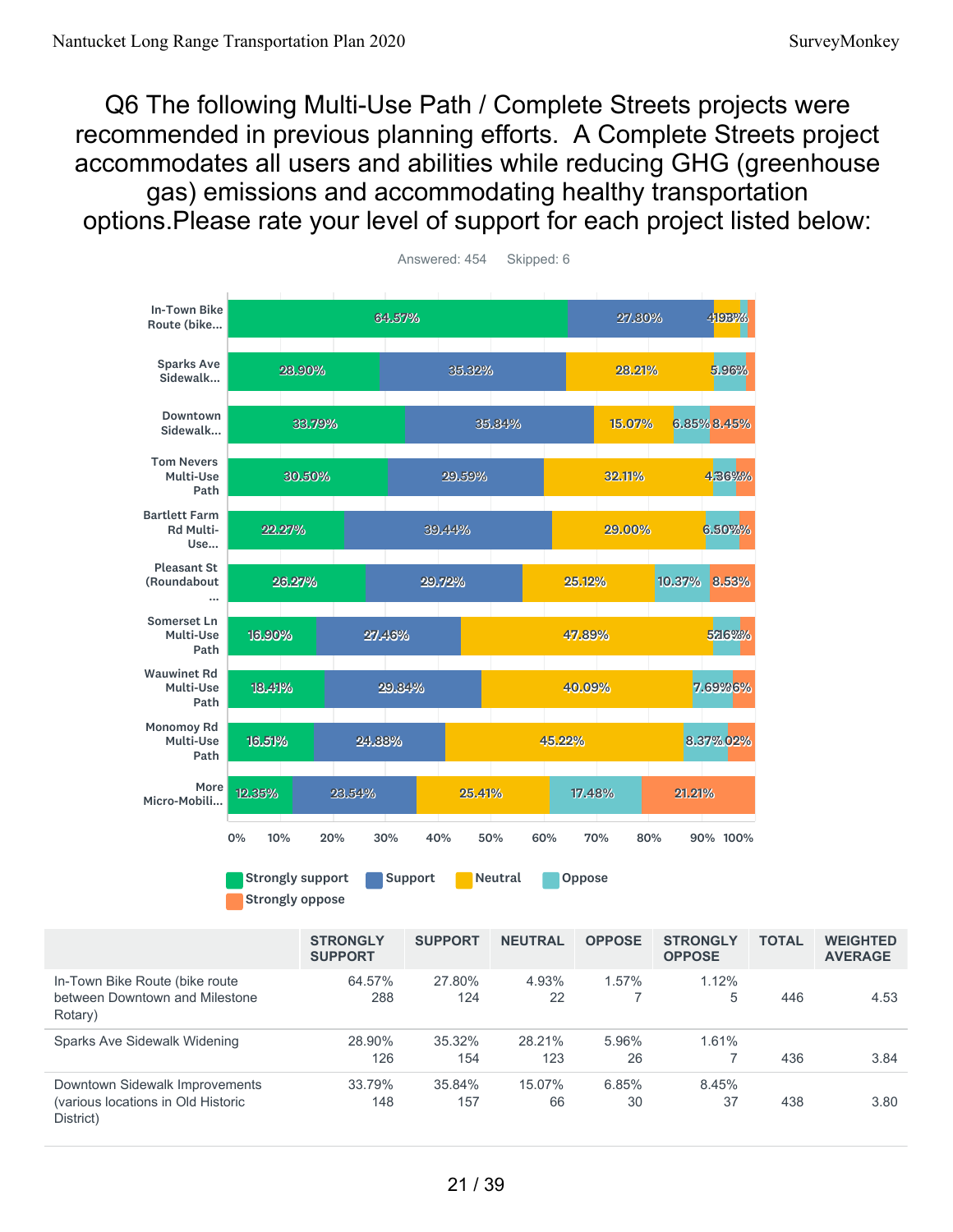| Tom Nevers Multi-Use Path                  | 30.50% | 29.59% | 32.11% | 4.36%  | 3.44%  |     |      |
|--------------------------------------------|--------|--------|--------|--------|--------|-----|------|
|                                            | 133    | 129    | 140    | 19     | 15     | 436 | 3.79 |
| Bartlett Farm Rd Multi-Use Path            | 22.27% | 39.44% | 29.00% | 6.50%  | 2.78%  |     |      |
|                                            | 96     | 170    | 125    | 28     | 12     | 431 | 3.72 |
| Pleasant St (Roundabout to 5 Corners)      | 26.27% | 29.72% | 25.12% | 10.37% | 8.53%  |     |      |
| - Sidewalk and Streetscape<br>Improvements | 114    | 129    | 109    | 45     | 37     | 434 | 3.55 |
| Somerset Ln Multi-Use Path                 | 16.90% | 27.46% | 47.89% | 5.16%  | 2.58%  |     |      |
|                                            | 72     | 117    | 204    | 22     | 11     | 426 | 3.51 |
| Wauwinet Rd Multi-Use Path                 | 18.41% | 29.84% | 40.09% | 7.69%  | 3.96%  |     |      |
|                                            | 79     | 128    | 172    | 33     | 17     | 429 | 3.51 |
| Monomoy Rd Multi-Use Path                  | 16.51% | 24.88% | 45.22% | 8.37%  | 5.02%  |     |      |
|                                            | 69     | 104    | 189    | 35     | 21     | 418 | 3.39 |
| More Micro-Mobility Options (dockless      | 12.35% | 23.54% | 25.41% | 17.48% | 21.21% |     |      |
| bikes/scooters for rent via smartphone)    | 53     | 101    | 109    | 75     | 91     | 429 | 2.88 |

| #              | <b>OTHER (PLEASE SPECIFY)</b>                                                                                                                                                                                                                                                                                                                                                                                                                                                                                                        | <b>DATE</b>        |
|----------------|--------------------------------------------------------------------------------------------------------------------------------------------------------------------------------------------------------------------------------------------------------------------------------------------------------------------------------------------------------------------------------------------------------------------------------------------------------------------------------------------------------------------------------------|--------------------|
| 1              | Downtown sidewalk improvements should be sensitive to all that makes Nantucket unique. My<br>husband is disabled and finds the sidewalks difficult, but he is adamant about keeping our<br>streetscape and sidewalks from becoming anytown USA. For exercise, there are plenty of safe<br>places to walk on Nantucket. We figure out a way to get around downtown when we need to.<br>Often I drop him off at our destination, park the car wherever is available, and walk back to meet<br>him. It's all worth it, in the long run. | 3/24/2019 3:10 PM  |
| 2              | dockless bikes would be great but scooters can be a hazaard both in use and when abandoned.                                                                                                                                                                                                                                                                                                                                                                                                                                          | 3/22/2019 10:50 AM |
| 3              | No OHDistrict improvements that destroy old cobblestones, curbs or ancient tree roots.                                                                                                                                                                                                                                                                                                                                                                                                                                               | 3/21/2019 3:02 PM  |
| 4              | Downtown Sidewalk Improvements must be done only with approval by HDC. Save our historic<br>streetscapes! Use old brick when necessary. Do not make bump-outs.                                                                                                                                                                                                                                                                                                                                                                       | 3/21/2019 12:55 PM |
| 5              | The idea of improving Main Street is fine but the detail of what you say you are doing is way<br>beyond this and amounts to a reconstruction using modern methodologies and techniques, it has<br>not have the right level of review and expertise and risk damaging the historic district irreparably<br>and risks damaging actual homes. It needs to be properly thought through with real experts, plans<br>need to be much more thoughtful.                                                                                      | 3/21/2019 12:18 PM |
| 6              | I support downtown sidewalk improvements, but only if it's done in a sensitive and historically<br>accurate way. I do not support just making it *look* old.                                                                                                                                                                                                                                                                                                                                                                         | 3/20/2019 10:10 AM |
| $\overline{7}$ | Sufficient study/analysis of Downtown not completed                                                                                                                                                                                                                                                                                                                                                                                                                                                                                  | 3/20/2019 4:25 AM  |
| 8              | I am generally supportive of any projects that would make Nantucket more bike- and pedestrian-<br>friendly, but also believe every project must be assessed on its relative cost/benefit. I am not<br>supportive of anything that would promote increased motor vehicle usage, including motorized<br>scooters.                                                                                                                                                                                                                      | 3/19/2019 8:17 PM  |
| 9              | You allow PARKING on many of our sidewalks!! Why improve??!!                                                                                                                                                                                                                                                                                                                                                                                                                                                                         | 3/19/2019 7:32 PM  |
| 10             | Support any/all projects that reduce or eliminate use of vehicles.                                                                                                                                                                                                                                                                                                                                                                                                                                                                   | 3/19/2019 1:15 PM  |
| 11             | the electric scooters would be very dangerous in town & on bike paths                                                                                                                                                                                                                                                                                                                                                                                                                                                                | 3/19/2019 12:47 PM |
| 12             | Resist overdevelopment in all lawful and intelligent ways. The island's future is seriously<br>threatened.                                                                                                                                                                                                                                                                                                                                                                                                                           | 3/19/2019 12:01 PM |
| 13             | Scooters will be dumped in multiple places which creates a visual blight.                                                                                                                                                                                                                                                                                                                                                                                                                                                            | 3/19/2019 11:58 AM |
| 14             | limit number of cars on Island                                                                                                                                                                                                                                                                                                                                                                                                                                                                                                       | 3/15/2019 9:32 AM  |
| 15             | I support scooters, but am concerned about use on bike paths                                                                                                                                                                                                                                                                                                                                                                                                                                                                         | 3/13/2019 2:47 PM  |
| 16             | Please don't slope anymore sidewalks in Town-so difficult to walk on the ones in front of drug<br>store. Also use Boston city Hall Pavers and avoid slipping when frozen.                                                                                                                                                                                                                                                                                                                                                            | 3/13/2019 10:40 AM |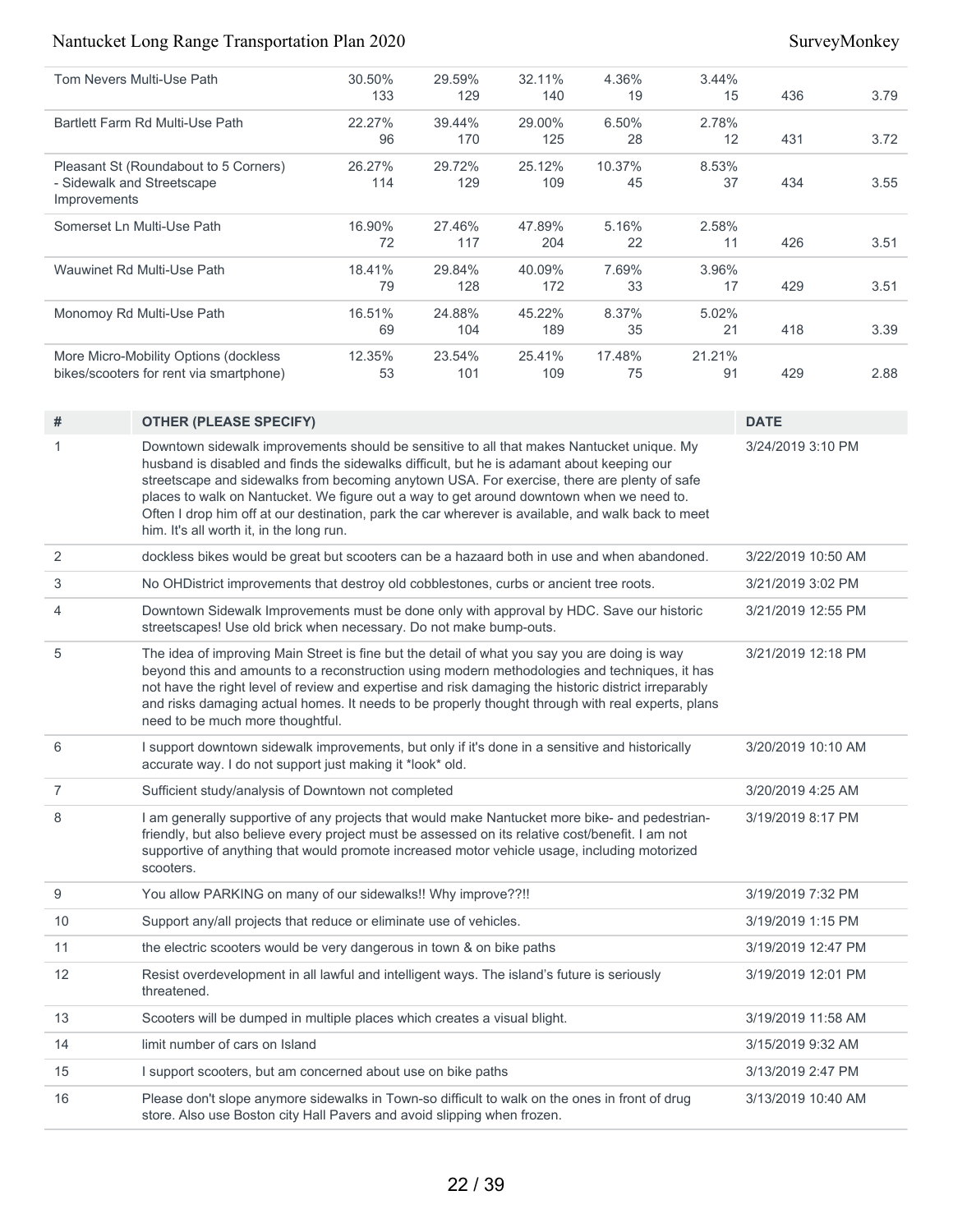| scooters are a hazard, do we need to have a fatality or a terrible accident like they had on the<br>Vineyard? They congest traffic more as they cannot keep up with flow of traffic and most drivers<br>ahve no idea what they are doing. I'd rather see people riding segways on the Multi use paths. | 3/5/2019 10:35 AM  |
|--------------------------------------------------------------------------------------------------------------------------------------------------------------------------------------------------------------------------------------------------------------------------------------------------------|--------------------|
| Oppose dickless bikes/scooters only until we make that mode of travel safer. I don't think we<br>should be providing these sorts of things and then running them over.                                                                                                                                 | 3/5/2019 12:21 PM  |
| Downtown sidewalks should be improved where specificslly needed, but overall historic integrity<br>should not be compromised.                                                                                                                                                                          | 3/5/2019 1:05 PM   |
| Opposition to scooters not bicycles.                                                                                                                                                                                                                                                                   | 3/6/2019 3:43 PM   |
| no business should be able to operate using public space like dockless bikes                                                                                                                                                                                                                           | 3/6/2019 7:25 PM   |
| Ban motorbike rentals                                                                                                                                                                                                                                                                                  | 3/10/2019 9:41 PM  |
| Nice PC terms--micro-mobility and calming!? Green house gas concerns? Really?                                                                                                                                                                                                                          | 3/11/2019 7:53 AM  |
| Historically informed Sidewalk improvements                                                                                                                                                                                                                                                            | 3/11/2019 11:25 AM |
| Downtown sidewalk improvement should be done with the historic nature in mind.                                                                                                                                                                                                                         | 3/11/2019 11:45 AM |
| I oppose scooters and bikes that get dropped anywhere are                                                                                                                                                                                                                                              | 3/11/2019 12:03 PM |
| Improved street lighting downtown in OHD                                                                                                                                                                                                                                                               | 3/11/2019 4:39 PM  |
| More handicapped accessible sidewalks and walkways                                                                                                                                                                                                                                                     | 3/12/2019 7:13 AM  |
| Pleasant St multipath                                                                                                                                                                                                                                                                                  | 3/12/2019 8:13 AM  |
| Hard to support something as vague as Downtown sidewalk improvements.                                                                                                                                                                                                                                  | 3/12/2019 9:10 AM  |
| Would support downtown sidewalk improvements if appropriately designed for historic district                                                                                                                                                                                                           | 3/12/2019 9:14 AM  |
| Pleasant street sidewalk completion between 5 Corners and Sanford Rd, not 5 Corners<br>roundabout                                                                                                                                                                                                      | 3/12/2019 11:10 AM |
| Just go to other beach towns that offer dockless bicycles and look at how the bicycles litter the<br>streets. Not a good idea                                                                                                                                                                          | 3/12/2019 5:36 PM  |
| I support sensitive and thoughtful improvements to the sidewalks in the OHD, but not what the<br>town did in front of the Pacific Club.                                                                                                                                                                | 3/13/2019 10:18 AM |
|                                                                                                                                                                                                                                                                                                        |                    |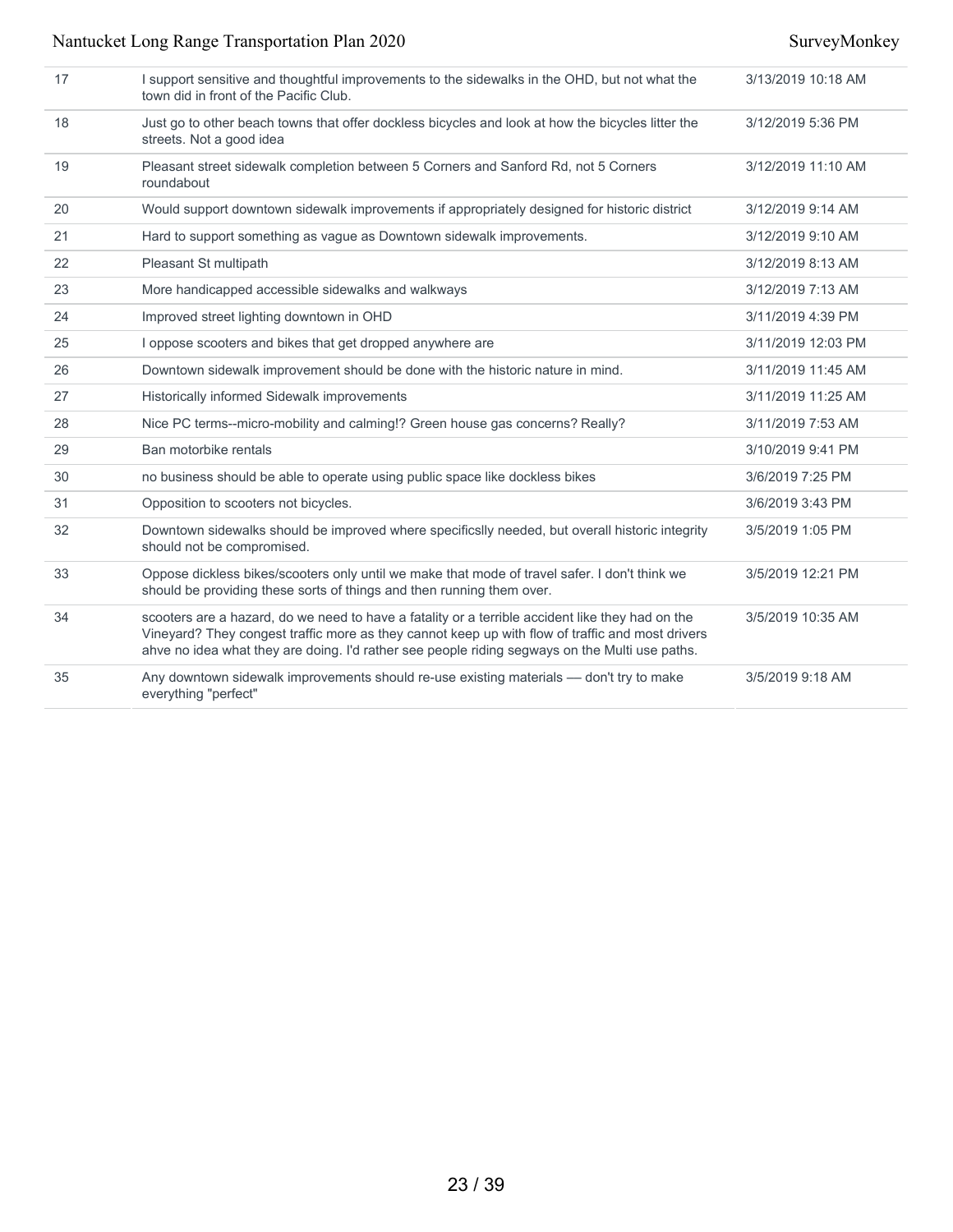# Q7 The following Public Transportation improvements were recommended in previous planning efforts. Please rate your level of support for each project listed below:



Answered: 450 Skipped: 10

| "Ferry Connector" Bus Service (bus<br>1.86%<br>1.62%<br>32.48%<br>17.40%<br>46.64%<br>between 2 Fairgrounds Rd parking lot to<br>431<br>4.06<br>140<br>201<br>75<br>8<br>Downtown)<br>29.15%<br>Downtown Transit Hub / Intermodal<br>36.02%<br>27.73%<br>3.55%<br>3.55%<br>422<br>3.84<br>123<br>152<br>117<br>15<br>15<br><b>Transportation Center</b><br>3.33%<br>More Park and Ride Options<br>25.18%<br>40.38%<br>29.22%<br>1.90%<br>8<br>421<br>123<br>106<br>170<br>14<br>3.84<br>2.37%<br>25.36%<br>38.39%<br>29.38%<br>4.50%<br>More Bus Pulloffs<br>162<br>124<br>422<br>3.80<br>107<br>19<br>10<br>19.08%<br>Bus Service to Cisco Beach<br>46.67%<br>25.29%<br>4.60%<br>4.37%<br>83<br>203<br>19<br>435<br>3.71<br>110<br>20 | <b>STRONGLY</b><br><b>SUPPORT</b> | <b>SUPPORT</b> | <b>NEUTRAL</b> | <b>OPPOSE</b> | <b>STRONGLY</b><br><b>OPPOSE</b> | <b>TOTAL</b> | <b>WEIGHTED</b><br><b>AVERAGE</b> |
|----------------------------------------------------------------------------------------------------------------------------------------------------------------------------------------------------------------------------------------------------------------------------------------------------------------------------------------------------------------------------------------------------------------------------------------------------------------------------------------------------------------------------------------------------------------------------------------------------------------------------------------------------------------------------------------------------------------------------------------|-----------------------------------|----------------|----------------|---------------|----------------------------------|--------------|-----------------------------------|
|                                                                                                                                                                                                                                                                                                                                                                                                                                                                                                                                                                                                                                                                                                                                        |                                   |                |                |               |                                  |              |                                   |
|                                                                                                                                                                                                                                                                                                                                                                                                                                                                                                                                                                                                                                                                                                                                        |                                   |                |                |               |                                  |              |                                   |
|                                                                                                                                                                                                                                                                                                                                                                                                                                                                                                                                                                                                                                                                                                                                        |                                   |                |                |               |                                  |              |                                   |
|                                                                                                                                                                                                                                                                                                                                                                                                                                                                                                                                                                                                                                                                                                                                        |                                   |                |                |               |                                  |              |                                   |
|                                                                                                                                                                                                                                                                                                                                                                                                                                                                                                                                                                                                                                                                                                                                        |                                   |                |                |               |                                  |              |                                   |
|                                                                                                                                                                                                                                                                                                                                                                                                                                                                                                                                                                                                                                                                                                                                        |                                   |                |                |               |                                  |              |                                   |
|                                                                                                                                                                                                                                                                                                                                                                                                                                                                                                                                                                                                                                                                                                                                        |                                   |                |                |               |                                  |              |                                   |
|                                                                                                                                                                                                                                                                                                                                                                                                                                                                                                                                                                                                                                                                                                                                        |                                   |                |                |               |                                  |              |                                   |
|                                                                                                                                                                                                                                                                                                                                                                                                                                                                                                                                                                                                                                                                                                                                        |                                   |                |                |               |                                  |              |                                   |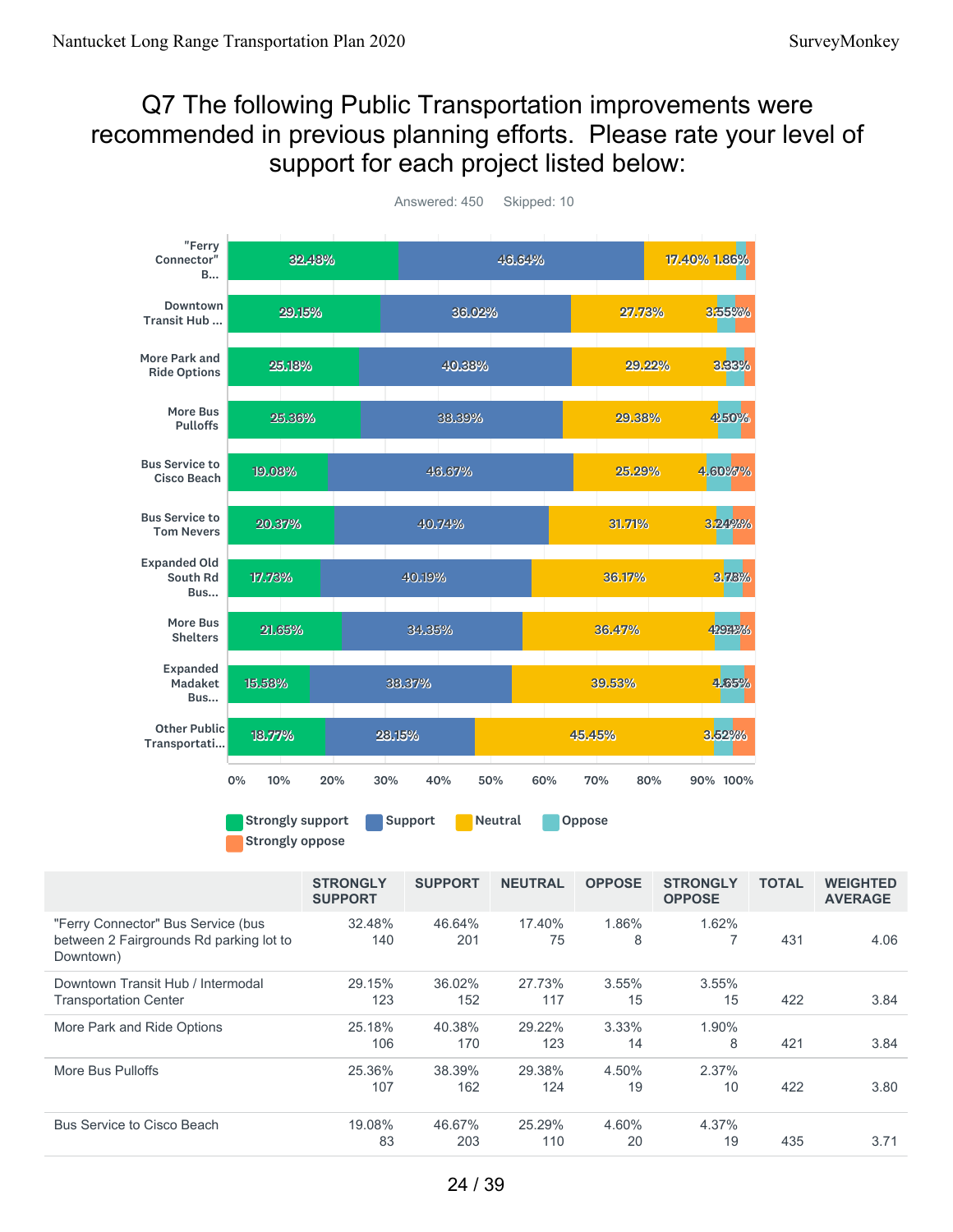| 20.37% | 40.74% | 31.71% | 3.24% | 3.94% |     |      |
|--------|--------|--------|-------|-------|-----|------|
| 88     | 176    | 137    | 14    | 17    | 432 | 3.70 |
| 17.73% | 40.19% | 36.17% | 3.78% | 2.13% |     |      |
| 75     | 170    | 153    | 16    | 9     | 423 | 3.68 |
| 21.65% | 34.35% | 36.47% | 4.94% | 2.59% |     |      |
| 92     | 146    | 155    | 21    | 11    | 425 | 3.68 |
| 15.58% | 38.37% | 39.53% | 4.65% | 1.86% |     |      |
| 67     | 165    | 170    | 20    | 8     | 430 | 3.61 |
| 18.77% | 28.15% | 45.45% | 3.52% | 4.11% |     |      |
| 64     | 96     | 155    | 12    | 14    | 341 | 3.54 |
|        |        |        |       |       |     |      |

| #              | <b>OTHER (PLEASE SPECIFY)</b>                                                                                                            | <b>DATE</b>        |
|----------------|------------------------------------------------------------------------------------------------------------------------------------------|--------------------|
| 1              | If ferry connector services are really used, there should be more options for same.                                                      | 3/24/2019 3:10 PM  |
| $\overline{2}$ | Electric buses                                                                                                                           | 3/22/2019 9:06 AM  |
| 3              | Make the bus free through advertising. Consider private funding to bring train back to sconset.                                          | 3/21/2019 12:18 PM |
| 4              | On demand micro bus off season                                                                                                           | 3/20/2019 3:38 PM  |
| 5              | Water taxis                                                                                                                              | 3/20/2019 3:02 PM  |
| 6              | I like the European practice of having car parks just outside the town so the town itself is primarily<br>pedestrian.                    | 3/20/2019 10:10 AM |
| $\overline{7}$ | I don't have an informed opinion regarding proposed improvements to bus/public transit.                                                  | 3/19/2019 8:17 PM  |
| 8              | Get rid of mopeds                                                                                                                        | 3/19/2019 6:22 PM  |
| 9              | Pedicabs on the bike paths                                                                                                               | 3/19/2019 5:27 PM  |
| 10             | At least two stops on Tom Nevers Rd,, beyond the Milestone/ Tom Nevers stop. Better parking for<br>said bus stops.                       | 3/19/2019 4:42 PM  |
| 11             | Support any/all projects that reduce or eliminate use of vehicles.                                                                       | 3/19/2019 1:15 PM  |
| 12             | Uber/Lift drivers with scheduled fares like taxi's have                                                                                  | 3/19/2019 12:34 PM |
| 13             | We really need a shuttle bus for Tom Nevers Road.                                                                                        | 3/19/2019 12:23 PM |
| 14             | free shuttle buses - they will reduce traffic                                                                                            | 3/15/2019 6:00 PM  |
| 15             | Better senior options                                                                                                                    | 3/14/2019 8:29 PM  |
| 16             | Establish an UBER like on-line app for the island taxis to use as the reason is convenience and<br>you do not have to have cash!!!       | 3/13/2019 9:58 PM  |
| 17             | Smart ride share options using your phone. Madaket residents - who can drop me off a the boat?<br>Airport? Whose going into town anyway? | 3/13/2019 7:28 PM  |
| 18             | Safe hitch-hiking (earn "safe" sticker for windshield), earn safe passenger status                                                       | 3/13/2019 2:52 PM  |
| 19             | expanded polpis road bus service                                                                                                         | 3/13/2019 2:47 PM  |
| 20             | a train:                                                                                                                                 | 3/13/2019 2:12 PM  |
| 21             | More busses and longer hours of operation and more frequency.                                                                            | 3/13/2019 1:14 PM  |
| 22             | More bike paths through critical/congested areas.                                                                                        | 3/13/2019 1:00 PM  |
| 23             | online ride share message board?                                                                                                         | 3/13/2019 10:35 AM |
| 24             | Scooters like San Diego                                                                                                                  | 3/13/2019 6:20 AM  |
| 25             | Riding on wires from Town to Sconset: baskets? Skilifts?                                                                                 | 3/12/2019 9:54 PM  |
| 26             | Uber                                                                                                                                     | 3/12/2019 6:29 PM  |
| 27             | Bus from Cisco to town and back is much needed                                                                                           | 3/12/2019 5:03 PM  |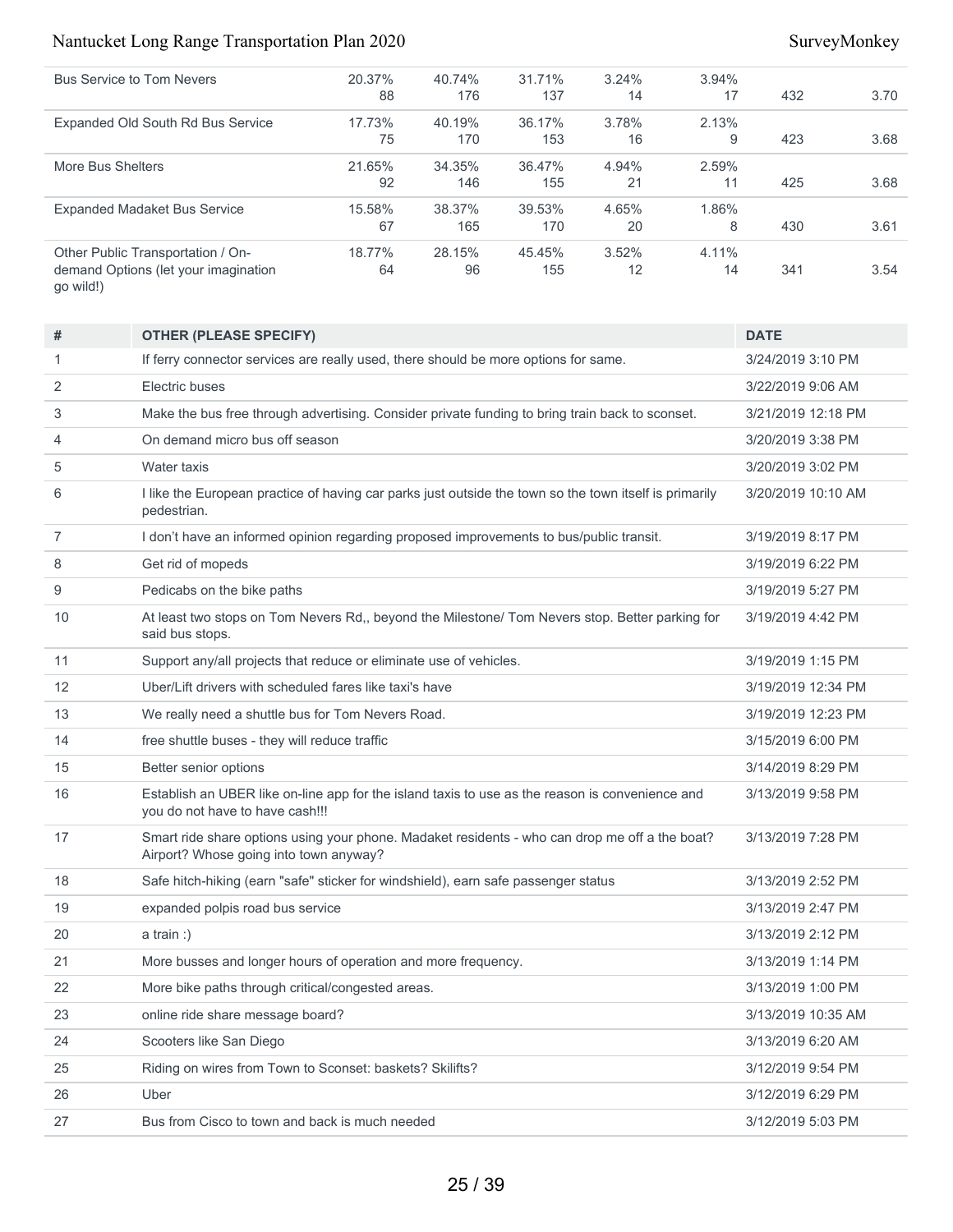| 28 | I liked an idea I heard recently about a van or bus that could pick up on demand instead of on a<br>schedule like the current wave. would be nice for unique locations that don't warrant a full bus<br>route. I would pay for a bus pass for a system like that | 3/12/2019 3:35 PM  |
|----|------------------------------------------------------------------------------------------------------------------------------------------------------------------------------------------------------------------------------------------------------------------|--------------------|
| 29 | Buses are so loud! Why must it be so?                                                                                                                                                                                                                            | 3/12/2019 11:10 AM |
| 30 | Are park and ride areas actually useful                                                                                                                                                                                                                          | 3/12/2019 9:10 AM  |
| 31 | On-demand driverless cars --- when available                                                                                                                                                                                                                     | 3/11/2019 8:37 PM  |
| 32 | Summer / bike and /or moped taxi carts                                                                                                                                                                                                                           | 3/11/2019 3:10 PM  |
| 33 | scotters, bike lanes into town, use of golf carts for islanders both poermenat and seasonal home<br>owners                                                                                                                                                       | 3/11/2019 1:49 PM  |
| 34 | eBike and scooter rental via apps using fixed drop-off/pick-up locations                                                                                                                                                                                         | 3/11/2019 12:03 PM |
| 35 | Polpis Rd bus frequency increased from 80 minutes to 60 minutes or less.                                                                                                                                                                                         | 3/11/2019 11:43 AM |
| 36 | Horses and barn creation!                                                                                                                                                                                                                                        | 3/11/2019 11:40 AM |
| 37 | App to promote carpooling                                                                                                                                                                                                                                        | 3/11/2019 11:25 AM |
| 38 | make taxi drivers behave: too many drive as if we should all just get out of the way                                                                                                                                                                             | 3/11/2019 10:11 AM |
| 39 | On demand options may free up parking spaces downtown.                                                                                                                                                                                                           | 3/11/2019 9:49 AM  |
| 40 | Willing to bet a lot of this came from some off-island planner who wanted big \$\$\$ but had little real<br>knowledge of Nantucket.                                                                                                                              | 3/11/2019 7:53 AM  |
| 41 | In to town shuttles. Limited in town parking                                                                                                                                                                                                                     | 3/11/2019 5:17 AM  |
| 42 | Electronic read out of time to wait for buses                                                                                                                                                                                                                    | 3/11/2019 4:54 AM  |
| 43 | If the bus doesn't come out to Cisco, a park and ride option on the existing bus loop to Town is<br>much needed                                                                                                                                                  | 3/10/2019 10:07 PM |
| 44 | Do more to discourage ferrying cars (surtax or discount ticket if you don't); do the opposite to<br>encourage people to bring bikes. A safe way to bike in and out of the town center is essential.                                                              | 3/10/2019 9:41 PM  |
| 45 | Open air easy on and off tram from boats to park and ride. Current equipment is too slow (biard<br>and otherwise)                                                                                                                                                | 3/10/2019 9:07 PM  |
| 46 | On key in-town routes implement opposing (2 way) bus runs                                                                                                                                                                                                        | 3/10/2019 11:45 AM |
| 47 | High speed train service                                                                                                                                                                                                                                         | 3/8/2019 9:04 AM   |
| 48 | Would love to see a smaller vehicle making 15 minute runs to town - loop every 15 minutes so I'm<br>not stuck waiting an hour if I miss mine!                                                                                                                    | 3/5/2019 7:18 PM   |
| 49 | make the Natioal grid land in town be a multilevel parking garage, with discounts for in town<br>workers, its a no brainer                                                                                                                                       | 3/5/2019 2:37 PM   |
| 50 | Options for AFTER the bars close: The workers need to get home.                                                                                                                                                                                                  | 3/5/2019 1:56 PM   |
| 51 | PLEASE PLEASE IMPROVE BUS STOP SIGNAGE. The blue and gray stripes on gray posts is<br>hard to distinguish and confusing. We tried to find bus stops (by looking for posts) and gave up. I'd<br>use if I could more easily find the stop.                         | 3/5/2019 12:27 PM  |
| 52 | change fine for driving without license to \$500.00-\$1,000.00                                                                                                                                                                                                   | 3/5/2019 11:00 AM  |
| 53 | No downtown parking garage — focus on buses, traffic-flow improvements and biker safety                                                                                                                                                                          | 3/5/2019 9:18 AM   |
|    |                                                                                                                                                                                                                                                                  |                    |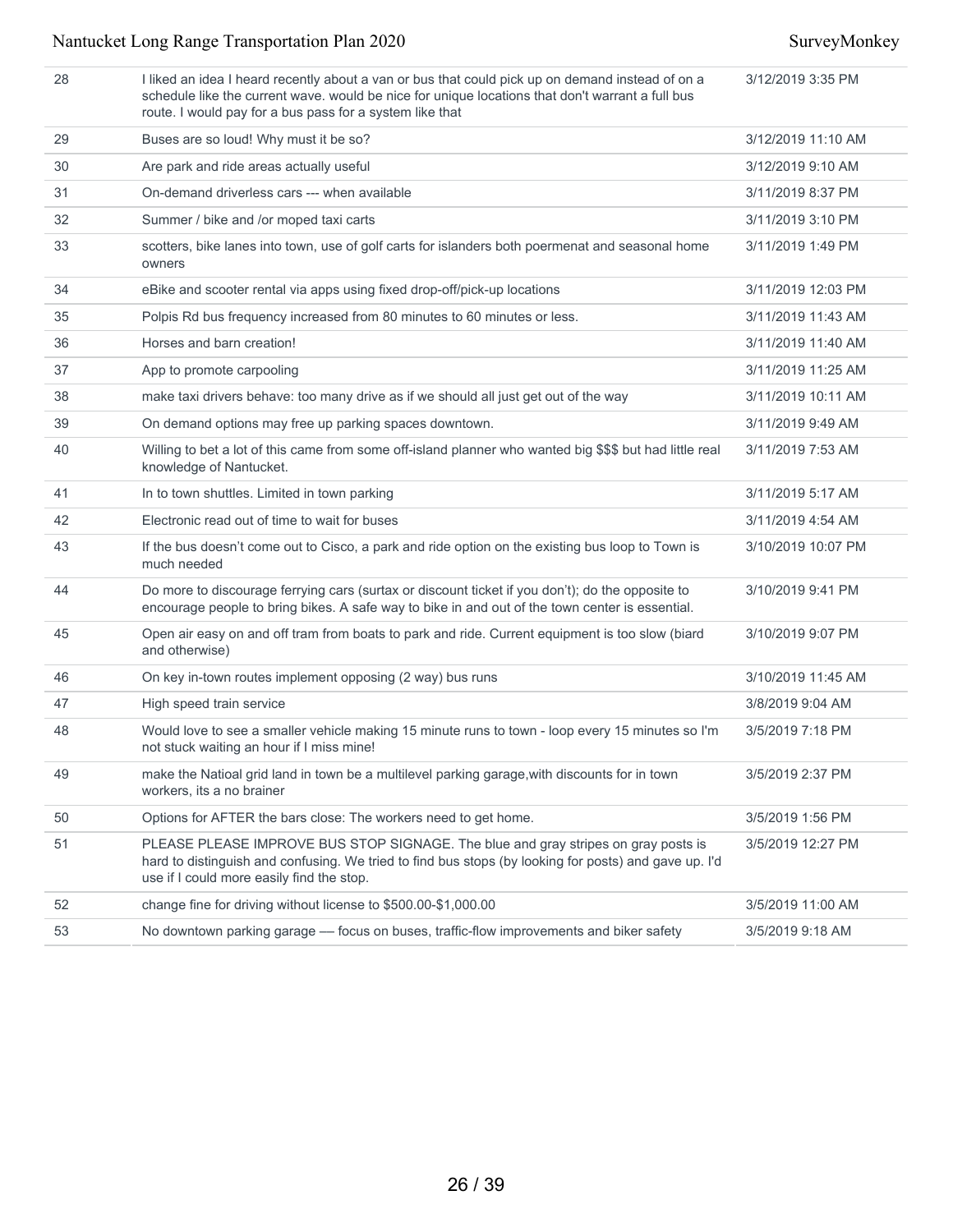## Q8 The following Public Parking improvements were recommended in previous planning efforts. Please rate your level of support for each project listed below:



39.82% 174 42.33% 185 12.59% 55 3.43% 15 1.83% 8 437 4.15 39.78% 177 31.91% 142 13.26% 59 10.79% 48 4.27% 19 445 3.92 29.03% 126 26.04% 113 17.51% 76 16.82% 73 10.60% 46 434 3.46 20.92% 91 28.74% 125 25.98% 113 14.02% 61 10.34% 45 435 3.36 24.43% 108 25.34% 112 15.16% 67 23.30% 103 11.76% 52 442 3.27 **STRONGLY SUPPORT SUPPORT NEUTRAL OPPOSE STRONGLY OPPOSE TOTAL WEIGHTED AVERAGE** Add Additional Satellite Parking Lots (served by NRTA or within walking distance of destination) Increase Downtown Parking Opportunities (more long and short term parking options) Allow Peak Pricing (increase Downtown parking cost during peak hours to encourage turnover and available spaces) Relocate On-Street Parking Spaces Impacting Sidewalks (spaces that require parking on sidewalks) Allow Payment for Additional Time (avoid Downtown parking ticket by paying for extra time, up to 4 hours)

| # | <b>OTHER (PLEASE SPECIFY)</b>                                                                      | <b>DATE</b>       |
|---|----------------------------------------------------------------------------------------------------|-------------------|
|   | Many of these options could be thrown off the table with proper enforcement of existing rules. The | 3/24/2019 3:10 PM |
|   | reality is that Nantucket town has narrow streets which preclude lots of remedies.                 |                   |

27 / 39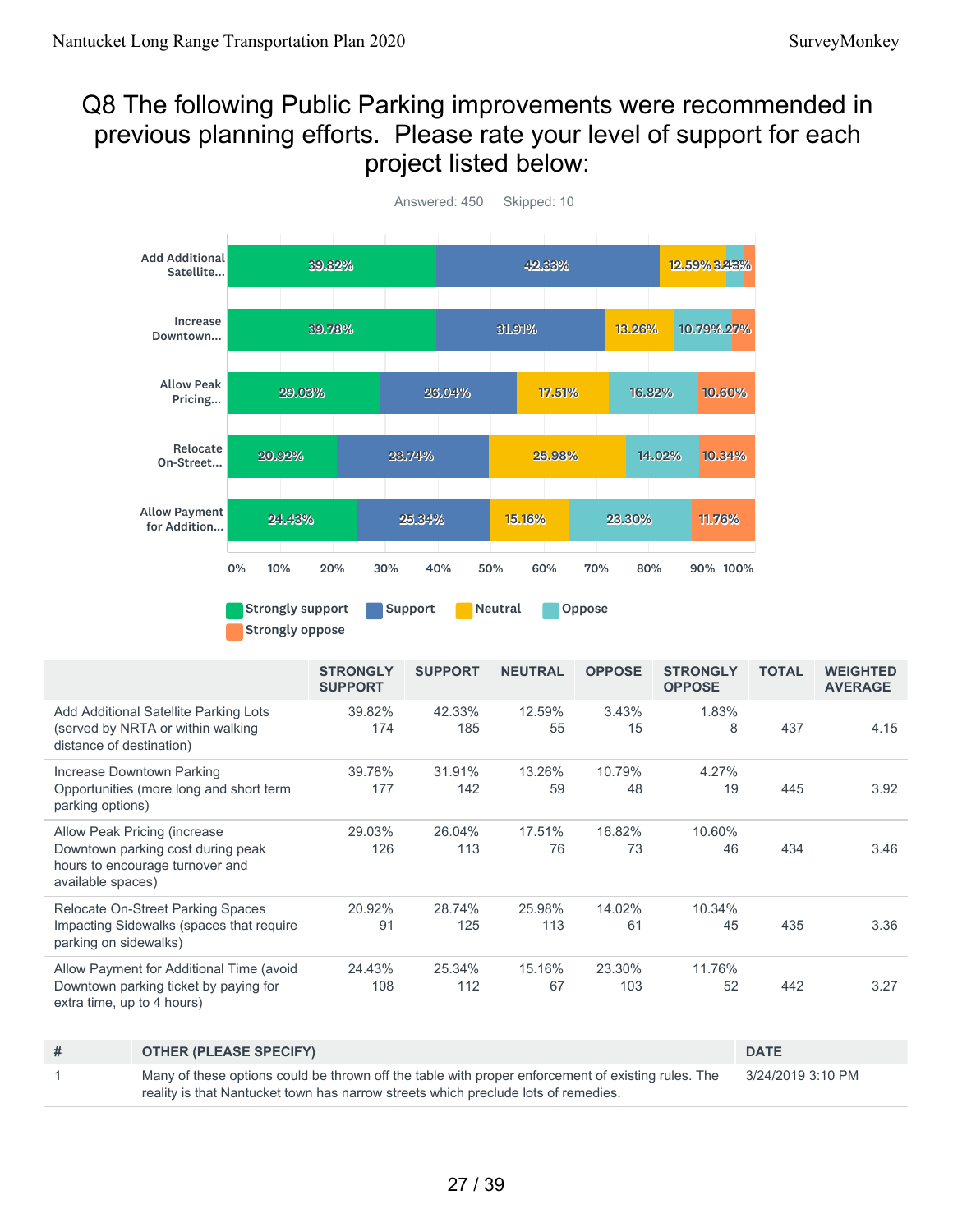| 2              | enforcement of existing parking regulations, and massive fines for repeat violators. There are<br>plenty of people who come here for whom a \$50 ticket is nothing and worth paying to keep a<br>parking spot in town all day.                   | 3/23/2019 10:02 PM |
|----------------|--------------------------------------------------------------------------------------------------------------------------------------------------------------------------------------------------------------------------------------------------|--------------------|
| 3              | NO MORE PARKING ON SIDEWALKS ANYWHERE!!!                                                                                                                                                                                                         | 3/22/2019 4:42 PM  |
| 4              | No Parking Garage!                                                                                                                                                                                                                               | 3/22/2019 9:46 AM  |
| 5              | Require downtown store employees to park out of town                                                                                                                                                                                             | 3/21/2019 3:02 PM  |
| 6              | Peak pricing will not make one bit of difference. I am opposed to any system that requires meters<br>or smartphone payment for most street parking in the historic district. The National Grid type of<br>solution seems to be satisfactory.     | 3/21/2019 12:55 PM |
| $\overline{7}$ | Really sorry the in-town valet service no longer available                                                                                                                                                                                       | 3/21/2019 12:33 PM |
| 8              | Eliminate the free parking areas for tour companies. Why should they get special parking over<br>other service providers doing work in town (i.e. plumbers, electricians, HVAC or appliance repairs)<br>?                                        | 3/20/2019 10:24 PM |
| 9              | Parking garage. Affordable rates                                                                                                                                                                                                                 | 3/20/2019 7:48 AM  |
| 10             | In the hierarchy of development priorities facing the island, I would put parking below many others.<br>The last thing Nantucket needs is to increase island dependency on automobiles.                                                          | 3/19/2019 8:17 PM  |
| 11             | Parking is NOT required but reflects deference to cars in allowing                                                                                                                                                                               | 3/19/2019 7:32 PM  |
| 12             | Parking should not be made easier - free public transit should make driving inconvenient by<br>comparison to public transit                                                                                                                      | 3/15/2019 6:00 PM  |
| 13             | Make it more difficult to park in town, so that people walk, or take cab etc. Limit cars on Island                                                                                                                                               | 3/15/2019 9:32 AM  |
| 14             | leave it the way it is. more enforcement                                                                                                                                                                                                         | 3/13/2019 12:22 PM |
| 15             | Parking on the sidewalk is the biggest threat to accessibility on this island. This practice needs to<br>be eliminated.                                                                                                                          | 3/13/2019 10:18 AM |
| 16             | Town pier designated parking for folks with moorings and not just slips                                                                                                                                                                          | 3/12/2019 5:36 PM  |
| 17             | I could get used to walking into town from an off site parking lot (similar to washington street but<br>that does not have enough spaces). I'd like to see more lots like that                                                                   | 3/12/2019 3:35 PM  |
| 18             | Build a multi level parking garage on the old electric company site                                                                                                                                                                              | 3/12/2019 3:28 PM  |
| 19             | Decrease parking downtown in general                                                                                                                                                                                                             | 3/12/2019 9:10 AM  |
| 20             | More handicapped parking spaces downtown                                                                                                                                                                                                         | 3/12/2019 7:13 AM  |
| 21             | NO parking garage!                                                                                                                                                                                                                               | 3/11/2019 3:48 PM  |
| 22             | parking for scooters, bikes and golf carst                                                                                                                                                                                                       | 3/11/2019 1:49 PM  |
| 23             | no overnight parking of commercial vehicles in Town Lots June 1 - Oct 15                                                                                                                                                                         | 3/11/2019 10:11 AM |
| 24             | There should be more 2 hour parking to allow for dining                                                                                                                                                                                          | 3/10/2019 10:07 PM |
| 25             | Most of those sidewalks aren't handicap-accessible anyway, so start by widening/fixing sidewalk,<br>then disallow cars.                                                                                                                          | 3/10/2019 9:41 PM  |
| 26             | The more parking spaces provided, the more cars will come. Install a parking permit system that<br>only allows one car per household at a time in core downtown area. Other cities limit cars into<br>specific downtown areas at specific times. | 3/10/2019 9:09 PM  |
| 27             | More handicap parking downtown                                                                                                                                                                                                                   | 3/10/2019 7:22 PM  |
| 28             | Charge for all parking downtown                                                                                                                                                                                                                  | 3/10/2019 2:47 PM  |
| 29             | For relocating on-street parking - depends upon where it is located                                                                                                                                                                              | 3/10/2019 11:45 AM |
| 30             | focus less on cars in the downtown district. no to parking lots                                                                                                                                                                                  | 3/6/2019 7:25 PM   |
| 31             | If you raise the price for parking and allow people to park longer then only the rich people can park<br>and clog up the spots longer.                                                                                                           | 3/5/2019 5:08 PM   |
| 32             | we need more parking plain and simple along with limiting cars, somehow                                                                                                                                                                          | 3/5/2019 2:37 PM   |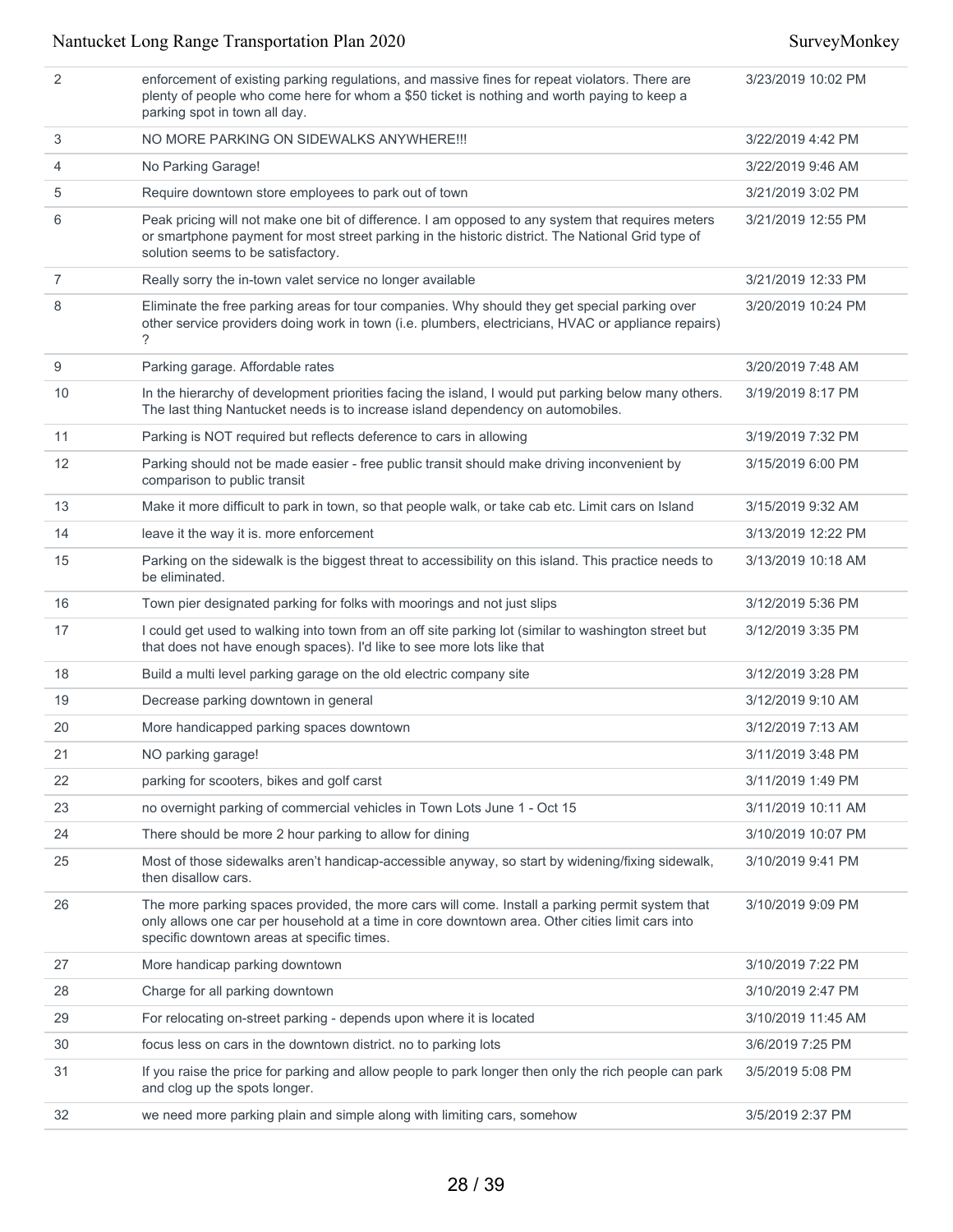| 33 | Increasing timed parking does NOT allow turnover. Increasing COST also does NOT allow<br>turnover. Those MOVING from space to space should NOT be allowed. IF they need longer<br>parking, park in a PARK AND RIDE | 3/5/2019 1:56 PM  |
|----|--------------------------------------------------------------------------------------------------------------------------------------------------------------------------------------------------------------------|-------------------|
| 34 | Many potential parking spaces are wasted by unnecessary yellow lines in town; redundant loading<br>zones and excess taxi/van spots.                                                                                | 3/5/2019 1:05 PM  |
| 35 | DO SOMETHING ABOUT CROSSWALK SIGNAGE, TOO. Safety is becoming big issue when<br>crossing given speed of traffic and NO ENFORCEMENT EFFORTS                                                                         | 3/5/2019 12:27 PM |
| 36 | No parking garage — keep Nantucket Nantucket. Making parking challenging on cloudy<br>Saturdays encourages people to take buses or walk.                                                                           | 3/5/2019 9:18 AM  |
| 37 | Dessignate downtown shared streets                                                                                                                                                                                 | 3/4/2019 11:09 PM |
| 38 | Strongly oppose paid parking. And very strongly oppose any kind of parking kiosks or meters - I<br>think they will irreparably harm the downtown aesthetic.                                                        | 3/4/2019 7:57 PM  |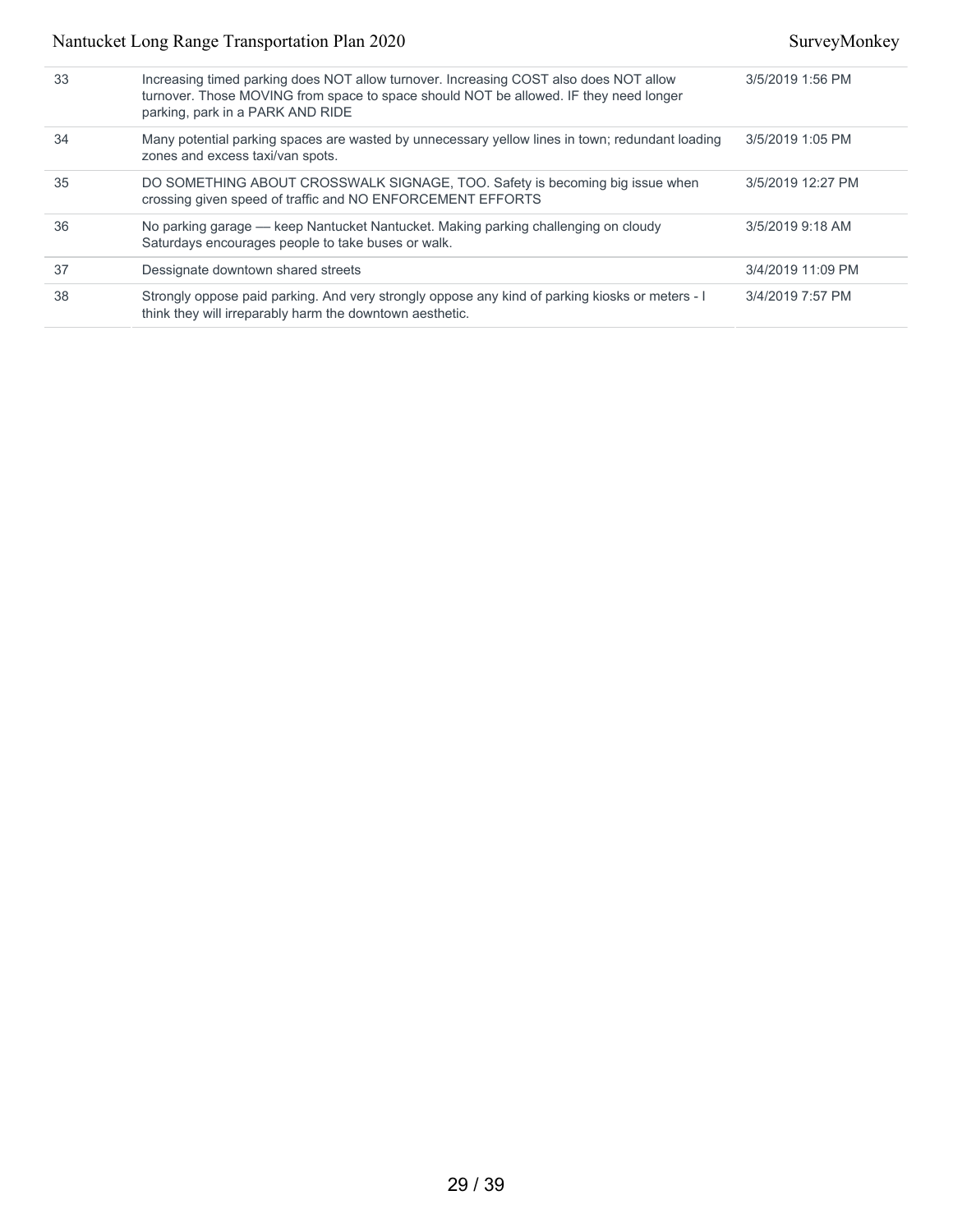## Q9 A limited amount of funding is available to address the transportation problems in our community.Please indicate your level of support for the following:



Answered: 443 Skipped: 17

Strongly oppose

|                                                                           | <b>STRONGLY</b><br><b>SUPPORT</b> | <b>SUPPORT</b> | <b>NEUTRAL</b> | <b>OPPOSE</b>           | <b>STRONGLY</b><br><b>OPPOSE</b> | <b>TOTAL</b> | <b>WEIGHTED</b><br><b>AVERAGE</b> |
|---------------------------------------------------------------------------|-----------------------------------|----------------|----------------|-------------------------|----------------------------------|--------------|-----------------------------------|
| Bicycle / Pedestrian Improvements                                         | 48.03%<br>207                     | 39.68%<br>171  | 10.67%<br>46   | 0.93%<br>$\overline{4}$ | 0.70%<br>3                       | 431          | 4.33                              |
| Roadway Projects to Correct Safety<br><b>Issues</b>                       | 38.88%<br>166                     | 43.79%<br>187  | 13.82%<br>59   | 1.64%                   | 1.87%<br>8                       | 427          | 4.16                              |
| <b>Public Transportation</b>                                              | 36.41%<br>154                     | 42.79%<br>181  | 17.02%<br>72   | 1.89%<br>8              | 1.89%<br>8                       | 423          | 4.10                              |
| Roadway Pavement Maintenance                                              | 28.67%<br>119                     | 49.16%<br>204  | 19.52%<br>81   | 2.17%<br>9              | 0.48%<br>2                       | 415          | 4.03                              |
| Roadway Projects to Reduce<br>Congestion/Improve Air Quality              | 33.26%<br>142                     | 38.88%<br>166  | 21.31%<br>91   | 3.51%<br>15             | 3.04%<br>13                      | 427          | 3.96                              |
| Increase Parking Opportunities<br>Downtown                                | 28.90%<br>124                     | 36.60%<br>157  | 19.58%<br>84   | 8.62%<br>37             | 6.29%<br>27                      | 429          | 3.73                              |
| Real-Time Traffic Monitoring (travel<br>time, parking availability, etc.) | 13.92%<br>59                      | 27.59%<br>117  | 38.68%<br>164  | 13.21%<br>56            | 6.60%<br>28                      | 424          | 3.29                              |
| Marketing / Educational Programs                                          | 8.35%<br>35                       | 22.91%<br>96   | 48.21%<br>202  | 12.89%<br>54            | 7.64%<br>32                      | 419          | 3.11                              |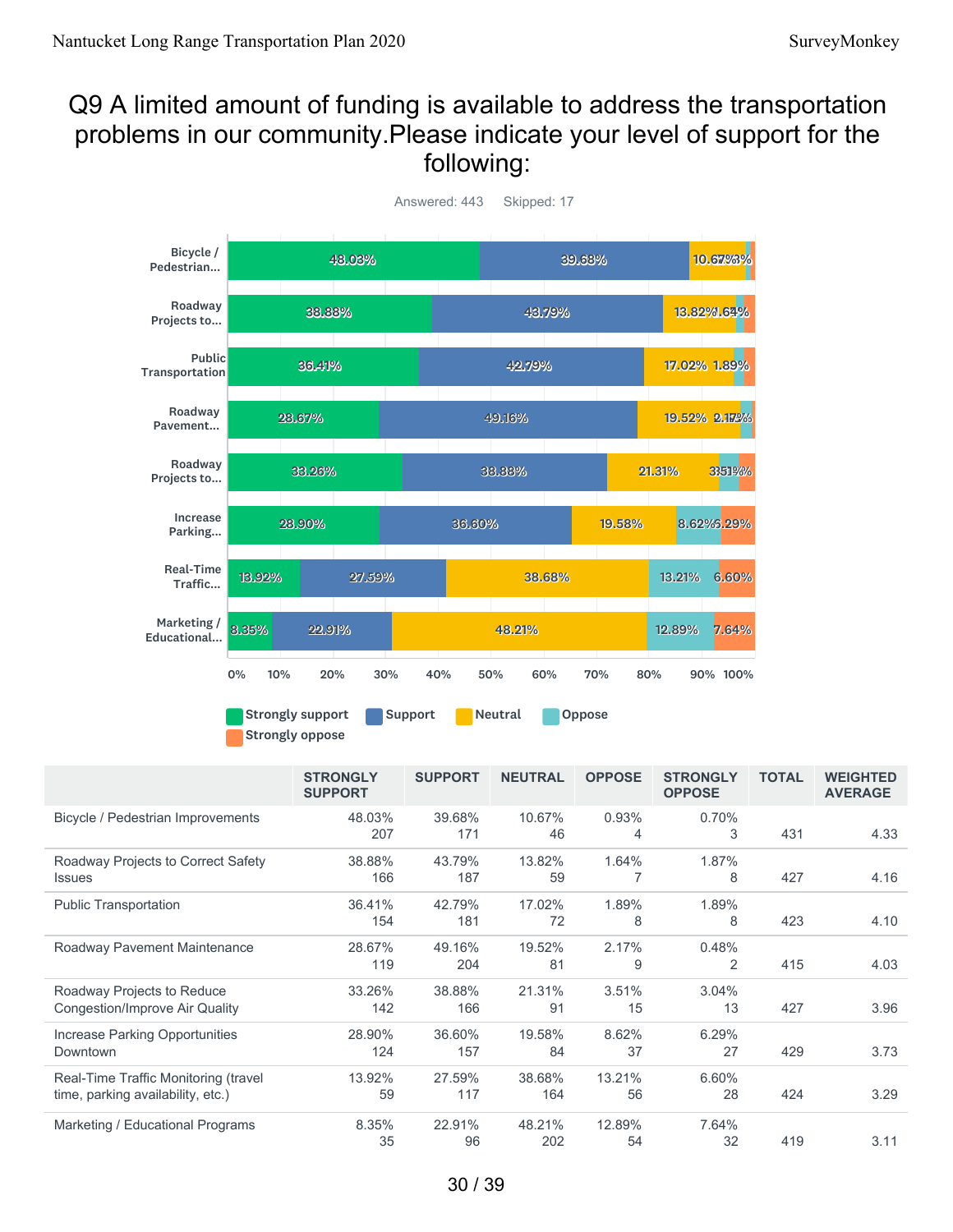## Q10 Please provide any additional comments or suggestions on roadways, bike/ped facilities, transit, parking, airport, or ferries in the box below:

Answered: 170 Skipped: 290

| #              | <b>RESPONSES</b>                                                                                                                                                                                                                                                                                                                                                                                                                                                                                                                                                                                                                                                                                                                                                                                                                                                                                                                                                     | <b>DATE</b>        |
|----------------|----------------------------------------------------------------------------------------------------------------------------------------------------------------------------------------------------------------------------------------------------------------------------------------------------------------------------------------------------------------------------------------------------------------------------------------------------------------------------------------------------------------------------------------------------------------------------------------------------------------------------------------------------------------------------------------------------------------------------------------------------------------------------------------------------------------------------------------------------------------------------------------------------------------------------------------------------------------------|--------------------|
| 1              | Whatever rules/laws are proposed need to require strict enforcementriding bikes on sidewalks or<br>the wrong way down one way streets is unacceptable. Car ferry reservations need to be more<br>accessible to year round residents trying to leave or return to the island year round. I understand<br>that there are allowances made for medical travel, but feel that residents should be given better<br>opportunities to come and go with their vehicles. Reasonably priced air travel all year long is a<br>dream of many! Parking and transit issues aren't unique to Nantucket. Small towns and cities face<br>many of the same problems that we encounter here. Changing small things, like one way streets,<br>enforcement of existing laws, or creative re-landscaping to encourage safe pedestrian or bike<br>traffic might be a good beginning. When envisioning or proposing changes, PLEASE adopt the<br>philosophy of "first, do no harm"! Thank you | 3/24/2019 3:28 PM  |
| 2              | - Work to improve coordination of ferry schedules with bus service to Boston and elsewhere -<br>currently, most boats arrive just after a bus to Boston leaves or without enough time to transfer,<br>leading to long waits in Hyannis. - As part of National Grid property redevelopment, add a two-way<br>bike lane from Washington St extension along Easy Street and the wharves to Broad Street -<br>Finish multiuse path on Prospect St, eventually connecting Madaket and Surfside paths                                                                                                                                                                                                                                                                                                                                                                                                                                                                      | 3/23/2019 10:25 PM |
| 3              | More bike paths. More public transportation. No more parking on sidewalks. Limit size and<br>number of trucks and cars.                                                                                                                                                                                                                                                                                                                                                                                                                                                                                                                                                                                                                                                                                                                                                                                                                                              | 3/22/2019 4:45 PM  |
| $\overline{4}$ | Proposed project for Main Street sidewalks, curbs and street paving methods and materials must<br>be sensitive to historic materials, layout and construction methods. The HDC should be heavily<br>involved in any proposed changes!                                                                                                                                                                                                                                                                                                                                                                                                                                                                                                                                                                                                                                                                                                                                | 3/22/2019 12:17 PM |
| 5              | I'm not sure who died and made three people in charge but you are DESTROYING this island.<br>Take your idea to Hyannis or some other obliterated place. You have made Nantucket NOT<br>Nantucket and have absolutely no sense of history, integrity or how historic preservation is done<br>right whether it be street, sidewalks, or what have you. I'm not sure why i bothered filling out a<br>survey that you wont pay attention to, we have asked for NONE of this and a few people think they<br>can do what they want. I'm not sure why people who don't know what they are doing are in power<br>and are jamming this down our throats. You have highhandedly and single-handedly destroyed<br>this island, thanks so much!                                                                                                                                                                                                                                  | 3/22/2019 9:52 AM  |
| 6              | More valet parking More shuttle bus service into town. No parking garage. Eliminate parking on<br>one side of Main St.                                                                                                                                                                                                                                                                                                                                                                                                                                                                                                                                                                                                                                                                                                                                                                                                                                               | 3/22/2019 9:49 AM  |
| $\overline{7}$ | I would like to see road improvements of pot holes on the paved roads. I would hate to sacrifice<br>the integrity on Main Street for easier maintenance. Have you thought of a weight limit of vehicles<br>driving on Mainstreet?                                                                                                                                                                                                                                                                                                                                                                                                                                                                                                                                                                                                                                                                                                                                    | 3/22/2019 8:19 AM  |
| 8              | Hire consultants with historic preservation experience before doing any sidewalk work in the Old<br>Historic Districts, and follow their recommendations unquestioningly. We do not need to look like a<br>suburb in order to accommodate disabled people.                                                                                                                                                                                                                                                                                                                                                                                                                                                                                                                                                                                                                                                                                                           | 3/21/2019 3:04 PM  |
| 9              | Turn off engines when stopped. Too much post combustion pollution on Nantucket! Limit cars. Do it<br>along with Tax Bills. Stop entitlement.                                                                                                                                                                                                                                                                                                                                                                                                                                                                                                                                                                                                                                                                                                                                                                                                                         | 3/21/2019 2:16 PM  |
| 10             | Really want to see more parking at mid-island Stop & Shop. People do have to buy their<br>groceries!!                                                                                                                                                                                                                                                                                                                                                                                                                                                                                                                                                                                                                                                                                                                                                                                                                                                                | 3/21/2019 12:36 PM |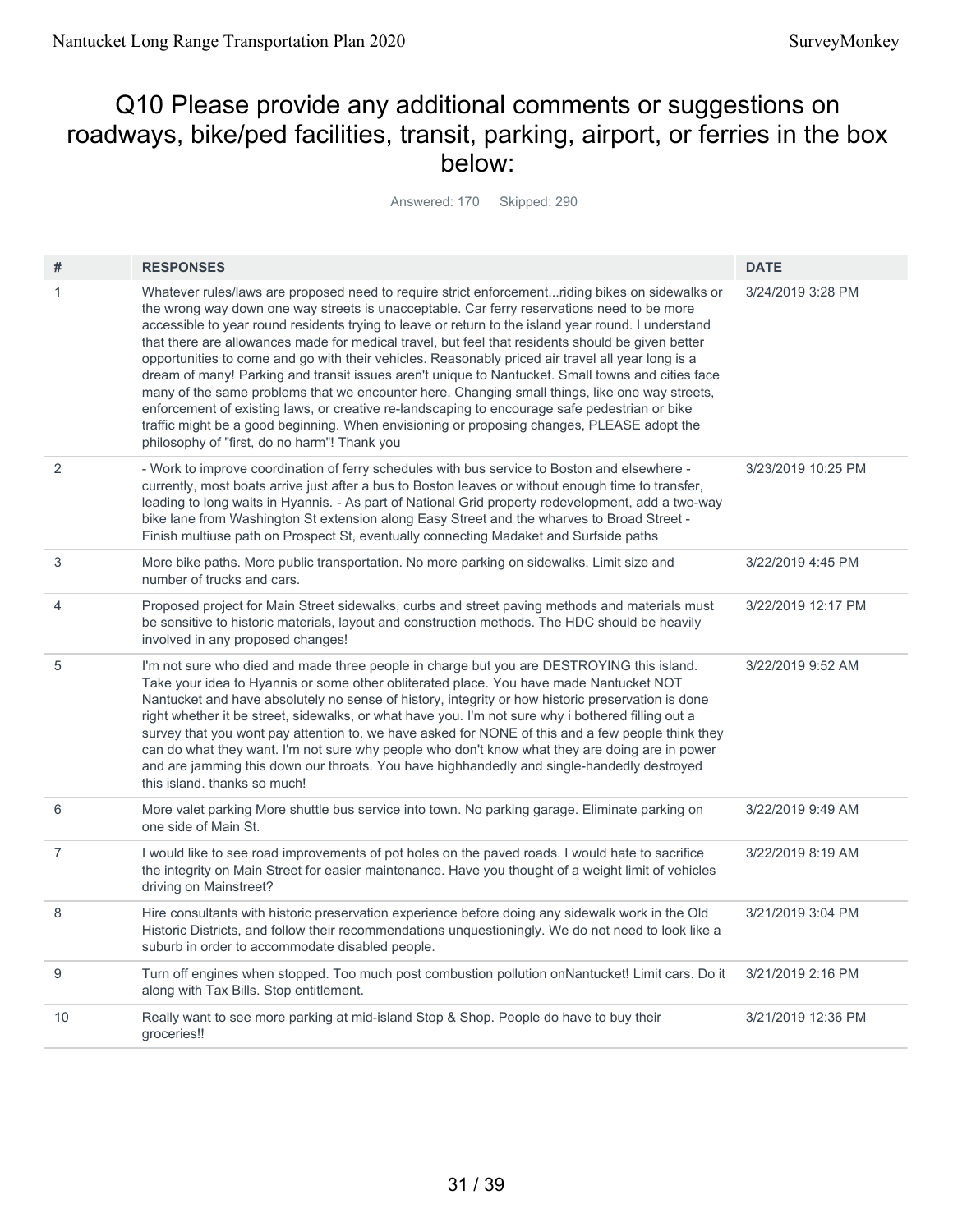| 11 | There is ample evidence that the cobblestone Main Street was poorly laid during last Maintenance<br>period and that properly laid would get stronger under heavy trucks not weaker. The assumption<br>that we automatically need to dig up a 150 year old street is not being properly challenged and is<br>evidence of confirmation bias. We should remember Some historical areas around the world<br>actually ban cars completely. Many good ideas - but the implementation planning needs to be<br>more rigorous and needs to go through the proper processes which exist to protect Nantucket for<br>future generations and act as check and balance to force people to slow down and do things right. I<br>really hope you take these comments seriously as I have not seen evidence of listening to this<br>feedback in the consultation process to date.                                                                                                                                                                                                                                                                        | 3/21/2019 12:24 PM |
|----|-----------------------------------------------------------------------------------------------------------------------------------------------------------------------------------------------------------------------------------------------------------------------------------------------------------------------------------------------------------------------------------------------------------------------------------------------------------------------------------------------------------------------------------------------------------------------------------------------------------------------------------------------------------------------------------------------------------------------------------------------------------------------------------------------------------------------------------------------------------------------------------------------------------------------------------------------------------------------------------------------------------------------------------------------------------------------------------------------------------------------------------------|--------------------|
| 12 | The time has come (a while ago) to limit the number of cars allowed on Nantucket.                                                                                                                                                                                                                                                                                                                                                                                                                                                                                                                                                                                                                                                                                                                                                                                                                                                                                                                                                                                                                                                       | 3/21/2019 7:37 AM  |
| 13 | one car per household                                                                                                                                                                                                                                                                                                                                                                                                                                                                                                                                                                                                                                                                                                                                                                                                                                                                                                                                                                                                                                                                                                                   | 3/20/2019 6:18 PM  |
| 14 | Stop cars parking on sidewalks. Remove obstructions.                                                                                                                                                                                                                                                                                                                                                                                                                                                                                                                                                                                                                                                                                                                                                                                                                                                                                                                                                                                                                                                                                    | 3/20/2019 3:42 PM  |
| 15 | wish there was a way to decrease the number of cars and nasty drivers.                                                                                                                                                                                                                                                                                                                                                                                                                                                                                                                                                                                                                                                                                                                                                                                                                                                                                                                                                                                                                                                                  | 3/20/2019 12:59 PM |
| 16 | Charge high downtown parking fees and make the buses free.                                                                                                                                                                                                                                                                                                                                                                                                                                                                                                                                                                                                                                                                                                                                                                                                                                                                                                                                                                                                                                                                              | 3/20/2019 11:55 AM |
| 17 | Please do not destroy Main Street by modernization! Consider banning trucks over a certain<br>weight from traveling on the street, the traffic is destroying the street and its ambiance and safety.                                                                                                                                                                                                                                                                                                                                                                                                                                                                                                                                                                                                                                                                                                                                                                                                                                                                                                                                    | 3/20/2019 8:07 AM  |
| 18 | we do not need our Main Street made over                                                                                                                                                                                                                                                                                                                                                                                                                                                                                                                                                                                                                                                                                                                                                                                                                                                                                                                                                                                                                                                                                                | 3/20/2019 6:04 AM  |
| 19 | More fines and tickets should be levied on trucks and cars that drive to fast in the downtown<br>historic districts and on the island generally. All                                                                                                                                                                                                                                                                                                                                                                                                                                                                                                                                                                                                                                                                                                                                                                                                                                                                                                                                                                                    | 3/20/2019 4:34 AM  |
| 20 | We really need a bike path down Tom Nevers road. It is very dangerous without one.                                                                                                                                                                                                                                                                                                                                                                                                                                                                                                                                                                                                                                                                                                                                                                                                                                                                                                                                                                                                                                                      | 3/19/2019 11:10 PM |
| 21 | Let's fix the things that are broken -lamp post all over the island. LITTER EVERYWHERE! Broken<br>fences! We need to maintain what areadyin exists!!!!                                                                                                                                                                                                                                                                                                                                                                                                                                                                                                                                                                                                                                                                                                                                                                                                                                                                                                                                                                                  | 3/19/2019 9:00 PM  |
| 22 | Finite resources mean we will have to make tough choices about transportation to and on the<br>island. That in turn means we must be super clear about our priorities. Nantucket's future is<br>dependent on our ability/willingness to preserve its cultural history and natural environment, and<br>so all our development decisions should stem from those two strategic priorities. If, on the other<br>hand, we were to prioritize tactical concerns like making it easier to park downtown and move<br>about the island in our cars, we would risk turning Nantucket into a suburban strip mall. Thank you<br>for inviting public input in this process.                                                                                                                                                                                                                                                                                                                                                                                                                                                                          | 3/19/2019 8:29 PM  |
| 23 | <b>NA</b>                                                                                                                                                                                                                                                                                                                                                                                                                                                                                                                                                                                                                                                                                                                                                                                                                                                                                                                                                                                                                                                                                                                               | 3/19/2019 7:17 PM  |
| 24 | Please consider banning mopeds. Dangerous for all                                                                                                                                                                                                                                                                                                                                                                                                                                                                                                                                                                                                                                                                                                                                                                                                                                                                                                                                                                                                                                                                                       | 3/19/2019 6:23 PM  |
| 25 | What about healthcare on this island?                                                                                                                                                                                                                                                                                                                                                                                                                                                                                                                                                                                                                                                                                                                                                                                                                                                                                                                                                                                                                                                                                                   | 3/19/2019 6:21 PM  |
| 26 | I've seen the result of having the rental scooters available by phone app. They're an eyesore;<br>people just dump them wherever they want -- on sidewalks, in bushes, on streets -- all the while<br>their onboard lights are flashing. They're dangerous; people jump sidewalks and risk running over<br>pedestrians, people zoom out into street traffic, risking accidents. More bike paths are always<br>welcome.                                                                                                                                                                                                                                                                                                                                                                                                                                                                                                                                                                                                                                                                                                                  | 3/19/2019 5:32 PM  |
| 27 | Biking and bus stops (multiple) for Tom Nevers Rd. The connection to the downtown and ferries is<br>very appealing. Rather than walk up to a mile out to a Milestone /Tom Nevers Rd, a bus stop half<br>way down and perhaps at the Tom Nevers field would be fantastic. Parking spots would be<br>needed. Also, a paved path for walking and biking from Milestone to Tom Nevers Field.                                                                                                                                                                                                                                                                                                                                                                                                                                                                                                                                                                                                                                                                                                                                                | 3/19/2019 4:46 PM  |
| 28 | A focus should be on getting the visitors who come by the ferries efficiently and safely out of town<br>via bike path or roadway or walkways. We all realize that 300-350 people and the people who are<br>there to pick them up when a boat comes in is a lot of people to move every few hours. More<br>clean bathrooms and visitor space is needed downtown. Consider reconfiguring the Town Public<br>Parking lot on Washington St. There is a lot of wasted space with the rotted pressure treated<br>wood, the poor setup of the parking spaces and little consideration to the landscaping. The broken<br>streetlamps make me feel unsafe at night. Retarring and resetup of spaces could give probably 10<br>more parking spaces. We don not need a feasability study for this!! Use your contacts within the<br>trades and get it done before Daffy DayVERY possible timeline. I feel our funds are best used at<br>this point in time in maintenance of the existing infrastructure with improvements and<br>enhancements when we there is a little money to spend. Just like what "regular" people do on their<br>own homes. | 3/19/2019 4:15 PM  |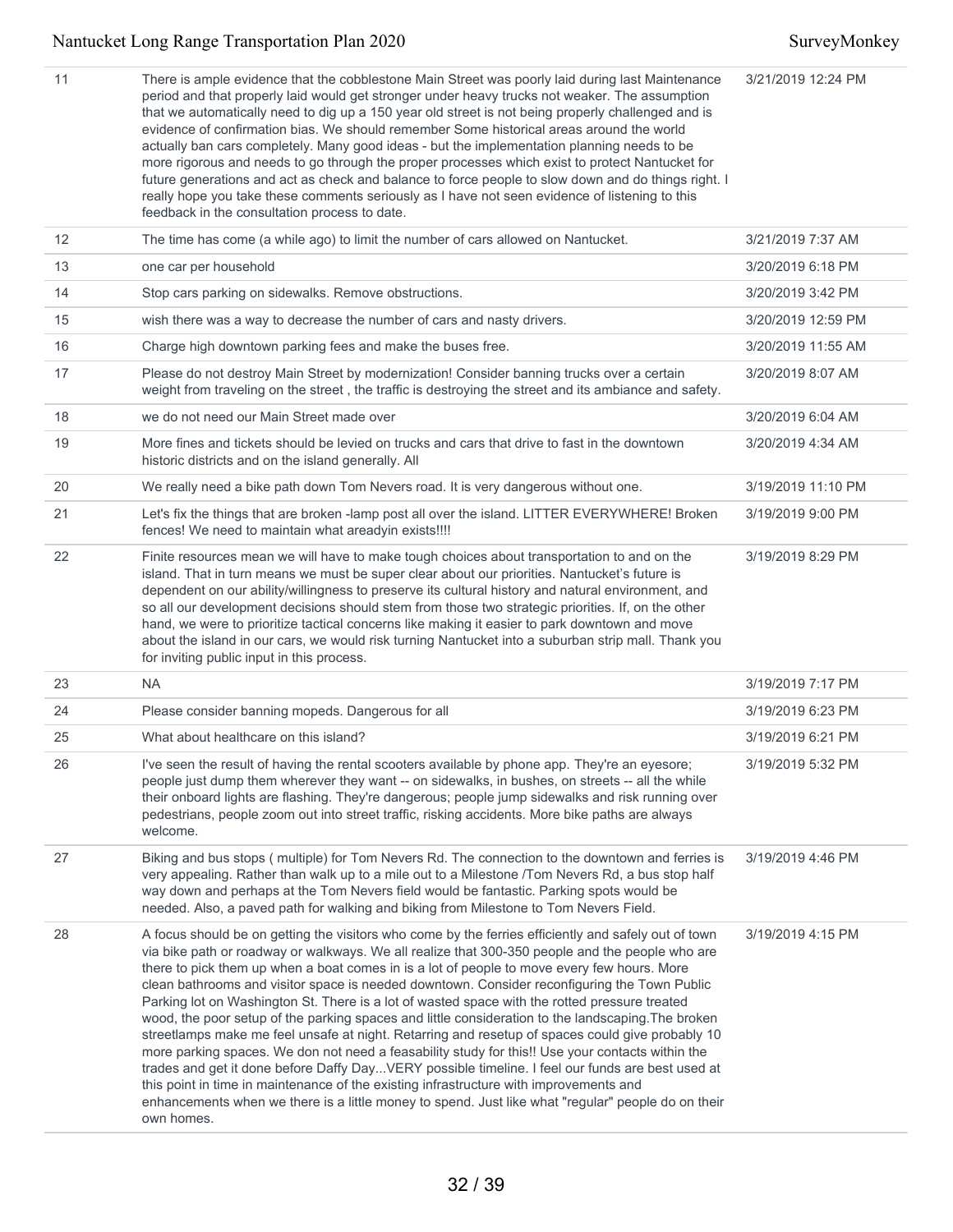| 29 | I care most about connecting bike paths throughout the island including Tom Nevers. More bike<br>accessibility will potentially decrease vehicles.                                                                                                                                                                                                                                                                                                                                                                                                              | 3/19/2019 4:02 PM  |
|----|-----------------------------------------------------------------------------------------------------------------------------------------------------------------------------------------------------------------------------------------------------------------------------------------------------------------------------------------------------------------------------------------------------------------------------------------------------------------------------------------------------------------------------------------------------------------|--------------------|
| 30 | ENFORCEMENT of parking restrictions is important. While we all enjoy the off-season ability to<br>park a bit more freely, cars parked for days on end in public spots is unfair to businesses and<br>shoppers alike.                                                                                                                                                                                                                                                                                                                                            | 3/19/2019 2:26 PM  |
| 31 | Big supporter of bike, pedestrian, and mass transportation. Action must be taken to reduce or<br>eliminate vehicle and building growth.                                                                                                                                                                                                                                                                                                                                                                                                                         | 3/19/2019 1:30 PM  |
| 32 | I believe Nantucketer's (all of us that enjoy the island) would be willing to pay a higher sales and<br>occupation/use tax to raise money for the issues of this survey. Thanks for sending this out.                                                                                                                                                                                                                                                                                                                                                           | 3/19/2019 12:38 PM |
| 33 | bike path on tom nevers road critically needed; very dangerous to walk or bike                                                                                                                                                                                                                                                                                                                                                                                                                                                                                  | 3/19/2019 12:30 PM |
| 34 | Bike paths to town Tom never a etc should be first step. Let's not turn Nantucket into a high tech<br>island We are trying to escape all of that                                                                                                                                                                                                                                                                                                                                                                                                                | 3/19/2019 12:28 PM |
| 35 | We need a shuttle bus and walking path for Tom Nevers. Please!                                                                                                                                                                                                                                                                                                                                                                                                                                                                                                  | 3/19/2019 12:24 PM |
| 36 | Build a garage as part of the transportation center behind the downtown stop and shop. It can pay<br>for itself with a bond and parking fees.                                                                                                                                                                                                                                                                                                                                                                                                                   | 3/19/2019 12:22 PM |
| 37 | need bike path and bus to Tom Never's park                                                                                                                                                                                                                                                                                                                                                                                                                                                                                                                      | 3/19/2019 12:12 PM |
| 38 | Moped rentals need to be banned.                                                                                                                                                                                                                                                                                                                                                                                                                                                                                                                                | 3/19/2019 12:07 PM |
| 39 | None. See comments above. And good luck.                                                                                                                                                                                                                                                                                                                                                                                                                                                                                                                        | 3/19/2019 12:02 PM |
| 40 | Let's just do SOMETHING!                                                                                                                                                                                                                                                                                                                                                                                                                                                                                                                                        | 3/19/2019 11:58 AM |
| 41 | We used the satellite parking for ferry use a lot. Perhaps there could be satellite parking for town<br>and errand use.                                                                                                                                                                                                                                                                                                                                                                                                                                         | 3/19/2019 11:55 AM |
| 42 | Ban mopeds!                                                                                                                                                                                                                                                                                                                                                                                                                                                                                                                                                     | 3/16/2019 2:43 PM  |
| 43 | Making driving and parking easier will only encourage more traffic. Nantucket is small enough that<br>shuttle buses would provide an attractive alternative to driving. Reducing traffic will also reduce<br>damage to historic streets and the historic ambience of Old Town and Sconset. Protecting the<br>unique historic atmosphere of Nantucket should be a major priority.                                                                                                                                                                                | 3/15/2019 6:03 PM  |
| 44 | As I've mentioned, there are too many vehicles on the Island and they're too large. We should<br>encourage Public Transportation, biking and walking. The traffic is hideous. The Island is being<br>over built, as well!                                                                                                                                                                                                                                                                                                                                       | 3/15/2019 10:14 AM |
| 45 | 1. Reconsider one way street patterns downtown. 2. Shorten and Mark downtown spaces to<br>encourage smaller cars.                                                                                                                                                                                                                                                                                                                                                                                                                                               | 3/14/2019 8:35 PM  |
| 46 | Charge off island workers for parking ect just like islanders have to pay on cape (off island)                                                                                                                                                                                                                                                                                                                                                                                                                                                                  | 3/14/2019 2:29 PM  |
| 47 | There is not adequate public discussion of these projects while they are in the planning stages.<br>We have many commissions that have a stake and are not adequately briefed. There is not<br>adequate oversight and protection of our historic resources.                                                                                                                                                                                                                                                                                                     | 3/14/2019 1:11 PM  |
| 48 | I like the idea of limiting the number of cars to come over on the ferry in the high-peak months.<br>There should be a capacity number!                                                                                                                                                                                                                                                                                                                                                                                                                         | 3/13/2019 10:01 PM |
| 49 | we need more ferries so that locals can get off the island and we need to limit non-local cars -<br>think Bermuda                                                                                                                                                                                                                                                                                                                                                                                                                                               | 3/13/2019 7:30 PM  |
| 50 | We need more trees/shade island-wide over all pavement/bike paths/sidewalks. Also a different<br>mix of pavement to result in a lighter color roadway (more stones/sand in mix so roads are tan, not<br>black- too hot!) Milestone needs to be no passing (so abused and dangerous!) and reduced speed<br>limit outgoing to Nobadeer Farm. Make New Whale Street no parking only standing so there is a<br>place for cars to line up for HyLine pickup and drop-off. More speed bumps in town to keep<br>neighborhoods safe. Make High St one way towards Pine. | 3/13/2019 3:25 PM  |
| 51 | I think we need to expand biking opportunities and limit non resident cars on island. Stop the flow<br>of cars and all of the other issues will be curtailed, I.e. potholes, traffic jams, parking issues, and<br>probably DUI                                                                                                                                                                                                                                                                                                                                  | 3/13/2019 3:09 PM  |
| 52 | I'm afraid to allow my kids to ride their bikes through the rotary and past Marine Home Center to<br>get into town. (They do it anyway) That needs to be safer for year-round and summer residents.                                                                                                                                                                                                                                                                                                                                                             | 3/13/2019 1:16 PM  |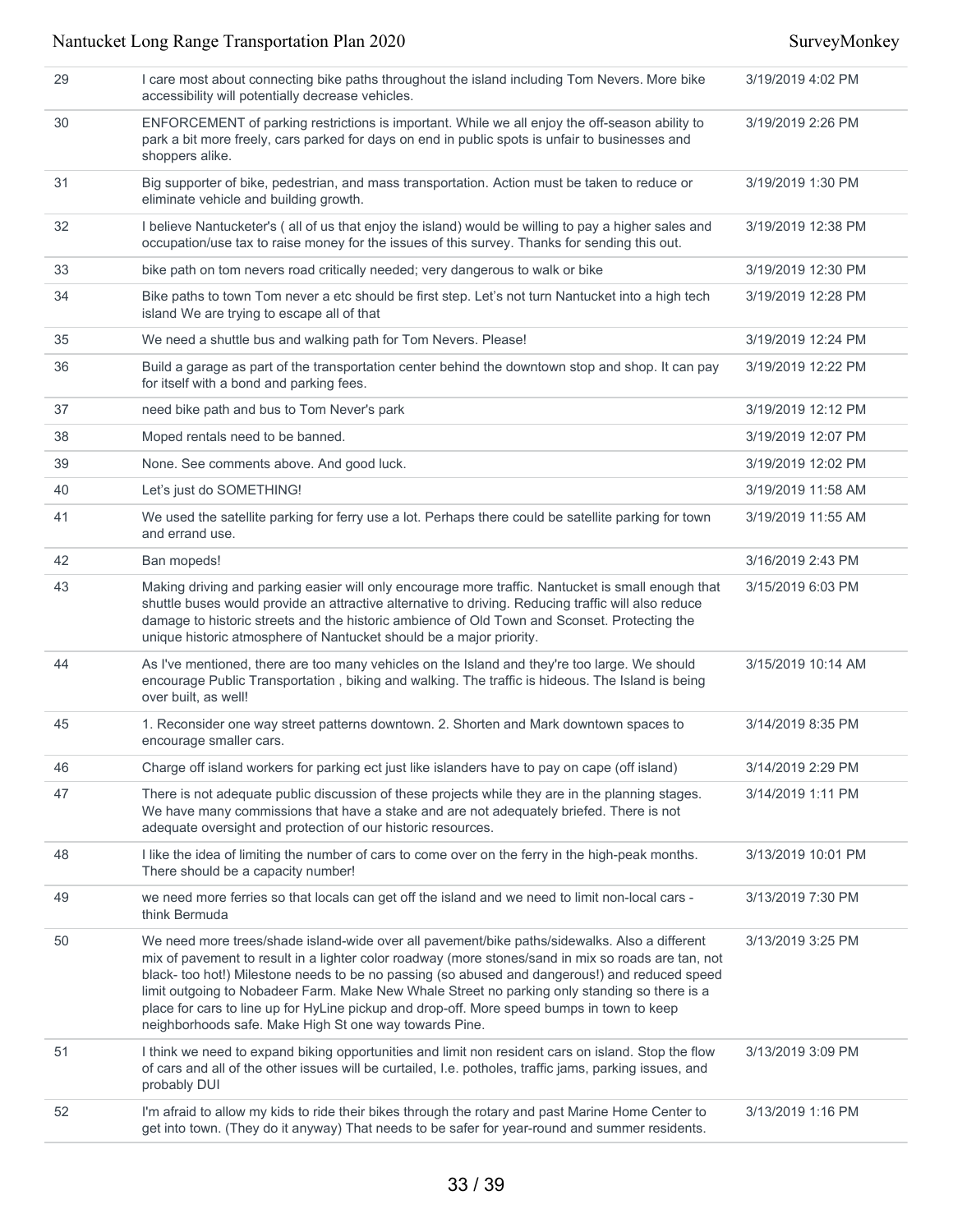| 53 | We need to limit cars during peak season. Every day streams of cars come off the ferries. We<br>can't continue to allow anyone who wants one to bring a car onto the island. Improve public<br>transport and bike opportunities and limit the cars on the island and we'll have much less traffic                                                                                                                                                                                                                                                                                                                                                                                                             | 3/13/2019 1:02 PM  |
|----|---------------------------------------------------------------------------------------------------------------------------------------------------------------------------------------------------------------------------------------------------------------------------------------------------------------------------------------------------------------------------------------------------------------------------------------------------------------------------------------------------------------------------------------------------------------------------------------------------------------------------------------------------------------------------------------------------------------|--------------------|
| 54 | At ATM things are voted down yet DOT keeps at it. Is Mike Burns making himself a job?                                                                                                                                                                                                                                                                                                                                                                                                                                                                                                                                                                                                                         | 3/13/2019 12:24 PM |
| 55 | complete work but protect character and especially the historic elements of the streets and<br>sidewalks.                                                                                                                                                                                                                                                                                                                                                                                                                                                                                                                                                                                                     | 3/13/2019 12:09 PM |
| 56 | Enforce Parking Regulation at all times                                                                                                                                                                                                                                                                                                                                                                                                                                                                                                                                                                                                                                                                       | 3/13/2019 12:00 PM |
| 57 | limit the number of cars per household                                                                                                                                                                                                                                                                                                                                                                                                                                                                                                                                                                                                                                                                        | 3/13/2019 10:56 AM |
| 58 | multi-use paths may need more signage to slow down bikers, at intersections & driveways, or<br>provide bike lanes adjacent to roadways, so more proficient bikers move along with traffic, and<br>leave the paths to children, slower tourists, and pedestrians. This will be safer once roundabouts<br>are built at the major intersections.                                                                                                                                                                                                                                                                                                                                                                 | 3/13/2019 10:50 AM |
| 59 | I believe more Police presence would alleviate some of the traffic issues, as well as better driver<br>training. So many do not follow rules of the road. This includes commercial vehicles with<br>excessive loads-which add wear to the roadways and also hazards when using cellphones instead<br>of hands-free option. We should all be using hands-free phones. I realize this is stretching your<br>instructions on this question, but safety would certainly assist in roadway matters.                                                                                                                                                                                                                | 3/13/2019 10:47 AM |
| 60 | File legislation to significantly increase the TNC fee. Force people out of TNC's. Also, add Tom<br>Nevers Road multi use path!                                                                                                                                                                                                                                                                                                                                                                                                                                                                                                                                                                               | 3/13/2019 10:45 AM |
| 61 | Get rid of the Uber drivers                                                                                                                                                                                                                                                                                                                                                                                                                                                                                                                                                                                                                                                                                   | 3/13/2019 8:47 AM  |
| 62 | Restrict number of cars. Increase cost of bringing a car for rental units. Maybe increase ferry costs<br>or charge tax unless they own property                                                                                                                                                                                                                                                                                                                                                                                                                                                                                                                                                               | 3/13/2019 8:43 AM  |
| 63 | Put limit on building permits. If you build it they will come!                                                                                                                                                                                                                                                                                                                                                                                                                                                                                                                                                                                                                                                | 3/13/2019 7:32 AM  |
| 64 | Ski resorts have effective bus systems. So should ack                                                                                                                                                                                                                                                                                                                                                                                                                                                                                                                                                                                                                                                         | 3/13/2019 12:05 AM |
| 65 | Limit the number of cars allowed on the island in the first place & that will solve many of these<br>other problems!!                                                                                                                                                                                                                                                                                                                                                                                                                                                                                                                                                                                         | 3/12/2019 11:42 PM |
| 66 | Shuttle busses to sizeable parking lots north, east and west of town                                                                                                                                                                                                                                                                                                                                                                                                                                                                                                                                                                                                                                          | 3/12/2019 9:58 PM  |
| 67 | better flow from Hi Line ferry and taxi access upon arrival and departure                                                                                                                                                                                                                                                                                                                                                                                                                                                                                                                                                                                                                                     | 3/12/2019 8:00 PM  |
| 68 | more valet drop off locations during the day and evening. for example: one top of main, keep the<br>one on washington, children's beach and jared coffin area (remove the one at public building). take<br>care of the cars before they even get into downtown. leave the downtown area parking for<br>homeowners and workers. the tourists that bring cars won't mind paying for valet and might even<br>prefer the ease of valet. you can enforce the downtown area owner and worker parking spots by<br>issuing permits to individuals that have proven their status and issue tickets to those cars that don't<br>have the stickers. make it a ridiculous amount and word will get out not to park there. | 3/12/2019 6:54 PM  |
| 69 | The Steamship and Hyline should be a stop on the shuttle bus. When traveling with suitcases, it's<br>tough to walk from the Transportation Hub.                                                                                                                                                                                                                                                                                                                                                                                                                                                                                                                                                               | 3/12/2019 6:32 PM  |
| 70 | None                                                                                                                                                                                                                                                                                                                                                                                                                                                                                                                                                                                                                                                                                                          | 3/12/2019 5:53 PM  |
| 71 | Nantucket is a unique community and I am concerned that mainland solutions and roadway<br>standards are being applied by people and institutions that care little for the unique character of<br>Nantucket and its byways. Commercial development (and roads to support it) should conform to<br>the historic district not the other way around,                                                                                                                                                                                                                                                                                                                                                              | 3/12/2019 5:43 PM  |
| 72 | Increase the number of bike/multi use paths on the island. People will use them if they are there!<br>This will reduce car traffic, which we need to do.                                                                                                                                                                                                                                                                                                                                                                                                                                                                                                                                                      | 3/12/2019 5:27 PM  |
| 73 | Ban all vehicles                                                                                                                                                                                                                                                                                                                                                                                                                                                                                                                                                                                                                                                                                              | 3/12/2019 5:13 PM  |
| 74 | 3 biggest needs - bus to Cisco from downtown, bike path safety in areas, downtown parking                                                                                                                                                                                                                                                                                                                                                                                                                                                                                                                                                                                                                     | 3/12/2019 5:05 PM  |
| 75 | Too much building on the island. The infrastructure can't support it. Why not address limiting new<br>residential projects? The island can't possibly support the population as is and the building isn't<br>helping.                                                                                                                                                                                                                                                                                                                                                                                                                                                                                         | 3/12/2019 4:48 PM  |
| 76 | We have spent way too much time not implementing paid parking downtown. Also, we need to<br>build the roundabouts.                                                                                                                                                                                                                                                                                                                                                                                                                                                                                                                                                                                            | 3/12/2019 4:47 PM  |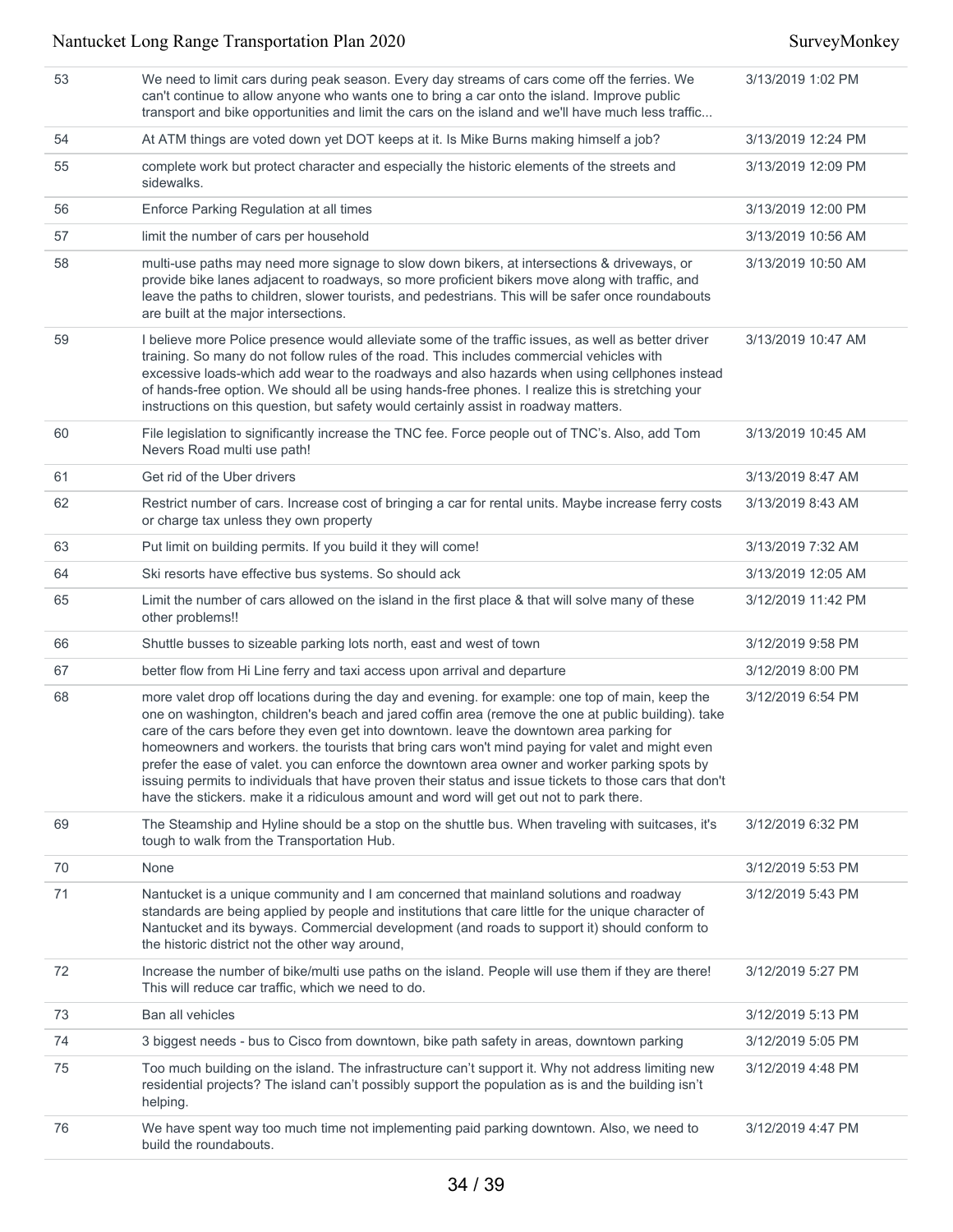| 77  | Getting bikes off of Orange street to the rotary is critical.                                                                                                                                                                                                                                                                                                | 3/12/2019 4:44 PM  |
|-----|--------------------------------------------------------------------------------------------------------------------------------------------------------------------------------------------------------------------------------------------------------------------------------------------------------------------------------------------------------------|--------------------|
| 78  | at some point the number of vehicles allowed on the island at any given time needs to capped at a<br>reasonable level                                                                                                                                                                                                                                        | 3/12/2019 4:36 PM  |
| 79  | I feel that somehow the number of vehicles on the island has to be limited. Put a cap on the<br>number of cars that go with every building permit                                                                                                                                                                                                            | 3/12/2019 3:32 PM  |
| 80  | Start with restrictions on vehicles for vacationers Let's keep NANTUCKET AS A DESTINATION<br>INTO A DIFFERENT LIFE& TIME and not destroy the HISTORY OF what HISTORICAL stands for                                                                                                                                                                           | 3/12/2019 2:53 PM  |
| 81  | Eliminate Parking on Amelia Drive and keep it two way. Ask businesses to have their staff utilize<br>the town lot on Fairgrounds and public transportation. The influx of cars from the Roberts dental<br>office alone fills the lot adjacent to Nantucket Bank by 8am in season when they cannot utilize the<br>meat market parking lot.                    | 3/12/2019 12:08 PM |
| 82  | Free up parking spaces downtown by requiring store, restaurant and real estate employees (cars<br>parked for extended periods of time) to park in fringe areas with frequent bus service available.<br>This would probably only be necessary during peak season. Fines would need to be quite high for<br>ignoring this policy.                              | 3/12/2019 9:22 AM  |
| 83  | Bike and pedestrian safety should be a top priority! Every new bike path is a huge and welcome<br>improvement. It is still very difficult and dangerous for bike riders to get from downtown to the<br>Milestone rotary and bike paths.                                                                                                                      | 3/12/2019 9:17 AM  |
| 84  | Bikes are increasingly off bike paths and on roads due to safety issues from intersecting<br>driveways. Speed riding should be prohibited in island.                                                                                                                                                                                                         | 3/12/2019 9:13 AM  |
| 85  | 1. Safety first! 2. Need parking ar 2 Fairgrounds and transportation to ferry.                                                                                                                                                                                                                                                                               | 3/12/2019 9:13 AM  |
| 86  | Bike paths where interaction with car traffic is dangerous                                                                                                                                                                                                                                                                                                   | 3/12/2019 8:15 AM  |
| 87  | The only realistic solution to downtown parking is a parking garageprivate enterprise, given an<br>opportunity, will build it for the town. I will be first one to do so.                                                                                                                                                                                    | 3/12/2019 8:14 AM  |
| 88  | Build a Parking Garage                                                                                                                                                                                                                                                                                                                                       | 3/12/2019 8:02 AM  |
| 89  | I am handicapped and it is very difficult for me to get around downtown. It is also very difficult to<br>find handicapped parking on the occasions when I do go downtown.                                                                                                                                                                                    | 3/12/2019 7:15 AM  |
| 90  | a parking deck, and get it done. a parking deck would solve the traffic problem by stopping people<br>from riding around and around looking for a spot to park.                                                                                                                                                                                              | 3/12/2019 6:35 AM  |
| 91  | Bike path all the way to town. Acquire whatever land needed to do so                                                                                                                                                                                                                                                                                         | 3/11/2019 8:52 PM  |
| 92  | If new use of old mid-island fire station required mostly evening or light level of parking, make<br>some off-street parking on that site available to Stop-and-Shop, with appropriate cost recovery.                                                                                                                                                        | 3/11/2019 8:41 PM  |
| 93  | None                                                                                                                                                                                                                                                                                                                                                         | 3/11/2019 7:02 PM  |
| 94  | The bus could be a good solution- it just needs to run with more frequency and later into the<br>evening. See vail and park city for great models.                                                                                                                                                                                                           | 3/11/2019 6:45 PM  |
| 95  | We should discourage additional vehicles in the downtown areathat equals less traffic, less<br>pollution and better looking downtown                                                                                                                                                                                                                         | 3/11/2019 5:52 PM  |
| 96  | Bus service to Cisco beach must be accompanied by more public safety enforcement and plans to<br>minimize impact on Cisco residents                                                                                                                                                                                                                          | 3/11/2019 5:47 PM  |
| 97  | Discourage/limit cars coming by ferry for house rentals.                                                                                                                                                                                                                                                                                                     | 3/11/2019 5:24 PM  |
| 98  | Need "parking area" for bicyclists to leave bikes in a secure monitored area. Charge a fee as you<br>do with the used. Build it and it will be utilized.                                                                                                                                                                                                     | 3/11/2019 4:25 PM  |
| 99  | I dislike punitive ideas (fines for ownership of a certain number of cars) but support positive ideas<br>(credits for self-limiting # of vehicles)                                                                                                                                                                                                           | 3/11/2019 4:02 PM  |
| 100 | A huge co2 emission issue is people leaving cars running while going into shops etc., or parking at<br>beaches or just waiting. I suppose to keep ac on in summer and heat in winter. A big educational<br>prom might help and a sign on every business door " did you turn off your ignition? ". Our fresh<br>ack air won't last forever if this continues. | 3/11/2019 3:15 PM  |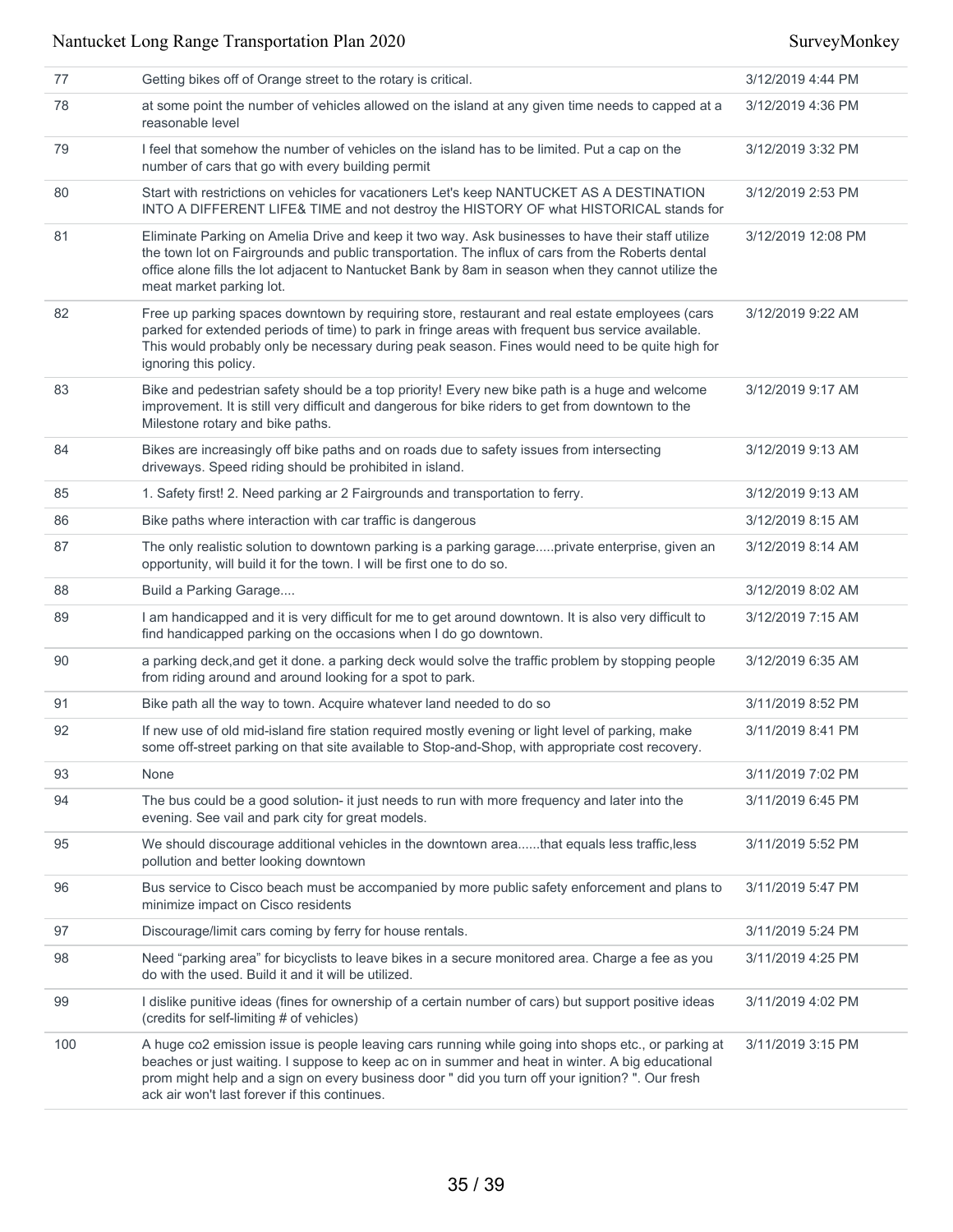| 101 | PLEASE do not enhance public transportation. the charm of the island is why so many of us buy<br>homes on island. consider how to make scooters, new electric mopeds, provision for golf carts and<br>pick up and drop off bikes and scooters and vespa type cycles                                                                                                                                                                                                                                                                                                                                                                                                        | 3/11/2019 1:54 PM  |
|-----|----------------------------------------------------------------------------------------------------------------------------------------------------------------------------------------------------------------------------------------------------------------------------------------------------------------------------------------------------------------------------------------------------------------------------------------------------------------------------------------------------------------------------------------------------------------------------------------------------------------------------------------------------------------------------|--------------------|
| 102 | The new signage everywhere is excessive and ugly. le ped crossing. Densely populated area<br>excessive stop signs on bike paths etc                                                                                                                                                                                                                                                                                                                                                                                                                                                                                                                                        | 3/11/2019 1:11 PM  |
| 103 | Parking at the Stop and Shop can be a nightmare. Not sure how to address this. Maybe they can<br>implement a delivery service? But I think this something the town should think about even though<br>it's officially not a town issue. Maybe bus service?                                                                                                                                                                                                                                                                                                                                                                                                                  | 3/11/2019 12:05 PM |
| 104 | need to improve maintenance/safety of bike paths, as there are dangerous hazards, such as<br>potholes, pavement cracks and hazardous intersections.                                                                                                                                                                                                                                                                                                                                                                                                                                                                                                                        | 3/11/2019 11:56 AM |
| 105 | Some of my responses reflect lack of knowledge.                                                                                                                                                                                                                                                                                                                                                                                                                                                                                                                                                                                                                            | 3/11/2019 11:50 AM |
| 106 | Discontinue "ride share" space at Airport; provide to visitors an online guide to transportation<br>containing: advice to SUV/truck owners that many two-way streets are too narrow for wide vehicles<br>and provide alternative routes; that if the road is too narrow for vehicles to pass, that the vehicle<br>farthest from the tight area must stop and wait for the other to pass; give electric and mini cars a<br>break on parking; charge more for cars over a certain length; have real estate and other booking<br>agents provide this information to renters; have all the transport information available on the<br>ferries, both on TV screens and in print. | 3/11/2019 11:47 AM |
| 107 | This is a good survey -- asks good questions, and make men feel heard.                                                                                                                                                                                                                                                                                                                                                                                                                                                                                                                                                                                                     | 3/11/2019 10:27 AM |
| 108 | Give Cyclists and Pedestrians priority, and make all vehicles secondary in all rules and regs.                                                                                                                                                                                                                                                                                                                                                                                                                                                                                                                                                                             | 3/11/2019 10:17 AM |
| 109 | Equitable regulations will be challenging as there is a wide gap in income and financial means.<br>Thank you for asking and hopefully this has become a consideration when looking to raise rates for<br>vehicles.                                                                                                                                                                                                                                                                                                                                                                                                                                                         | 3/11/2019 9:52 AM  |
| 110 | There is no effective way to limit cars by permit, medallion, etc., there would be too many loop<br>holes and someone would be left out. No way to set it up to accomodate everyone. Encouraging<br>less single use automobile rides by building better bike + pedestrian infrastructure, incentivizing<br>park & rides/mass transit for our working folk, and educating our visitors will make a huge impact.                                                                                                                                                                                                                                                             | 3/11/2019 9:35 AM  |
| 111 | Vehicle restriction is the ONLY way to solve this--increasing parking and widening roads and<br>charging more for long term parking in town will only encourage cars to keep coming--and those<br>who have deep pockets will care nothing about having three or four cars in the driveway--see it all<br>the timel                                                                                                                                                                                                                                                                                                                                                         | 3/11/2019 7:55 AM  |
| 112 | Limit landscaper trailers. All trailers. Require construction vehicles to be parked on the site or in a<br>central lot with shuttle provided by builder or owner. Limit size of cars permitted on ferries.                                                                                                                                                                                                                                                                                                                                                                                                                                                                 | 3/11/2019 5:22 AM  |
| 113 | Whenever possible improve pedestrian safety that encourages walking. This may involve<br>addressing the continued use of brick sidewalks.                                                                                                                                                                                                                                                                                                                                                                                                                                                                                                                                  | 3/11/2019 4:57 AM  |
| 114 | ferry parking improvements taxi vouchers                                                                                                                                                                                                                                                                                                                                                                                                                                                                                                                                                                                                                                   | 3/10/2019 10:32 PM |
| 115 | Install hash marks delineating where yellow line ends or begins to help drivers park more<br>efficiently. Educate public to not park mopeds in car spaces and use bike racks and bollards where<br>appropriate.                                                                                                                                                                                                                                                                                                                                                                                                                                                            | 3/10/2019 10:19 PM |
| 116 | None                                                                                                                                                                                                                                                                                                                                                                                                                                                                                                                                                                                                                                                                       | 3/10/2019 10:14 PM |
| 117 | If you build more infrastructure that favors motor vehicles, you are facilitating driving. Parking is<br>just a very inefficient occupancy of expensive space.                                                                                                                                                                                                                                                                                                                                                                                                                                                                                                             | 3/10/2019 10:08 PM |
| 118 | Park/ride options to all peripheral bus routes or extending bus routes would increase use of buses<br>and minimize need for parking downtown, minimize congestion, minimize pollution, increase<br>safety                                                                                                                                                                                                                                                                                                                                                                                                                                                                  | 3/10/2019 10:08 PM |
| 119 | Keep it egalitarian. The .01% are privileged enough already (staff can drop them off). Don't make<br>everyone pay to play: the field is already too uneven. Oh, and maybe ban extra-wide gas guzzlers.<br>And put a stop to driving on the beach, except for the disabled!!!                                                                                                                                                                                                                                                                                                                                                                                               | 3/10/2019 9:46 PM  |
| 120 | Close main street to cars more often. Relook at all roads for one way conversions. Make bike only<br>(no thru road) during certain times od day (union street as example)                                                                                                                                                                                                                                                                                                                                                                                                                                                                                                  | 3/10/2019 9:14 PM  |
| 121 | We do not have a parking problem as much as we have a walking problem. Fins first parking<br>space and walk.                                                                                                                                                                                                                                                                                                                                                                                                                                                                                                                                                               | 3/10/2019 9:09 PM  |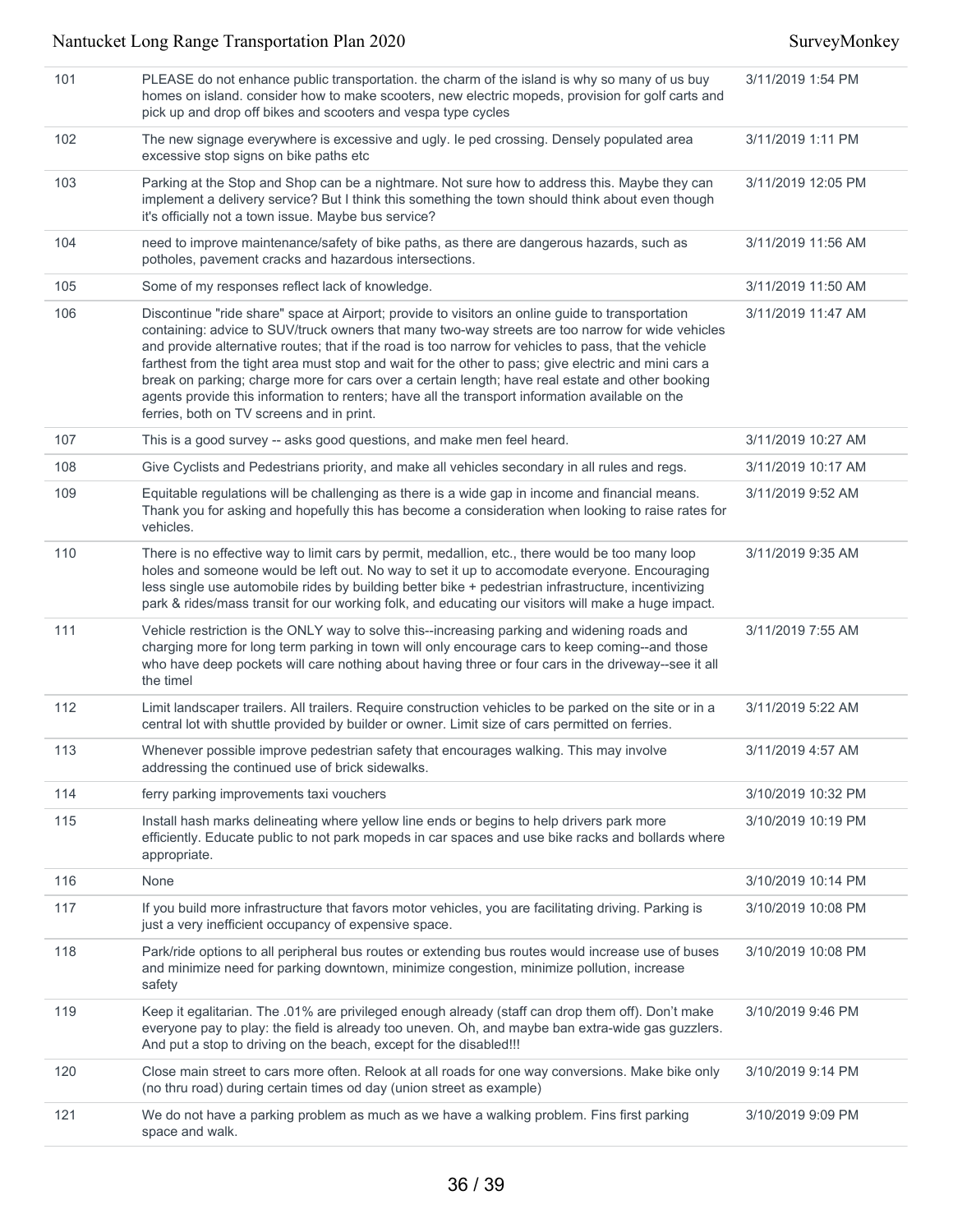122 Frankly, I don't agree that there's a problem. All the spending and rules may sound enlightened, but it's congestion itself that controls behavior. Give us easier access to parking in town, and we'll drive into town more often. Reduce the number of personal cars we can have, and we'll take more round trips in the family car. The single best answer is more near-town park and ride lots and expanded bus service. 3/10/2019 7:46 PM 123 Good survey 3/10/2019 7:45 PM 124 More handicap parking in downtown area 3/10/2019 7:23 PM 125 Stop talking about gondolas, traffic lights, underground crossings, trains. Stupid and not happening-wasting time. 3/10/2019 6:32 PM 126 More bicycle parking Transportation authority with ability to weigh in on ferry, airline, local and offcape bus service. 3/10/2019 2:55 PM 127 Thank you for facilitating this process 11.127 AM and the state of the state 3/10/2019 11:47 AM 128 you have limited funds - many small changes would be better than a couple huge changes. We are only congested for 8 weeks. 3/9/2019 12:09 PM 129 Appreciate your efforts but there is a finite amount of projects tax payers can afford. Seems every year more parking spots are lost...whether due to yellow lines being painted, taxis, buses, etc. 3/8/2019 6:28 PM 130 None 2012 19:04 AM 131 Maybe once the intermodal center is finalized and done move all the tour companies to thier and possibly have the NRTA garage there so they don't have to drive all the way to thier current garage late at night (completely optional for the NRTA) 3/8/2019 5:40 AM 132 Need for no or low cost overnight parking options with transportation access to ferries. 3/6/2019 3:50 PM 133 More long term parking in downtown area **3/6/2019 1:19 PM** 3/6/2019 1:19 PM 134 I'd like to see improvements to prevent mopeds from blocking traffic on Milestone, Madaket, Old South and Polpis Roads. 3/6/2019 12:02 PM 135 Good luck and safe travels. Just remember as you analyze, everyone is an expert, because they have a vehicle and think they know everything. 3/6/2019 10:09 AM 136 THESE QUESTIONS ASSUME THE POLL TAKER UNDERSTANDS WHAT "TRAFFIC CALMING MEASURES" MEANS. 3/6/2019 9:32 AM 137 Paid parking aka parking management is a must - so many missed opportunities to generate funding for so many projects related to transportation and the moving of people efficiently and safely from public transit to biking and walking 3/6/2019 9:22 AM 138 Stop using salt on the roads!! You're gonna destroy the aquifer 1992 100 Stop 1:14 AM 139 Please work with steamship to provide yearround fast ferry service! 1998 1998 10:50 PM 140 Paid parking in town 3/5/2019 10:16 PM 141 Golf carts to limit vehicles like they do in Boca Grande, FL 3/5/2019 9:38 PM 142 Park and ride lot near milestone 3/5/2019 8:41 PM 143 There should be a hefty fee paid to the town for cars coming to the island that are not registered here during peak season. Increase bus service, and encourage bikes/walkability during the busy months. There should also be construction taxes for large commercial vehicles and trailers using the roads. These vehicles do a lot of damage to the infrastructure here, and local business owners should be able to pass the costs to their clients via trucking/billing fees. The amount of 'driving around' I was required to do as a commercial landscaper going from job to job was/is mind blowing. 3/5/2019 8:31 PM 144 Creating roads or parking spaces that can accommodate more vehicles will primarily serve to exacerbate the problems of vehicle congestion. Building on a reliable, clean, and convenient public transport system, augmented by improved bike and walking paths is the long term solution. Also all road ways or infrastructure projects should involve buying existing and new utility lines. 3/5/2019 8:15 PM 145 Public transportation should Not be an additional cost to Nantucket!!! Charge what is necessary to use services. 3/5/2019 6:35 PM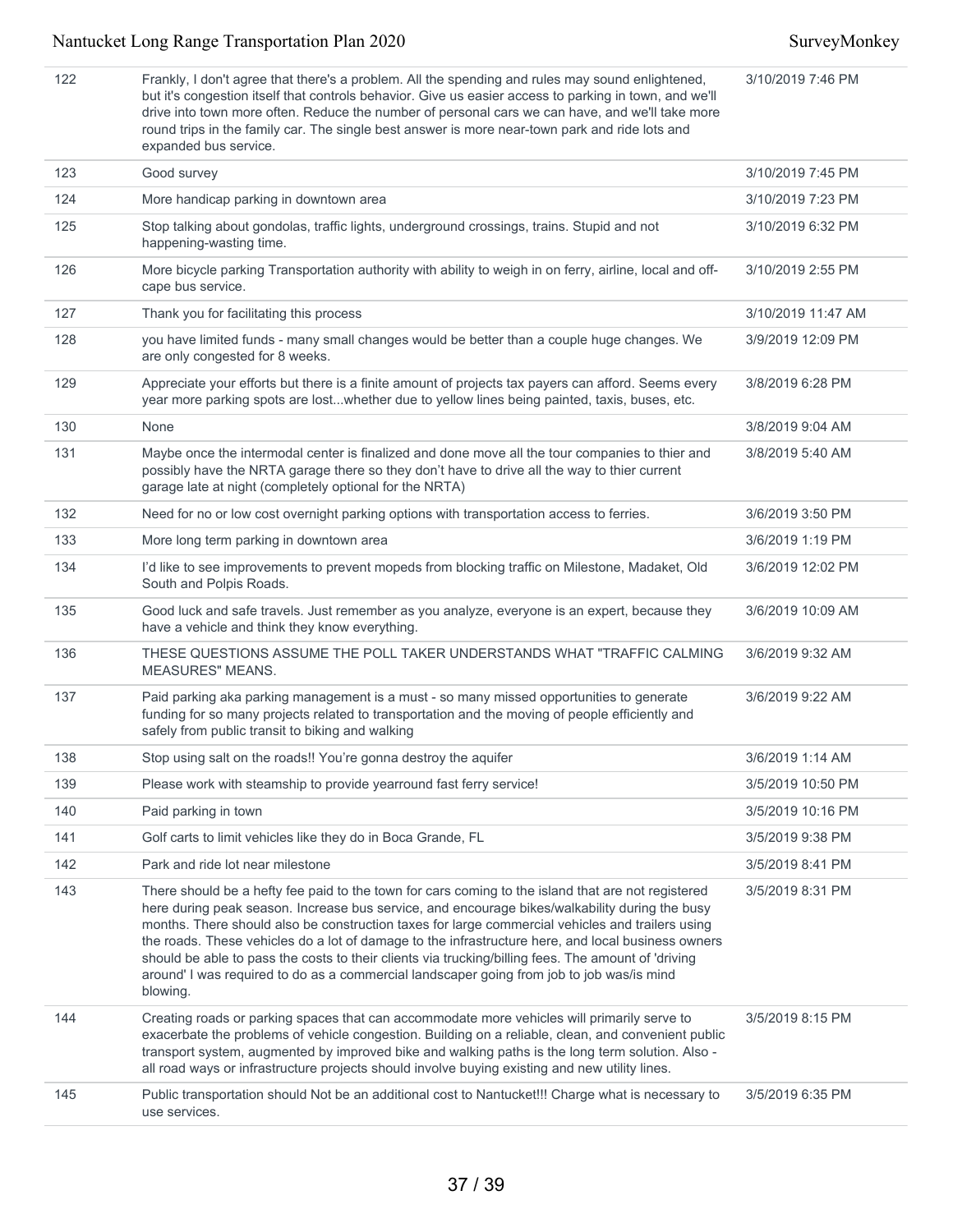| 146 | We need to figure out a way to enforce bicycle laws, I come dangerously close to hitting bicyclists<br>on almost a daily basis during work season. Bicyclists seem to do whatever they want whenever<br>they want with no repercussions.                                                                                                                                                                                                                                                                                                                                                       | 3/5/2019 5:12 PM  |
|-----|------------------------------------------------------------------------------------------------------------------------------------------------------------------------------------------------------------------------------------------------------------------------------------------------------------------------------------------------------------------------------------------------------------------------------------------------------------------------------------------------------------------------------------------------------------------------------------------------|-------------------|
| 147 | There has to be a better way to pick up people at the Hyline Ferry! It is a messy welcome to<br>Nantucket, awful for people with disabilities, and adds to the traffic congestion in the downtown<br>core.                                                                                                                                                                                                                                                                                                                                                                                     | 3/5/2019 4:44 PM  |
| 148 | 1. Reasonably priced Taxi/Uber service encourages short term visitors to not bring cars. 2.<br>Reducing or speeding up congestion at rotaries on the edge of town only create MORE congestion<br>IN town. Better that cars are backed up at Milestone Rotary than get backed up on Washington or<br><b>Union Street</b>                                                                                                                                                                                                                                                                        | 3/5/2019 3:48 PM  |
| 149 | the bikes on union street to the rotary is a death trap, someone is going to die, also the scooters<br>on milestone road are also dangerous, to the riders and the drivers, there should be a cops<br>stationed there to give out tickets to the knuckle heads who think they are in a car and drive in the<br>middle of the road and back up traffic. or they should be allowed on the bike paths, some cyclisit<br>go just as fast                                                                                                                                                           | 3/5/2019 2:40 PM  |
| 150 | Parking can be increased by changing from PARALLEL to ANGLE parking: Consider the space by<br>the ticket office at the SSA; the post offfice [on India Street]; and/or Upper Broad Street [bt the JC]                                                                                                                                                                                                                                                                                                                                                                                          | 3/5/2019 2:01 PM  |
| 151 | we already have paid parking in town with the first hour free. we should not mess with it, except to<br>expand the one hour areas out fair, orange, main north water center streets further to discourage<br>workers from parking there.                                                                                                                                                                                                                                                                                                                                                       | 3/5/2019 1:59 PM  |
| 152 | More bikepaths soon - especially on Somerset Lane                                                                                                                                                                                                                                                                                                                                                                                                                                                                                                                                              | 3/5/2019 1:54 PM  |
| 153 | taking the bus is affordable and lots easier than walking 5 miles from tom neversrainy weather is<br>a downer (waiting for the bus) over all i thank you for providing all the options and maps and<br>approx timesand i thank all the cab drivers for filling in when you absolutely have to get<br>somewhere in a hurry.                                                                                                                                                                                                                                                                     | 3/5/2019 1:25 PM  |
| 154 | I voted limited support for many "improvements" because while I support the goal, the efforts have<br>been misguided or counter-productive. Having worked in town for 35 years I can attest that their<br>are always parking places available, but there is an absurd amount of traffic cruising constantly<br>although not looking to park. traffic is much much worse approaching town than it is in town. There<br>are too many unnecessary cars here: other islands have successfully limited cars, so obviously we<br>can too if special interests do not continue to harpoon the effort. | 3/5/2019 1:10 PM  |
| 155 | Most Respectfully, recognize that: 1) Nantucket is critically-dependent on Tourist retail sales and<br>especially on Summer Resident good-will and voluntary financial support and increasing annual<br>Town Real Estate Tax income, which are absolutely-dependent on Nantucket's prior, quiet, historic<br>condition; 2) Both Tourist and Summer-Resident on-Island participation is entirely discretionary<br>and very mobile; and 3) Nantucket is and shall remain a small, frequently flooding, and steadily<br>and permanently eroding island.                                           | 3/5/2019 1:07 PM  |
| 156 | The in-town bike path is critical to supporting alternative means of transportation. New rotaries are<br>needed as well.                                                                                                                                                                                                                                                                                                                                                                                                                                                                       | 3/5/2019 12:58 PM |
| 157 | More bike lanes where there are not bike paths.                                                                                                                                                                                                                                                                                                                                                                                                                                                                                                                                                | 3/5/2019 12:49 PM |
| 158 | Stop and shop parking lot needs to be monitored. Too many residents use it for overnight parking<br>and way too many commercials trucks park overnight.                                                                                                                                                                                                                                                                                                                                                                                                                                        | 3/5/2019 12:31 PM |
| 159 | BETTER SIGNAGE - MORE DISTINCT. CROSSWALK ISSUES - SOMEONE IS GOING TO BE<br>INJURED WITHOUT BETTER ALERTS/SIGNS AND REAL ENFORCEMENT.                                                                                                                                                                                                                                                                                                                                                                                                                                                         | 3/5/2019 12:30 PM |
| 160 | Speaking of ferries, we need more boats. Commuters clog the Hyline and summer residents clog<br>the slow boat all summer. Maybe a priority placed on trips that originate on Nantucket.                                                                                                                                                                                                                                                                                                                                                                                                        | 3/5/2019 12:25 PM |
| 161 | We live on an island, if we create all these rotaries to keep traffic moving, it will just create more<br>congestion at the next area of traffic back ups. The current intersections control the flow of traffic.                                                                                                                                                                                                                                                                                                                                                                              | 3/5/2019 12:24 PM |
| 162 | You should've kept the building cap. Character is gone. Drastic changes to accommodate poor<br>past planning decisions, creates more problems and cars and people. Leave it alone                                                                                                                                                                                                                                                                                                                                                                                                              | 3/5/2019 11:10 AM |